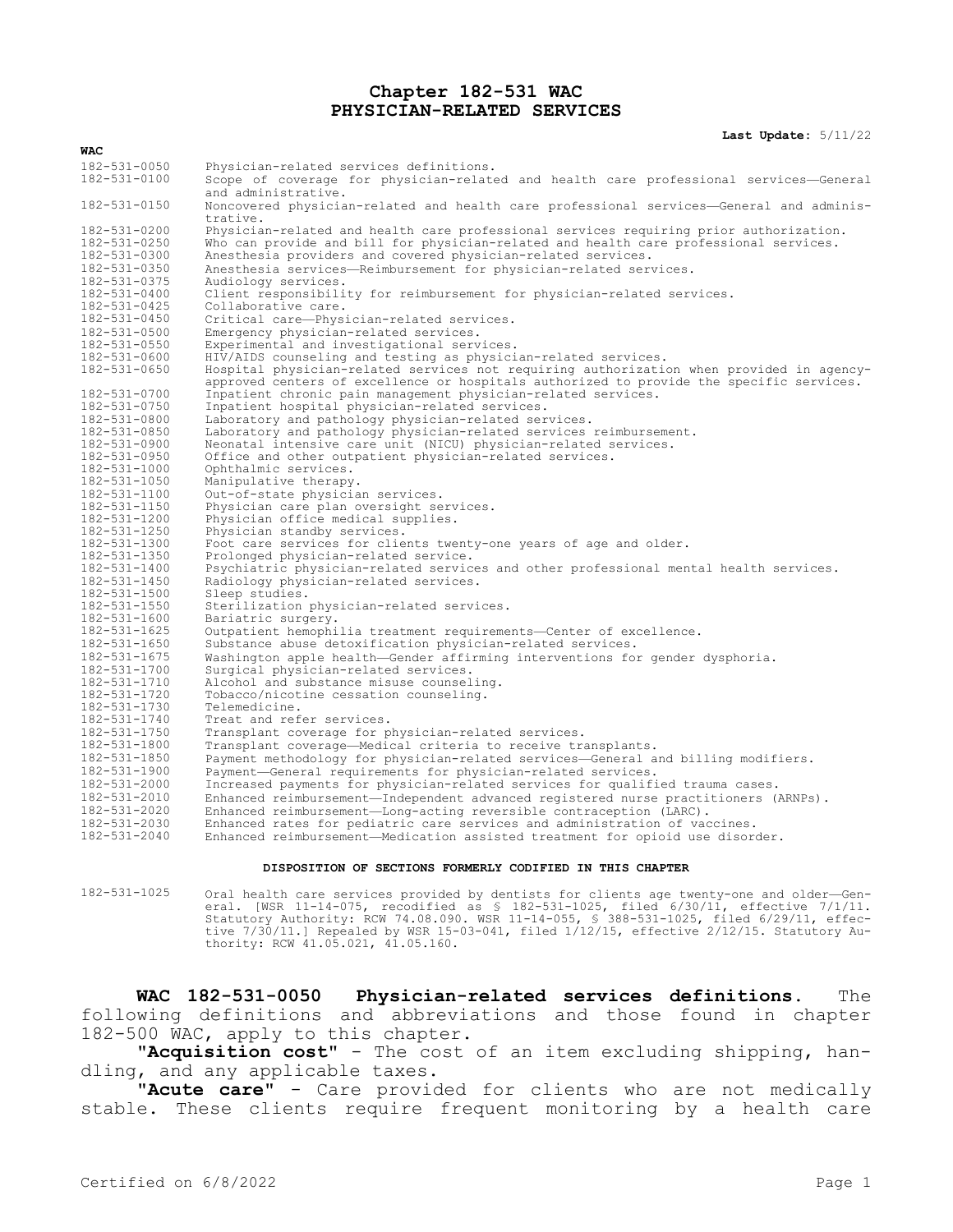professional in order to maintain their health status. See also WAC 246-335-015.

**"Acute physical medicine and rehabilitation (PM&R)"** - A comprehensive inpatient and rehabilitative program coordinated by a multidisciplinary team at an agency-approved rehabilitation facility. The program provides twenty-four hour specialized nursing services and an intense level of specialized therapy (speech, physical, and occupational) for a diagnostic category for which the client shows significant potential for functional improvement (see WAC 182-550-2501).

**"Add-on procedure(s)"** - Secondary procedure(s) that are performed in addition to another procedure.

**"Admitting diagnosis"** - The medical condition responsible for a hospital admission, as defined by the ICD diagnostic code.

**"Advanced registered nurse practitioner (ARNP)"** - A registered nurse prepared in a formal educational program to assume an expanded health services provider role in accordance with WAC 246-840-300 and 246-840-305.

**"Allowed charges"** - The maximum amount reimbursed for any procedure that is allowed by the agency.

**"Anesthesia technical advisory group (ATAG)"** - An advisory group representing anesthesiologists who are affected by the implementation of the anesthesiology fee schedule.

**"Bariatric surgery"** - Any surgical procedure, whether open or by laparoscope, which reduces the size of the stomach with or without bypassing a portion of the small intestine and whose primary purpose is the reduction of body weight in an obese individual.

**"Base anesthesia units (BAU)"** - A number of anesthesia units assigned to a surgical procedure that includes the usual preoperative, intraoperative, and postoperative visits. This includes the administration of fluids and/or blood incident to the anesthesia care, and interpretation of noninvasive monitoring by the anesthesiologist.

**"Bundled services"** - Services integral to the major procedure that are included in the fee for the major procedure. Bundled services are not reimbursed separately.

**"Bundled supplies"** - Supplies that are considered to be included in the practice expense RVU of the medical or surgical service of which they are an integral part.

**"By report (BR),"** see WAC 182-500-0015.

**"Call"** - A face-to-face encounter between the client and the provider resulting in the provision of services to the client.

**"Cast material maximum allowable fee"** - A reimbursement amount based on the average cost among suppliers for one roll of cast material.

**"Center of excellence (COE)"** - A hospital, medical center, or other health care provider that meets or exceeds standards set by the agency for specific treatments or specialty care.

**"Centers for Medicare and Medicaid Services (CMS),"** see WAC 182-500-0020.

**"Certified registered nurse anesthetist (CRNA)"** - An advanced registered nurse practitioner (ARNP) with formal training in anesthesia who meets all state and national criteria for certification. The American Association of Nurse Anesthetists specifies the national certification and scope of practice.

**"Children's health insurance plan (CHIP),"** see chapter 182-542 WAC.

**"Clinical Laboratory Improvement Amendment (CLIA)"** - Regulations from the U.S. Department of Health and Human Services that require all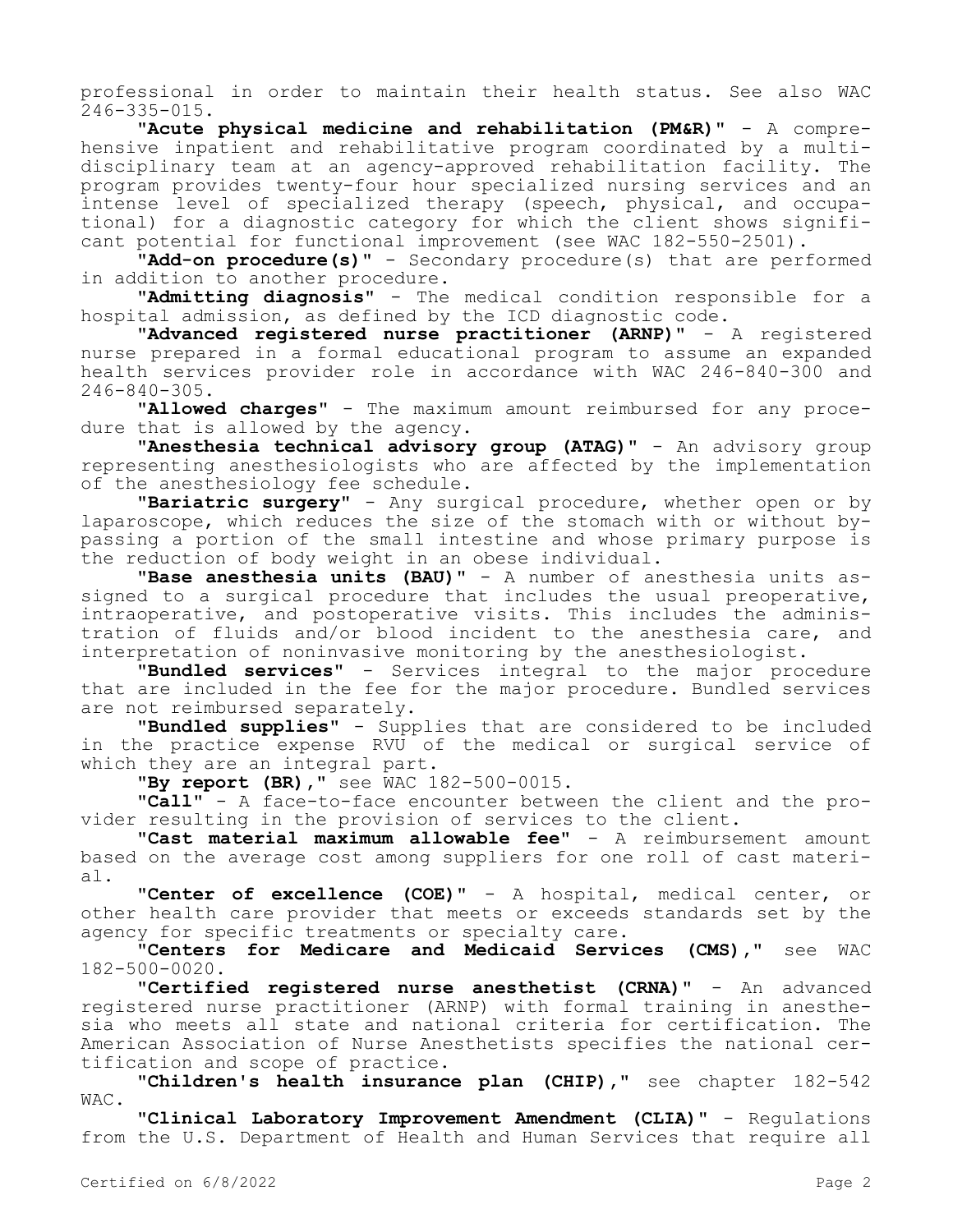laboratory testing sites to have either a CLIA registration or a CLIA certificate of waiver in order to legally perform testing anywhere in the U.S.

**"Conversion factors"** - Dollar amounts the agency uses to calculate the maximum allowable fee for physician-related services.

**"Covered service"** - A service that is within the scope of the eligible client's medical care program, subject to the limitations in this chapter and other published WAC.

**"CPT,"** see "current procedural terminology."

**"Critical care services"** - Physician services for the care of critically ill or injured clients. A critical illness or injury acutely impairs one or more vital organ systems such that the client's survival is jeopardized. Critical care is given in a critical care area, such as the coronary care unit, intensive care unit, respiratory care unit, or the emergency care facility.

**"Current procedural terminology (CPT)"** - A systematic listing of descriptive terms and identifying codes for reporting medical services, procedures, and interventions performed by physicians and other practitioners who provide physician-related services. CPT is copyrighted and published annually by the American Medical Association (AMA).

**"Emergency medical condition(s),"** see WAC 182-500-0030.

**"Emergency services"** - Medical services required by and provided to a patient experiencing an emergency medical condition.

**"Evaluation and management (E&M) codes"** - Procedure codes that categorize physician services by type of service, place of service, and patient status.

**"Expedited prior authorization"** - The process of obtaining authorization that must be used for selected services, in which providers use a set of numeric codes to indicate to the agency which acceptable indications, conditions, diagnoses, and/or criteria are applicable to a particular request for services.

**"Experimental"** - A term to describe a health care service that lacks sufficient scientific evidence of safety and effectiveness. A service is not "experimental" if the service:

(a) Is generally accepted by the medical profession as effective and appropriate; and

(b) Has been approved by the federal Food and Drug Administration or other requisite government body, if such approval is required.

**"Federally approved hemophilia treatment center"** - A hemophilia treatment center (HTC) that:

(a) Receives funding from the U.S. Department of Health and Human Services, Maternal and Child Health Bureau National Hemophilia Program;

(b) Is qualified to participate in 340B discount purchasing as an HTC;

(c) Has a U.S. Center for Disease Control (CDC) and prevention surveillance site identification number and is listed in the HTC directory on the CDC website;

(d) Is recognized by the Federal Regional Hemophilia Network that includes Washington state; and

(e) Is a direct care provider offering comprehensive hemophilia care consistent with treatment recommendations set by the Medical and Scientific Advisory Council (MASAC) of the National Hemophilia Foundation in their standards and criteria for the care of persons with congenital bleeding disorders.

**"Fee-for-service,"** see WAC 182-500-0035.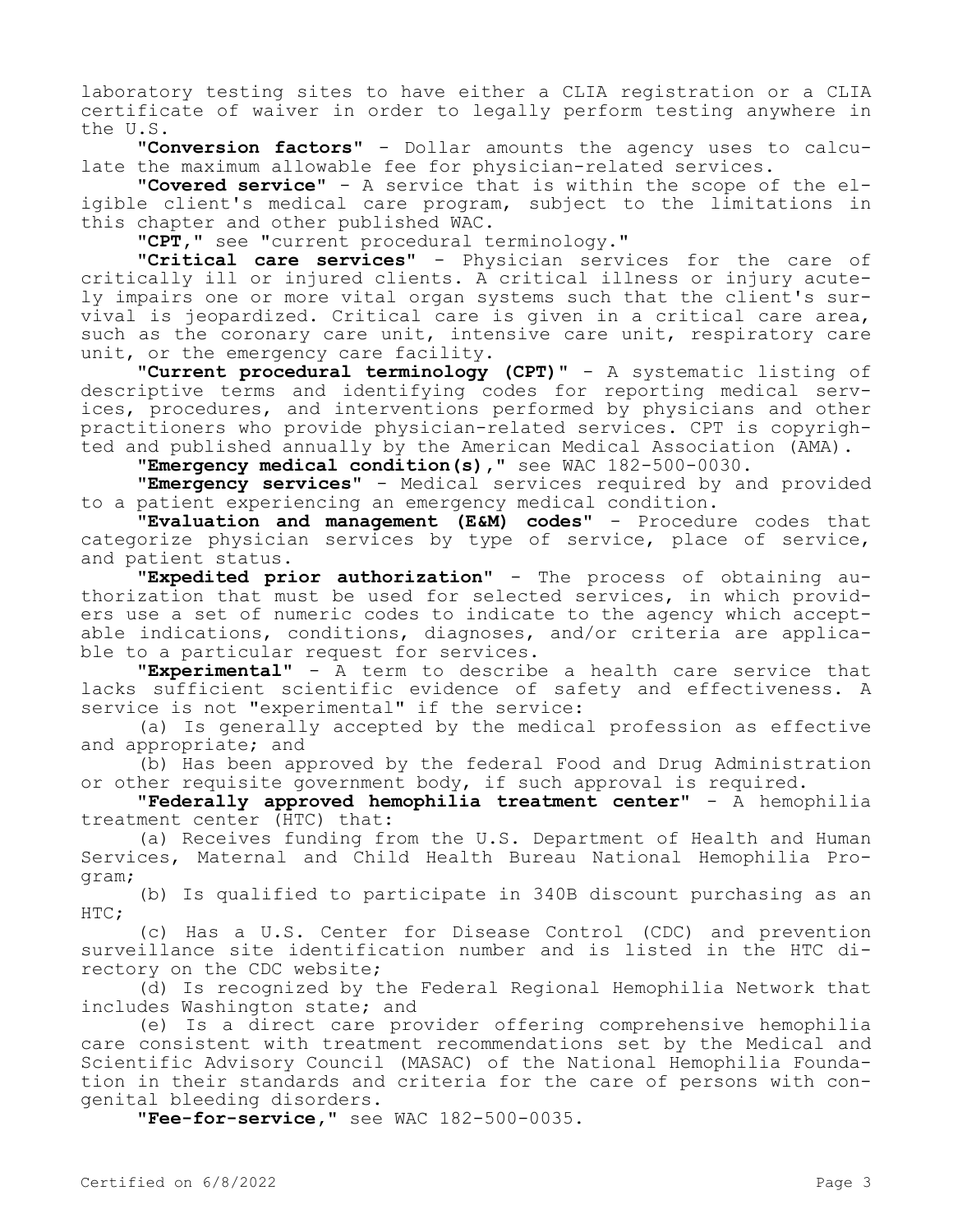**"Flat fee"** - The maximum allowable fee established by the agency for a service or item that does not have a relative value unit (RVU) or has an RVU that is not appropriate.

**"Geographic practice cost index (GPCI)"** - As defined by medicare, means a medicare adjustment factor that includes local geographic area estimates of how hard the provider has to work (work effort), what the practice expenses are, and what malpractice costs are. The GPCI reflects one-fourth the difference between the area average and the national average.

**"Global surgery reimbursement,"** see WAC 182-531-1700.

**"HCPCS Level II"** - Health care common procedure coding system, a coding system established by Centers for Medicare and Medicaid Services (CMS) to define services and procedures not included in CPT.

**"Health care financing administration common procedure coding system (HCPCS)"** - The name used for the Centers for Medicare and Medicaid Services (formerly known as the Health Care Financing Administration) codes made up of CPT and HCPCS level II codes.

**"Health care team"** - A group of health care providers involved in the care of a client.

**"Hospice"** - A medically directed, interdisciplinary program of palliative services which is provided under arrangement with a Title XVIII Washington licensed and certified Washington state hospice for terminally ill clients and the clients' families.

**"ICD,"** see "International Classification of Diseases."

**"Informed consent"** - That an individual consents to a procedure after the provider who obtained a properly completed consent form has done all of the following:

(a) Disclosed and discussed the client's diagnosis;

(b) Offered the client an opportunity to ask questions about the procedure and to request information in writing;

(c) Given the client a copy of the consent form;

(d) Communicated effectively using any language interpretation or<br>al communication device necessary per 42 C.F.R. Chapter IV special communication device necessary per 42 C.F.R. Chapter IV 441.257; and

(e) Given the client oral information about all of the following:

(i) The client's right to not obtain the procedure, including potential risks, benefits, and the consequences of not obtaining the procedure;

(ii) Alternatives to the procedure including potential risks, benefits, and consequences; and

(iii) The procedure itself, including potential risks, benefits, and consequences.

**"Inpatient hospital admission"** - An admission to a hospital that is limited to medically necessary care based on an evaluation of the client using objective clinical indicators, assessment, monitoring, and therapeutic service required to best manage the client's illness or injury, and that is documented in the client's medical record.

**"International Classification of Diseases (ICD)"** - The systematic listing that transforms verbal descriptions of diseases, injuries, conditions, and procedures into numerical or alphanumerical designations (coding).

**"Investigational"** - A term to describe a health care service that lacks sufficient scientific evidence of safety and effectiveness for a particular condition. A service is not "investigational" if the service:

(a) Is generally accepted by the medical professional as effective and appropriate for the condition in question; or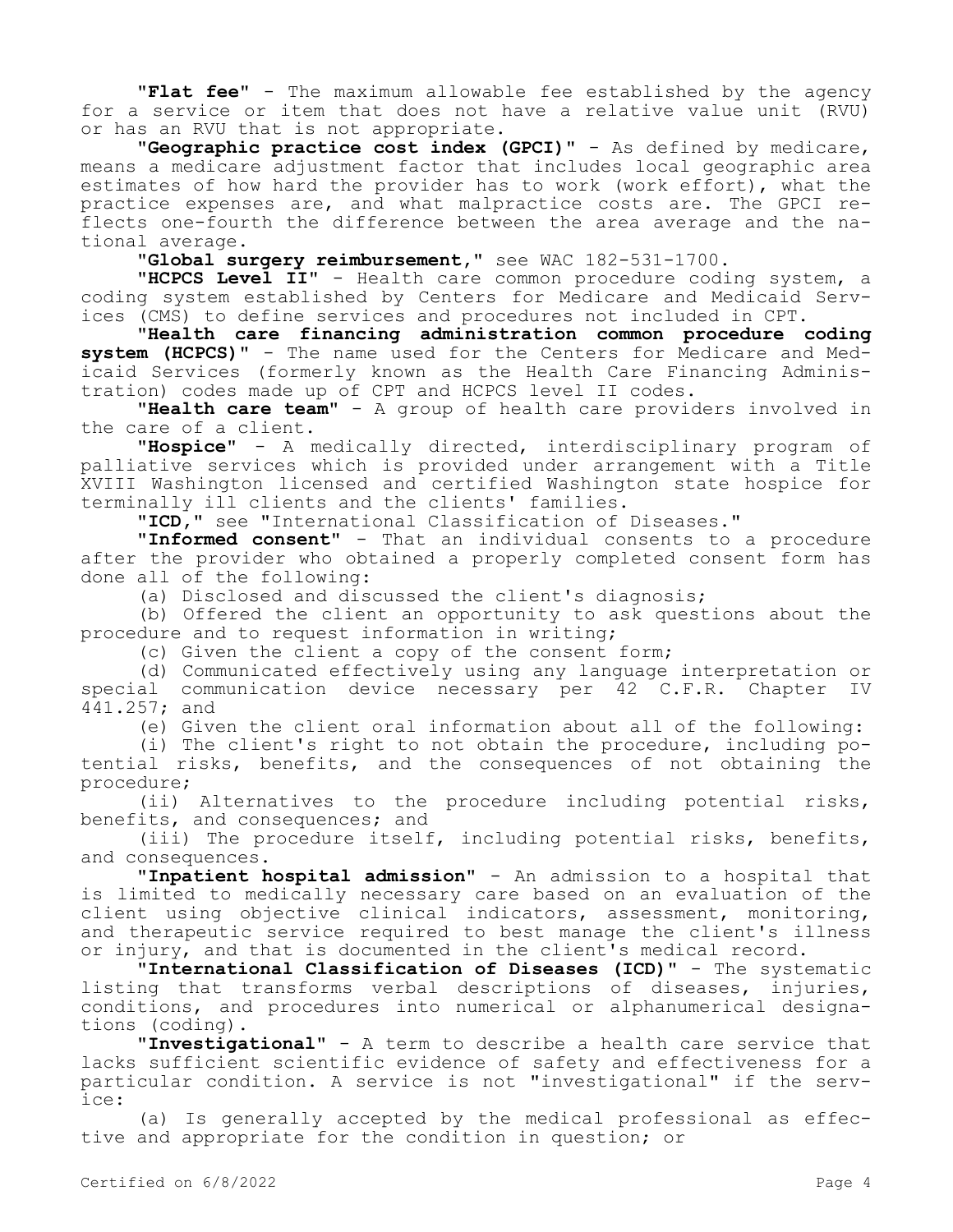(b) Is supported by an overall balance of objective scientific evidence, that examines the potential risks and potential benefits and demonstrates the proposed service to be of greater overall benefit to the client in the particular circumstance than another generally available service.

**"Life support"** - Mechanical systems, such as ventilators or heart-lung respirators, which are used to supplement or take the place of the normal autonomic functions of a living person.

**"Limitation extension,"** see WAC 182-501-0169.

**"Long-acting reversible contraceptive (LARC)"** - Subdermal implants and intrauterine devices (IUDs).

**"Maximum allowable fee"** - The maximum dollar amount that the agency will reimburse a provider for specific services, supplies, and equipment.

**"Medically necessary,"** see WAC 182-500-0070.

**"Medication assisted treatment (MAT)"** – The use of Food and Drug Administration-approved medications that have published evidence of effectiveness, in combination with counseling and behavioral therapies, to provide a whole-patient approach to the treatment of substance use disorders.

**"Medicare clinical diagnostic laboratory fee schedule"** - The fee schedule used by medicare to reimburse for clinical diagnostic laboratory procedures in the state of Washington.

**"Medicare physician fee schedule database (MPFSDB)"** - The official CMS publication of the medicare policies and RVUs for the RBRVS reimbursement program.

**"Medicare program fee schedule for physician services (MPFSPS)"** - The official CMS publication of the medicare fees for physician services.

**"Mentally incompetent"** - A client who has been declared mentally incompetent by a federal, state, or local court.

**"Modifier"** - A two-digit alphabetic and/or numeric identifier that is added to the procedure code to indicate the type of service performed. The modifier provides the means by which the reporting physician can describe or indicate that a performed service or procedure has been altered by some specific circumstance but not changed in its definition or code. The modifier can affect payment or be used for information only. Modifiers are listed in fee schedules.

**"Outpatient,"** see WAC 182-500-0080.

**"Peer-reviewed medical literature"** - A research study, report, or findings regarding a medical treatment that is published in one or more reputable professional journals after being critically reviewed by appropriately credentialed experts for scientific validity, safety, and effectiveness.

**"Physician care plan"** - A written plan of medically necessary treatment that is established by and periodically reviewed and signed by a physician. The plan describes the medically necessary services to be provided by a home health agency, a hospice agency, or a nursing facility.

**"Physician standby"** - Physician attendance without direct faceto-face client contact and which does not involve provision of care or services.

**"Physician's current procedural terminology,"** see "current procedural terminology (CPT)."

**"PM&R,"** see acute physical medicine and rehabilitation.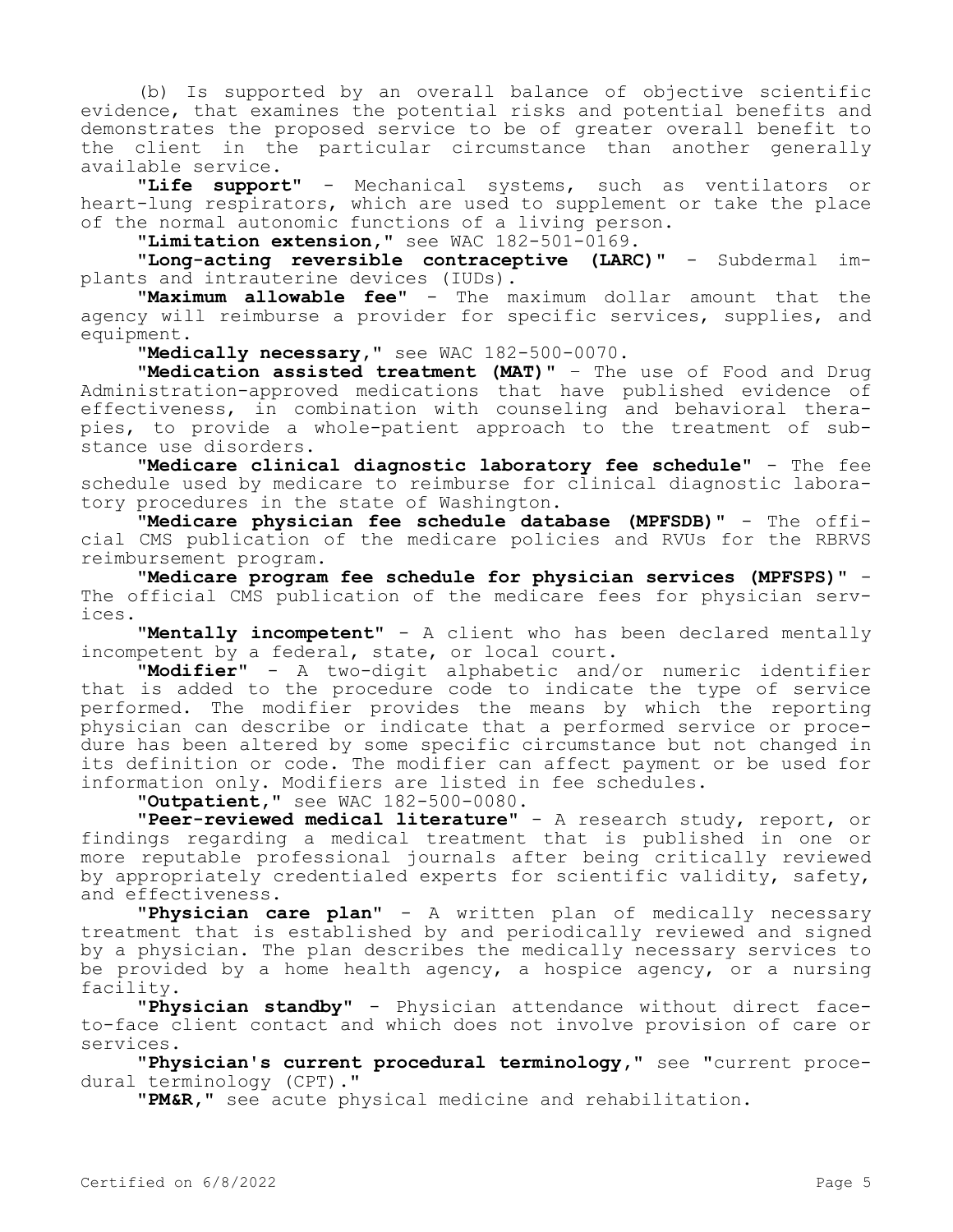**"Podiatric service"** - The diagnosis and medical, surgical, mechanical, manipulative, and electrical treatments of ailments of the foot and ankle.

**"Point-of-sale (POS) actual acquisition cost (AAC)"** - The agency determined rate paid to pharmacies through the POS system, which is intended to reflect pharmacy providers' actual acquisition cost.

**"Pound indicator (#)"** - A symbol (#) indicating a CPT procedure code listed in the agency's fee schedules that is not routinely covered.

**"Preventive"** - Medical practices that include counseling, anticipatory quidance, risk factor reduction interventions, and the ordering of appropriate laboratory and diagnostic procedures intended to help a client avoid or reduce the risk or incidence of illness or injury.

**"Prior authorization,"** see WAC 182-500-0085.

**"Professional component"** - The part of a procedure or service that relies on the provider's professional skill or training, or the part of that reimbursement that recognizes the provider's cognitive skill.

**"Prognosis"** - The probable outcome of a client's illness, including the likelihood of improvement or deterioration in the severity of the illness, the likelihood for recurrence, and the client's probable life span as a result of the illness.

**"Prolonged services"** - Face-to-face client services furnished by a provider, either in the inpatient or outpatient setting, which involve time beyond what is usual for such services. The time counted toward payment for prolonged E&M services includes only face-to-face contact between the provider and the client, even if the service was not continuous.

**"Provider,"** see WAC 182-500-0085.

**"Radioallergosorbent test"** or **"RAST"** - A blood test for specific allergies.

**"RBRVS,"** see resource based relative value scale.

**"RBRVS RVU"** - A measure of the resources required to perform an individual service or intervention. It is set by medicare based on three components - Physician work, practice cost, and malpractice expense. Practice cost varies depending on the place of service.

**"Reimbursement"** - Payment to a provider or other agency-approved entity who bills according to the provisions in WAC 182-502-0100.

**"Reimbursement steering committee (RSC)"** - An interagency work group that establishes and maintains RBRVS physician fee schedules and other payment and purchasing systems utilized by the agency and the department of labor and industries.

**"Relative value guide (RVG)"** - A system used by the American Society of Anesthesiologists for determining base anesthesia units (BAUs).

**"Relative value unit (RVU)"** - A unit that is based on the resources required to perform an individual service or intervention.

**"Resource based relative value scale (RBRVS)"** - A scale that measures the relative value of a medical service or intervention, based on the amount of physician resources involved.

**"RSC RVU"** - A unit established by the RSC for a procedure that does not have an established RBRVS RVU or has an RBRVS RVU deemed by the RSC as not appropriate for the service.

**"RVU,"** see relative value unit.

**"Stat laboratory charges"** - Charges by a laboratory for performing tests immediately. "Stat" is an abbreviation for the Latin word "statim," meaning immediately.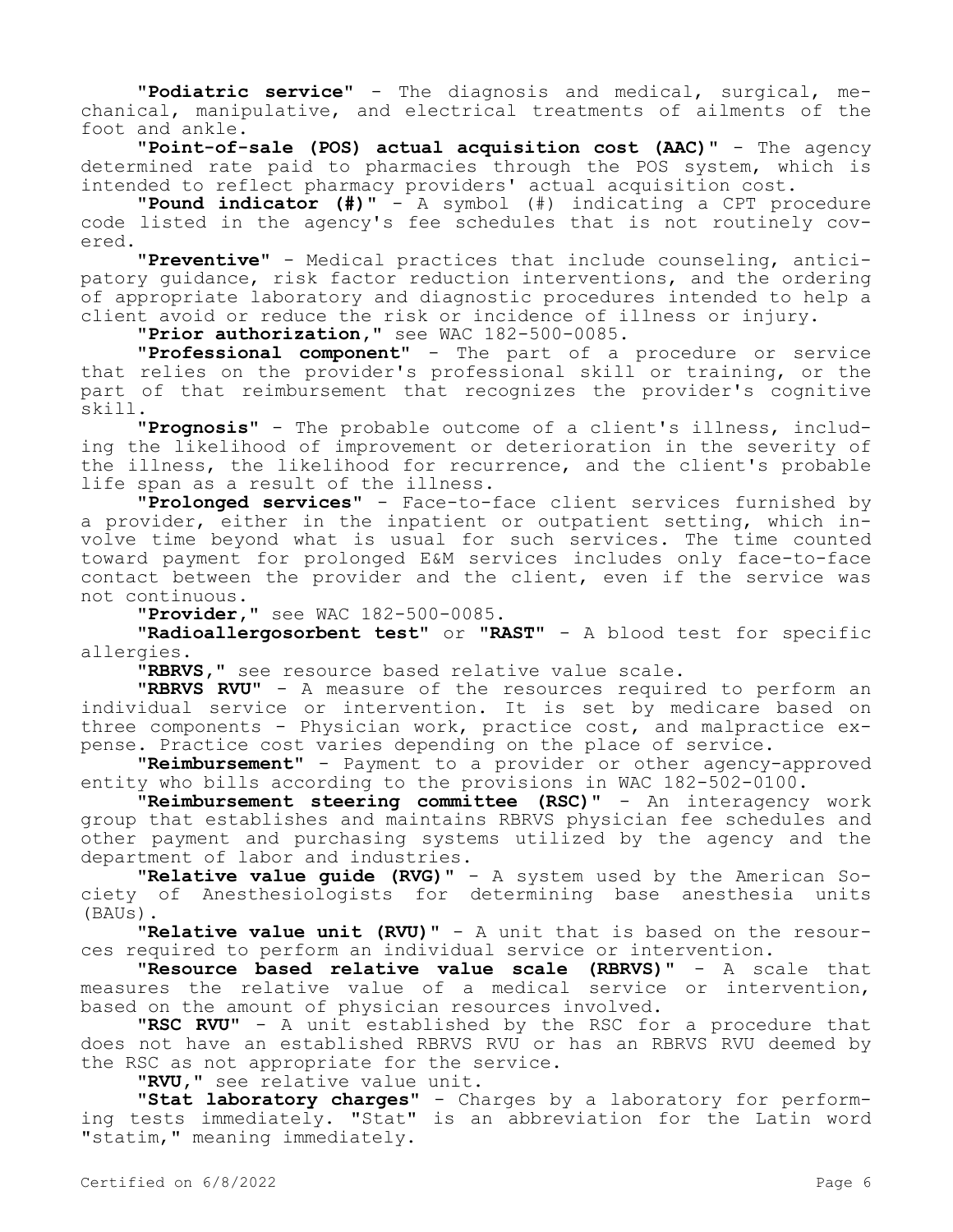**"Sterile tray"** - A tray containing instruments and supplies needed for certain surgical procedures normally done in an office setting. For reimbursement purposes, tray components are considered by CMS to be nonroutine and reimbursed separately.

**"Technical advisory group (TAG)"** - An advisory group with representatives from professional organizations whose members are affected by implementation of RBRVS physician fee schedules and other payment and purchasing systems utilized by the agency and the department of labor and industries.

**"Technical component"** - The part of a procedure or service that relates to the equipment set-up and technician's time, or the part of the procedure and service reimbursement that recognizes the equipment cost and technician time.

[Statutory Authority: RCW 41.05.021, 41.05.160, and 2018 c 299. WSR 19-09-052, § 182-531-0050, filed 4/12/19, effective 5/13/19. Statutory Authority: RCW 41.05.021 and 41.05.160. WSR 17-21-040, § 182-531-0050, filed 10/12/17, effective 11/12/17; WSR 17-09-002, § 182-531-0050, filed 4/5/17, effective 5/6/17; WSR 16-01-039, § 182-531-0050, filed 12/9/15, effective 1/9/16. Statutory Authority: RCW 41.05.021. WSR 12-16-061, § 182-531-0050, filed 7/30/12, effective 11/1/12. WSR 11-14-075, recodified as § 182-531-0050, filed 6/30/11, effective 7/1/11. Statutory Authority: RCW 74.08.090. WSR 10-19-057, § 388-531-0050, filed 9/14/10, effective 10/15/10. Statutory Authority: RCW 74.08.090 and 74.09.500. WSR 04-20-059, § 388-531-0050, filed 10/1/04, effective 11/1/04. Statutory Authority: RCW 74.04.050, 74.04.057, 74.08.090, and Public Law 104-191. WSR 03-19-081, § 388-531-0050, filed 9/12/03, effective 10/13/03. Statutory Authority: RCW 74.08.090. WSR 03-06-049, § 388-531-0050, filed 2/28/03, effective 3/31/03. Statutory Authority: RCW 74.08.090, 74.09.520. WSR 01-01-012, § 388-531-0050, filed 12/6/00, effective 1/6/01.]

**WAC 182-531-0100 Scope of coverage for physician-related and health care professional services—General and administrative.** (1) The medicaid agency covers health care services, equipment, and supplies listed in this chapter, according to agency rules and subject to the limitations and requirements in this chapter, when they are:

(a) Within the scope of an eligible client's Washington apple health program. Refer to WAC 182-501-0060 and 182-501-0065; and

(b) Medically necessary as defined in WAC 182-500-0070.

(2) The agency evaluates a request for a service that is in a covered category under the provisions of WAC 182-501-0165.

(3) The agency evaluates requests for covered services that are subject to limitations or other restrictions and approves such services beyond those limitations or restrictions as described in WAC 182-501-0169.

(4) The agency covers the following physician-related services and health care professional services, subject to the conditions in subsections  $(1)$ ,  $(2)$ , and  $(3)$  of this section:

(a) Alcohol and substance misuse counseling (refer to WAC 182-531-1710);

(b) Allergen immunotherapy services;

(c) Anesthesia services;

(d) Dialysis and end stage renal disease services (refer to chapter 182-540 WAC);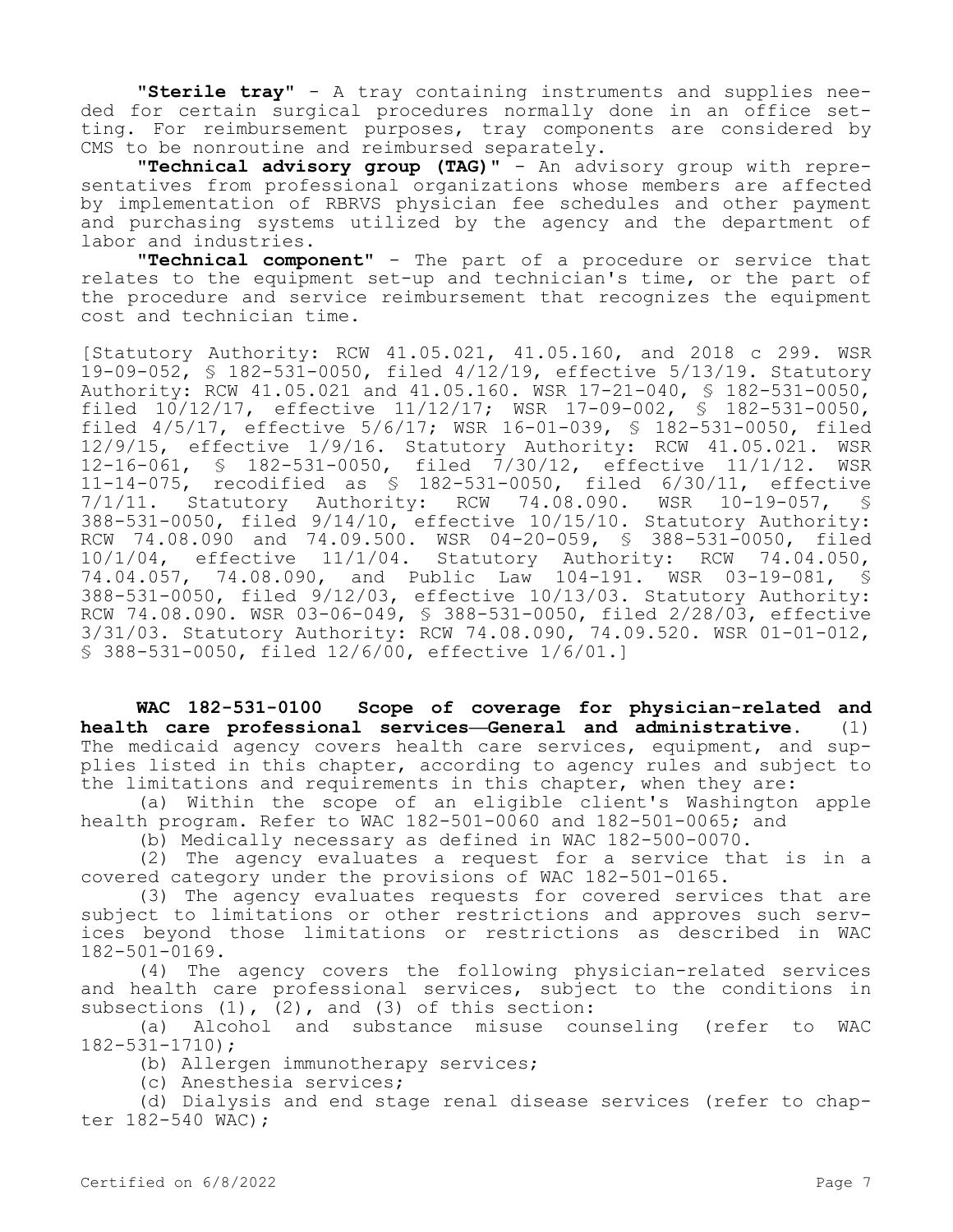(e) Emergency physician services;

(f) ENT (ear, nose, and throat) related services;

(g) Early and periodic screening, diagnosis, and treatment (EPSDT) services (refer to WAC 182-534-0100);

(h) Habilitative services (refer to WAC 182-545-400);

(i) Reproductive health services (refer to chapter 182-532 WAC);

(j) Hospital inpatient services (refer to chapter 182-550 WAC);

(k) Maternity care, delivery, and newborn care services (refer to chapter 182-533 WAC);

(l) Office visits;

(m) Vision-related services (refer to chapter 182-544 WAC for vision hardware for clients twenty years of age and younger);

(n) Osteopathic treatment services;

(o) Pathology and laboratory services;

(p) Physiatry and other rehabilitation services (refer to chapter 182-550 WAC);

(q) Foot care and podiatry services (refer to WAC 182-531-1300);

(r) Primary care services;

(s) Psychiatric services;

(t) Psychotherapy services (refer to WAC 182-531-1400);

(u) Pulmonary and respiratory services;

(v) Radiology services;

(w) Surgical services;

(x) Cosmetic, reconstructive, or plastic surgery, and related services and supplies to correct physiological defects (e.g., congenital or as a result of illness or physical trauma), or for mastectomy reconstruction for post cancer treatment;

(y) Telemedicine (refer to WAC  $182-531-1730$ );<br>(z) Tobacco/nicotine cessation counselin

Tobacco/nicotine cessation counseling (refer to WAC 182-531-1720);

(aa) Vaccines for adults, adolescents, and children in the United States administered according to the current advisory committee on immunization practices (ACIP) recommended immunization schedule published by the Centers for Disease Control and Prevention (CDC). Vaccines outside the regular schedule may be covered if determined to be medically necessary;

(bb) Other outpatient physician services.

(5) The agency covers physical examinations for Washington apple health clients only when the physical examination is for one or more of the following:

(a) A screening exam covered by the EPSDT program (see WAC 182-534-0100);

(b) An annual exam for clients of the division of developmental disabilities; or

(c) A screening pap smear, mammogram, or prostate exam.

(6) By providing covered services to a client eligible for Washington apple health, a provider who meets the requirements in WAC 182-502-0005(3) accepts the agency's rules and fees which includes federal and state law and regulations, billing instructions, and provider notices.

[Statutory Authority: RCW 41.05.021 and 41.05.160. WSR 19-22-017, §<br>182-531-0100, filed 10/25/19, effective 11/25/19; WSR 18-21-058, § 182-531-0100, filed 10/25/19, effective 11/25/19; WSR 18-21-058, § 182-531-0100, filed 10/9/18, effective 11/9/18; WSR 15-03-041, § 182-531-0100, filed 1/12/15, effective 2/12/15. Statutory Authority: RCW 41.05.021. WSR 13-18-035, § 182-531-0100, filed 8/28/13, effective 9/28/13. Statutory Authority: RCW 41.05.021 and 42 C.F.R. 455.410. WSR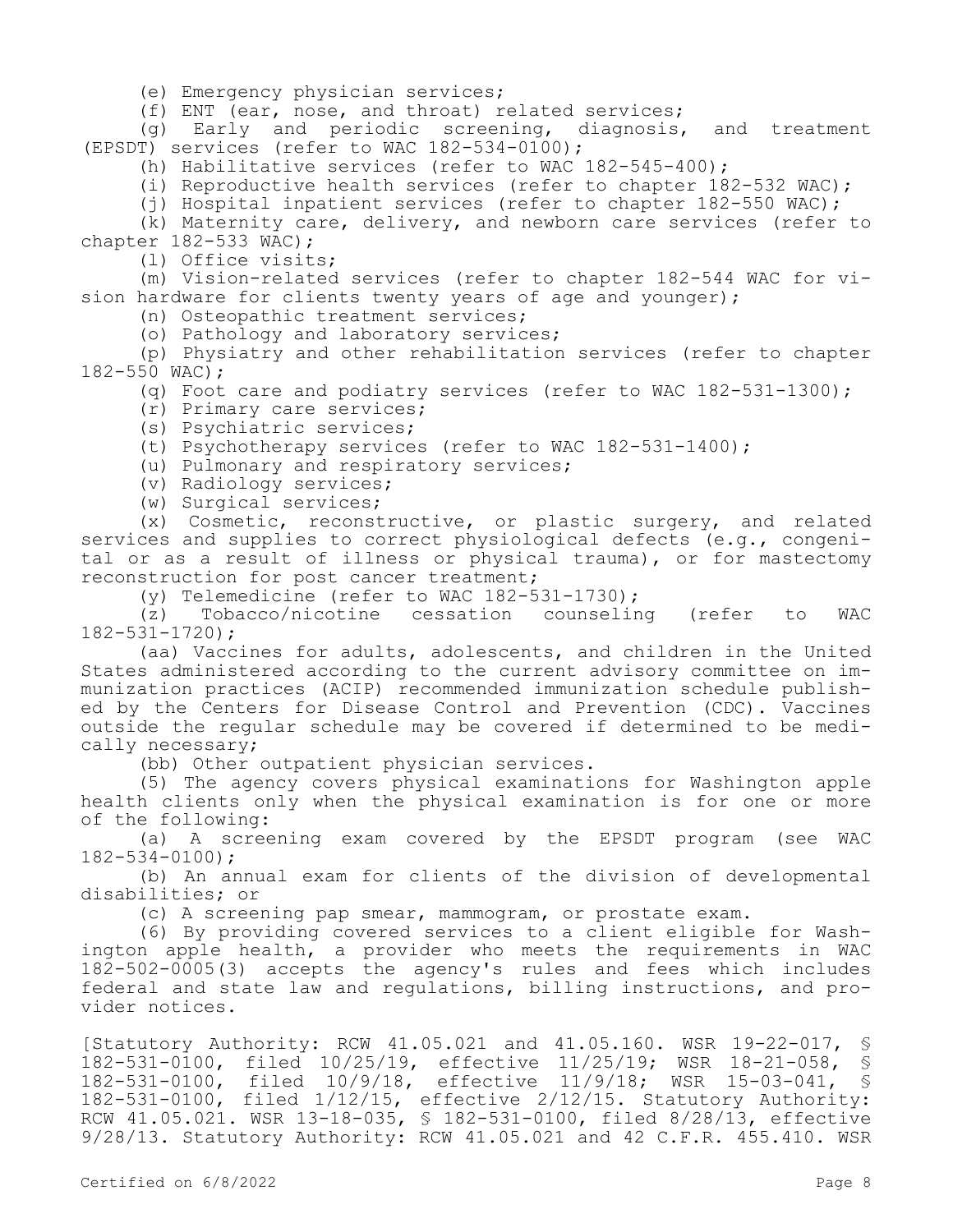13-04-095, § 182-531-0100, filed 2/6/13, effective 3/9/13. Statutory Authority: RCW 41.05.021 and section 1927 of the Social Security Act. WSR 12-18-062, § 182-531-0100, filed 8/31/12, effective 10/1/12. WSR 11-14-075, recodified as \$ 182-531-0100, filed 6/30/11, effective<br>7/1/11. Statutory Authority: RCW 74.08.090. WSR 11-14-055, \$ 7/1/11. Statutory Authority: RCW 74.08.090. WSR 11-14-055, § 388-531-0100, filed 6/29/11, effective 7/30/11. Statutory Authority: RCW 74.09.521. WSR 08-12-030, § 388-531-0100, filed 5/29/08, effective 7/1/08. Statutory Authority: RCW 74.04.050, 74.08.090, 74.09.530, and 74.09.700. WSR 06-24-036, § 388-531-0100, filed 11/30/06, effective 1/1/07. Statutory Authority: RCW 74.08.090, 74.09.520. WSR 01-01-012, § 388-531-0100, filed 12/6/00, effective 1/6/01.]

**WAC 182-531-0150 Noncovered physician-related and health care professional services—General and administrative.** (1) The medicaid agency evaluates a request for noncovered services in this chapter under WAC 182-501-0160. In addition to noncovered services found in WAC 182-501-0070, except as provided in subsection (2) of this section, the agency does not cover:

(a) Acupuncture, massage, or massage therapy;

(b) Any service specifically excluded by statute;

(c) Care, testing, or treatment of infertility or sexual dysfunction. This includes procedures for donor ovum, donor sperm, gestational carrier, and reversal of vasectomy or tubal ligation;

(d) Hysterectomy performed solely for the purpose of sterilization;

(e) Cosmetic treatment or surgery, except as provided in WAC  $182 - 531 - 0100$  (4)(x);

(f) Experimental or investigational services, procedures, treatments, devices, drugs, or application of associated services, except when the individual factors of an individual client's condition justify a determination of medical necessity under WAC 182-501-0165;

(g) Hair transplantation;

(h) Marital counseling or sex therapy;

(i) More costly services when the medicaid agency determines that less costly, equally effective services are available;

(j) Vision-related services as follows:

(i) Services for cosmetic purposes only;

(ii) Group vision screening for eyeglasses; and

(iii) Refractive surgery of any type that changes the eye's refractive error. The intent of the refractive surgery procedure is to reduce or eliminate the need for eyeglass or contact lens correction. This refractive surgery does not include intraocular lens implantation following cataract surgery.

(k) Payment for body parts, including organs, tissues, bones and blood, except as allowed in WAC 182-531-1750;

(l) Physician-supplied medication, except those drugs which the client cannot self-administer and therefore are administered by the physician in the physician's office;

(m) Physical examinations or routine checkups, except as provided in WAC 182-531-0100;

(n) Foot care, unless the client meets criteria and conditions outlined in WAC 182-531-1300, as follows:

(i) Routine foot care including, but not limited to:

(A) Treatment of tinea pedis;

(B) Cutting or removing warts, corns and calluses; and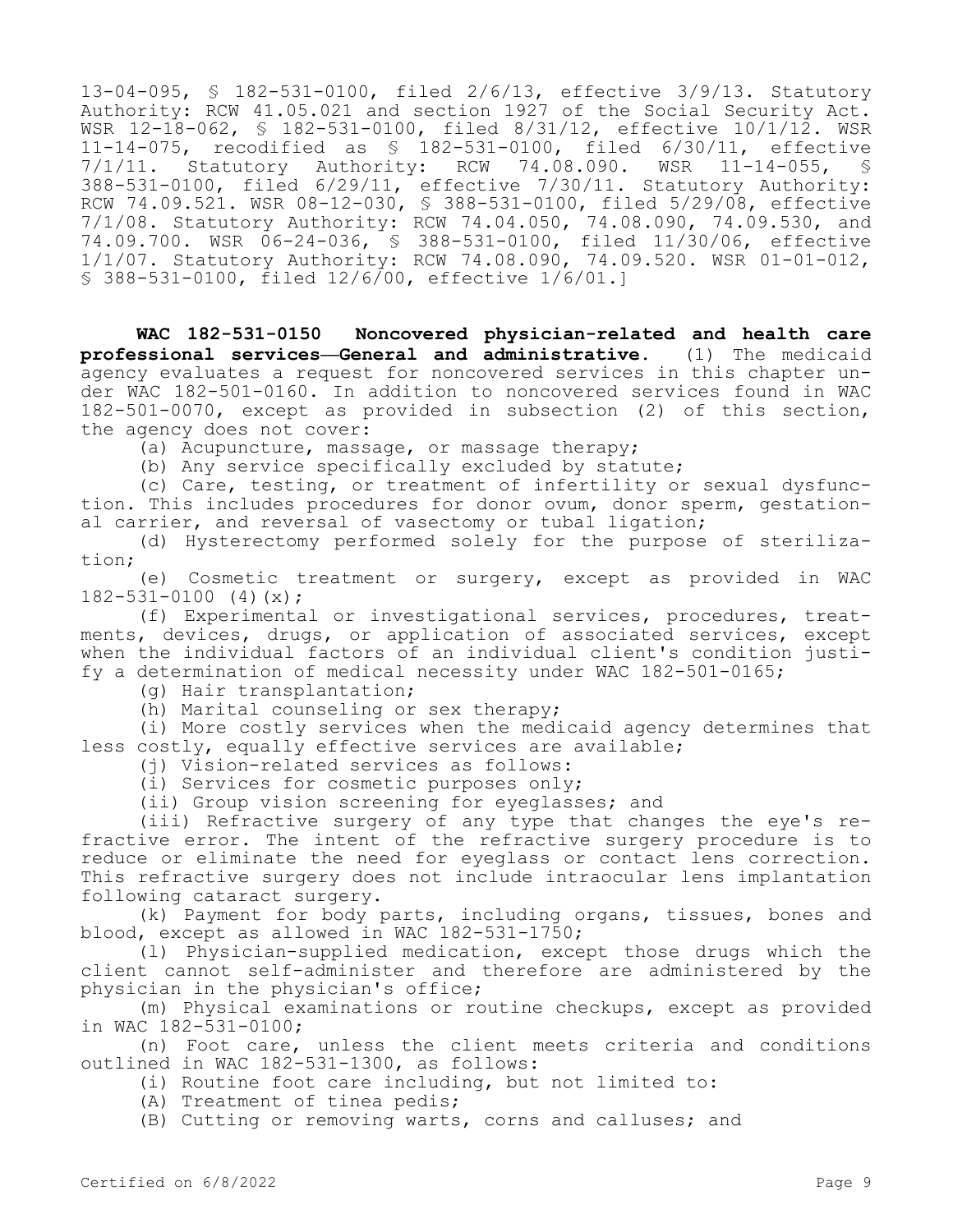(C) Trimming, cutting, clipping, or debriding of nails.

(ii) Nonroutine foot care including, but not limited to, treatment of:

(A) Flat feet;

(B) High arches (cavus foot);

(C) Onychomycosis;

(D) Bunions and tailor's bunion (hallux valgus);

(E) Hallux malleus;

(F) Equinus deformity of foot, acquired;

(G) Cavovarus deformity, acquired;

(H) Adult acquired flatfoot (metatarsus adductus or pes planus);

(I) Hallux limitus.

(iii) Any other service performed in the absence of localized illness, injury, or symptoms involving the foot;

(o) Except as provided in WAC 182-531-1600, weight reduction and control services, procedures, treatments, devices, drugs, products, gym memberships, equipment for the purpose of weight reduction, or the application of associated services;

(p) Nonmedical equipment;

(q) Nonemergent admissions and associated services to out-ofstate hospitals or noncontracted hospitals in contract areas;

(r) Vaccines recommended or required for the sole purpose of international travel. This does not include routine vaccines administered according to current centers for disease control (CDC) advisory committee on immunization practices (ACIP) immunization schedule for adults and children in the United States; and

(s) Early elective deliveries as defined in WAC 182-500-0030.

(2) The medicaid agency covers excluded services listed in (1) of this subsection if those services are mandated under and provided to a client who is eligible for one of the following:

(a) The EPSDT program;

(b) A Washington apple health program for qualified **medicare** beneficiaries (QMBs); or

(c) A waiver program.

[Statutory Authority: RCW 41.05.021 and 41.05.160. WSR 22-07-105, 182-531-0150, filed 3/23/22, effective 4/23/22; WSR 15-24-021, § 182-531-0150, filed 11/19/15, effective 1/1/16; WSR 15-03-041, § 182-531-0150, filed 1/12/15, effective 2/12/15. Statutory Authority: RCW 41.05.021, 74.09.520, 74.09.657, 74.09.659, and 74.09.800. WSR 13-16-008, § 182-531-0150, filed 7/25/13, effective 9/1/13. WSR 11-14-075, recodified as § 182-531-0150, filed 6/30/11, effective 7/1/11. Statutory Authority: RCW 74.08.090. WSR 11-14-055, § 388-531-0150, filed 6/29/11, effective 7/30/11; WSR 10-19-057, § 388-531-0150, filed 9/14/10, effective 10/15/10. Statutory Authority: RCW 74.08.090, 74.09.520. WSR 05-12-022, § 388-531-0150, filed 5/20/05, effective 6/20/05; WSR 01-01-012, § 388-531-0150, filed 12/6/00, effective 1/6/01.]

**WAC 182-531-0200 Physician-related and health care professional services requiring prior authorization.** (1) The medicaid agency requires **prior authorization** for certain services. Prior authorization includes **expedited prior authorization (EPA)** and **limitation extension (LE).** See WAC 182-501-0165.

(2) The EPA process is designed to eliminate the need for telephone prior authorization for selected admissions and procedures.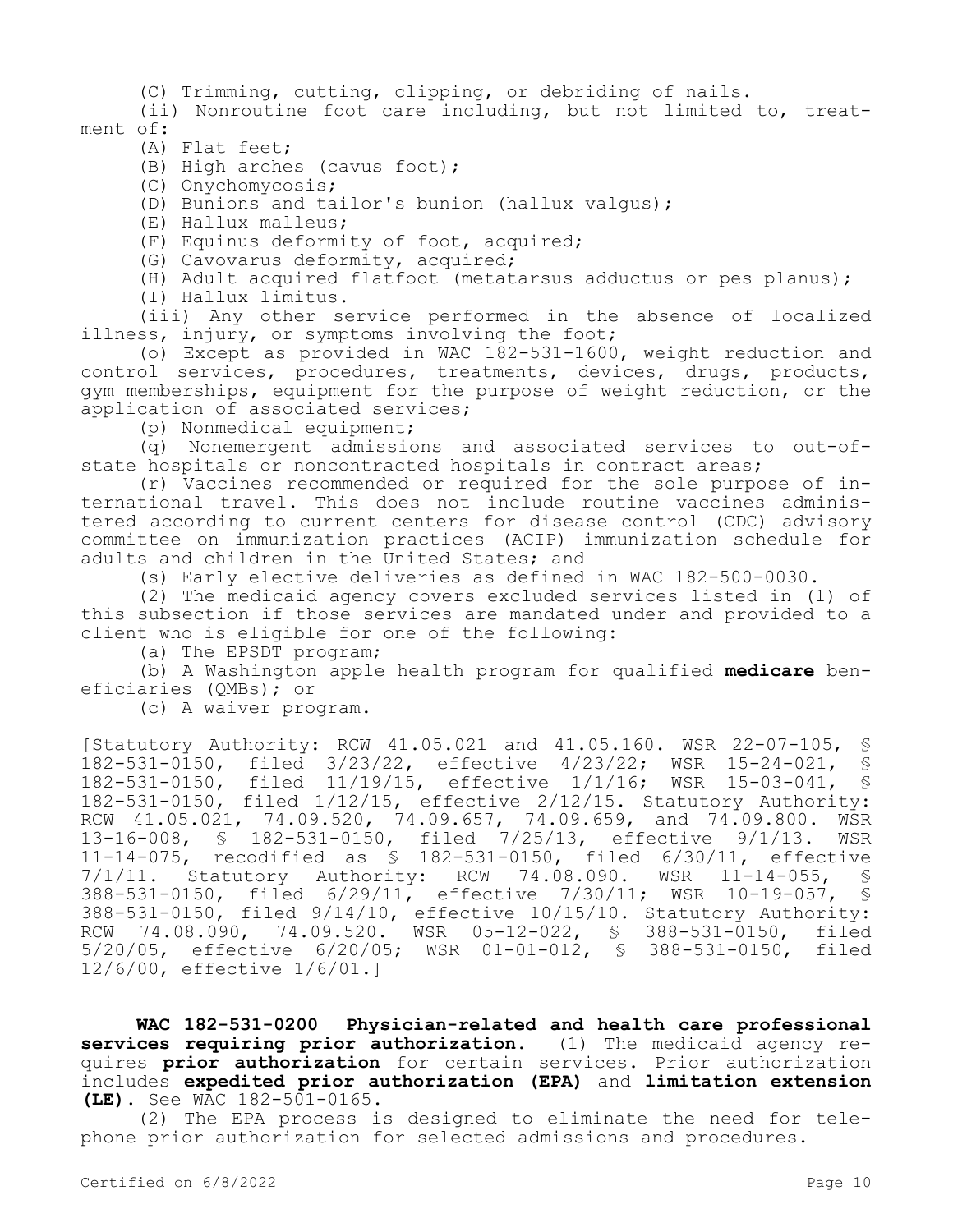(a) The provider must create an authorization number using the process explained in the medicaid agency's physician-related billing instructions.

(b) Upon request, the provider must provide supporting clinical documentation to the medicaid agency showing how the authorization number was created.

(c) Selected nonemergency admissions to contract hospitals require EPA. These are identified in the medicaid agency billing instructions.

(d) Procedures allowing expedited prior authorization include, but are not limited to, the following:

(i) Reduction mammoplasties/mastectomy for gynecomastia;

(ii) Strabismus surgery for clients eighteen years of age and older;

(iii) Meningococcal vaccine;

(iv) Placement of drug eluting stent and device;

(v) Cochlear implants for clients twenty years of age and younger;

(vi) Hyperbaric oxygen therapy;

(vii) Visual exam/refraction for clients twenty-one years of age and older;

(viii) Blepharoplasties; and

(ix) Neuropsychological testing for clients sixteen years of age and older.

(3) The medicaid agency evaluates new technologies under the procedures in WAC 182-531-0550. These require prior authorization.

(4) Prior authorization is required for the following:

(a) Abdominoplasty;

(b) All inpatient hospital stays for **acute physical medicine and rehabilitation (PM&R);**

(c) Unilateral cochlear implants for clients twenty years of age and younger (refer to WAC 182-531-0375);

(d) Diagnosis and treatment of eating disorders for clients twenty-one years of age and older;

(e) Osteopathic manipulative therapy in excess of the medicaid agency's published limits;

(f) Panniculectomy;

(g) Bariatric surgery (see WAC 182-531-1600);

(h) Vagus nerve stimulator insertion, which also:

(i) For coverage, must be performed in an inpatient or outpatient hospital facility; and

(ii) For reimbursement, must have the invoice attached to the claim.

(i) Osseointegrated/bone anchored hearing aids (BAHA) for clients twenty years of age and younger;

(j) Removal or repair of previously implanted BAHA or cochlear device for clients twenty one years of age and older when medically necessary; and

(k) Gender reassignment surgery (see WAC 182-531-1675).

(5) All hysterectomies performed for medical reasons may require prior authorization, as explained in subsection (2) of this section.

(a) Hysterectomies may be performed without prior authorization in either of the following circumstances:

(i) The client has been diagnosed with cancer(s) of the female reproductive organs; and/or

(ii) A hysterectomy is needed due to trauma.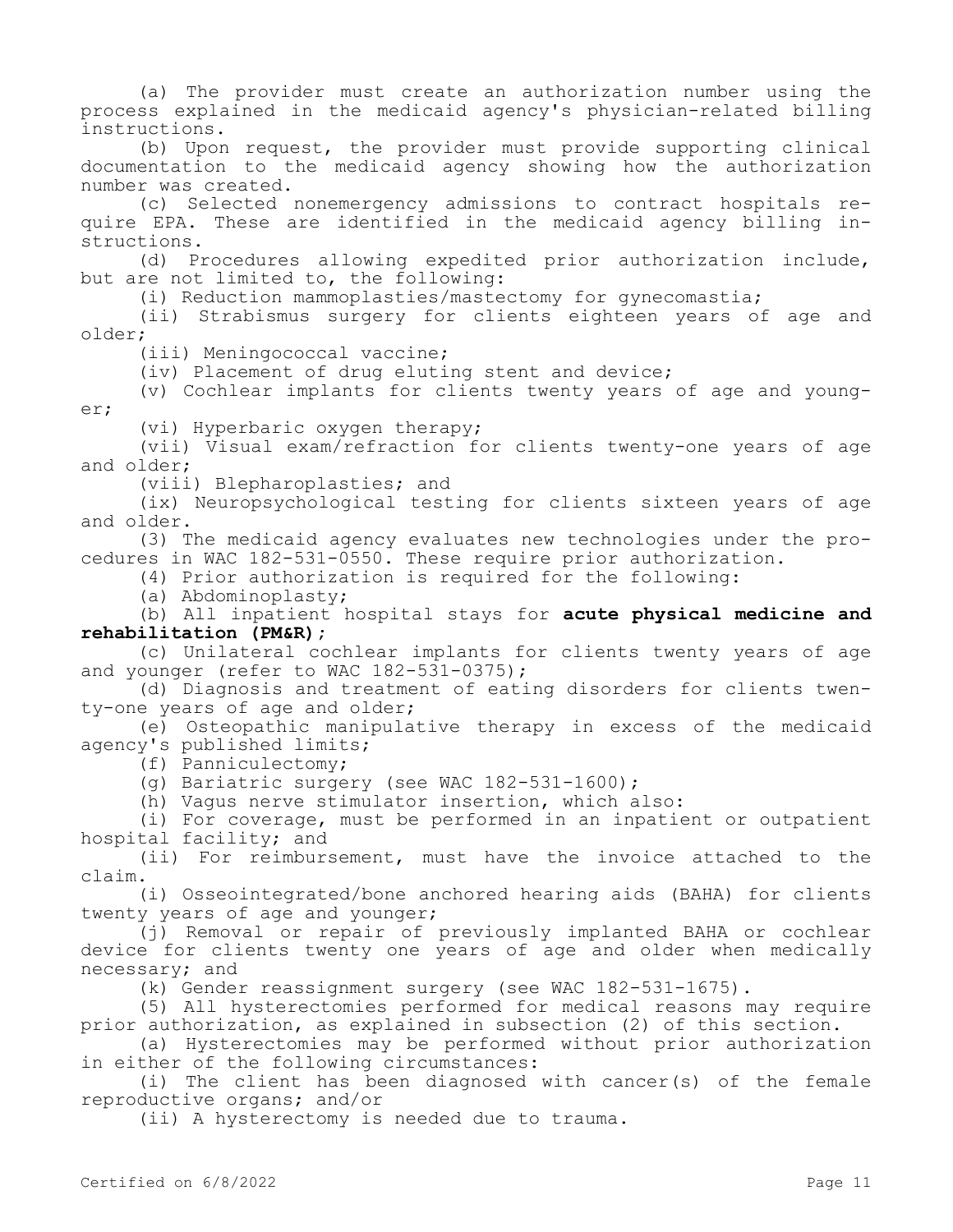(b) The agency reimburses all attending providers for a hysterectomy procedure only when the provider submits an accurately completed agency-approved consent form with the claim for reimbursement.

(6) The medicaid agency may require a second opinion and/or consultation before authorizing any elective surgical procedure.

(7) Children six years of age and younger do not require authorization for hospitalization.

[Statutory Authority: RCW 41.05.021 and 41.05.160. WSR 15-16-084, § 182-531-0200, filed 7/31/15, effective 8/31/15. Statutory Authority: RCW 41.05.021, 74.09.520, 74.09.657, 74.09.659, and 74.09.800. WSR 13-16-008, § 182-531-0200, filed 7/25/13, effective 9/1/13. WSR 11-14-075, recodified as § 182-531-0200, filed 6/30/11, effective 7/1/11. Statutory Authority: RCW 74.08.090. WSR 11-14-055, § 388-531-0200, filed 6/29/11, effective 7/30/11; WSR 10-19-057, § 388-531-0200, filed 9/14/10, effective 10/15/10. Statutory Authority: RCW 74.08.090, 74.09.520. WSR 05-12-022, § 388-531-0200, filed 5/20/05, effective 6/20/05; WSR 01-01-012, § 388-531-0200, filed 12/6/00, effective 1/6/01.]

**WAC 182-531-0250 Who can provide and bill for physician-related and health care professional services.** (1) The health care professionals and health care entities listed in WAC 182-502-0002 and enrolled with the medicaid agency can bill for physician-related and health care professional services that are within their scope of practice.

(2) The agency pays for services provided by, or in conjunction with, a resident physician when:

(a) The services are billed under the teaching hospital's national provider identifier (NPI) or the supervising physician's NPI;

(b) The performing provider is identified on the claim under the teaching or resident physician's NPI; and

(c) The services are provided and billed according to this chapter and chapters 182-501 and 182-502 WAC.

(3) The agency does not pay for services performed by any of the health care professionals listed in WAC 182-502-0003.

(4) The agency pays eligible providers for physician-related services and health care professional services if those services are mandated by, and provided to clients who are eligible for, one of the following:

(a) The early and periodic screening, diagnosis, and treatment (EPSDT) program;

(b) A Washington apple health program for qualified medicare beneficiaries (QMB); or

(c) A waiver program.

[Statutory Authority: RCW 41.05.021 and 41.05.160. WSR 15-17-066, § 182-531-0250, filed 8/14/15, effective 9/14/15; WSR 15-03-041, § 182-531-0250, filed 1/12/15, effective 2/12/15. WSR 11-14-075, recodified as § 182-531-0250, filed 6/30/11, effective 7/1/11. Statutory Authority: RCW 74.08.090. WSR 11-14-055, § 388-531-0250, filed 6/29/11, effective 7/30/11. Statutory Authority: RCW 74.09.521. WSR 08-12-030, § 388-531-0250, filed 5/29/08, effective 7/1/08. Statutory Authority: RCW 74.08.090, 74.09.520. WSR 05-12-022, § 388-531-0250, filed 5/20/05, effective 6/20/05; WSR 01-01-012, § 388-531-0250, filed 12/6/00, effective 1/6/01.]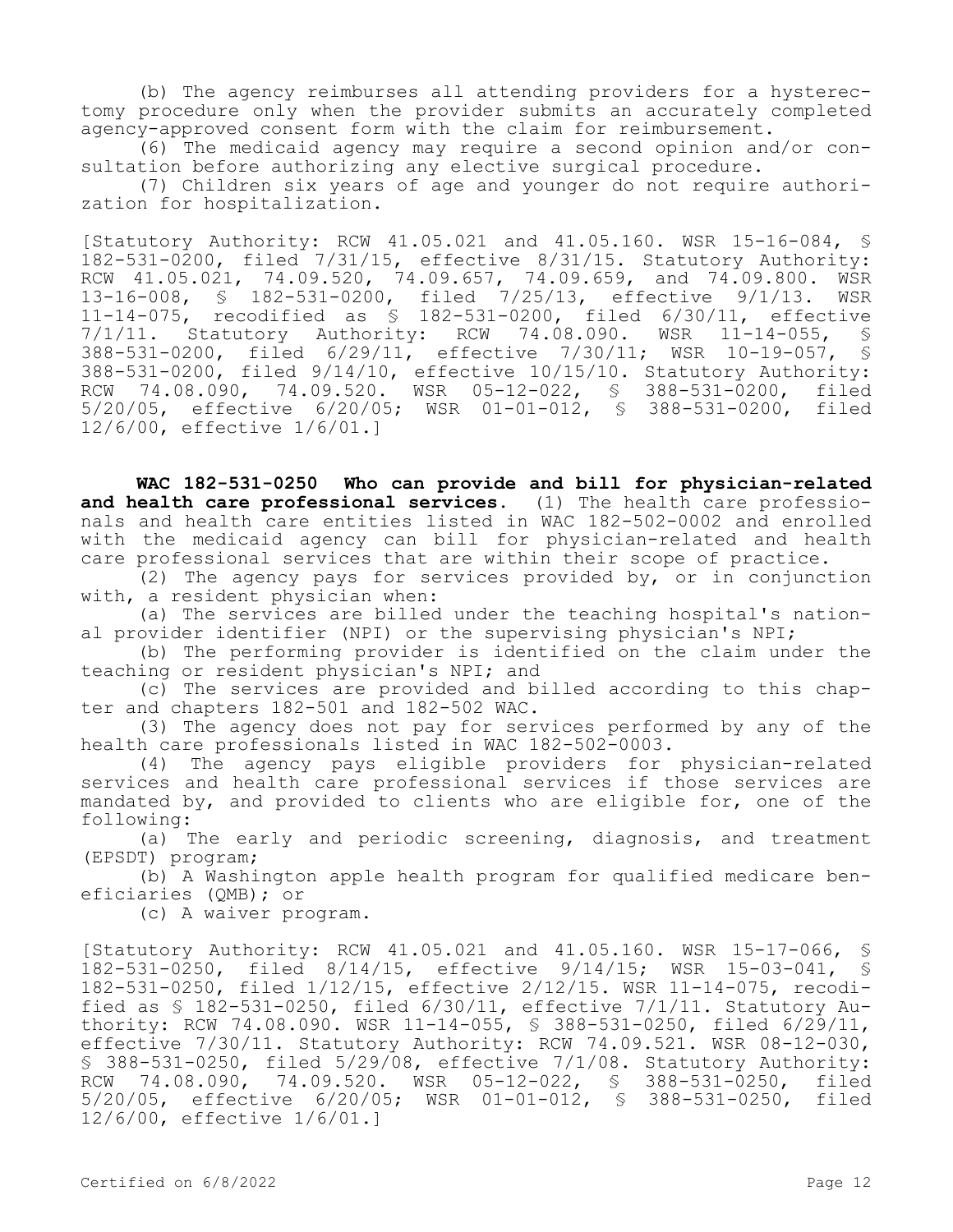### **WAC 182-531-0300 Anesthesia providers and covered physician-re-<br>lated services.** The medicaid agency bases coverage of anesthesia The medicaid agency bases coverage of anesthesia services on medicare policies and the following rules:

(1) The agency reimburses providers for covered anesthesia services performed by:

(a) Anesthesiologists;

(b) Certified registered nurse anesthetists (CRNAs);

(c) Oral surgeons with a special agreement with the agency to provide anesthesia services; and

(d) Other providers who have a special agreement with the agency to provide anesthesia services.

(2) The agency covers and reimburses anesthesia services for children and noncooperative clients in those situations where the medically necessary procedure cannot be performed if the client is not anesthetized. A statement of the client-specific reasons why the procedure could not be performed without specific anesthesia services must be kept in the client's medical record. Examples of such procedures include:

(a) Computerized tomography (CT);

(b) Dental procedures;

(c) Electroconvulsive therapy; and

(d) Magnetic resonance imaging (MRI).

(3) The agency covers anesthesia services provided for any of the following:

(a) Dental restorations and/or extractions:

(b) Maternity per subsection (9) of this section. See WAC 182-531-1550 for information about sterilization/hysterectomy anesthesia;

(c) Pain management per subsection (5) of this section;

(d) Radiological services as listed in WAC 182-531-1450; and

(e) Surgical procedures.

(4) For each client, the anesthesiologist provider must do all of the following:

(a) Perform a preanesthetic examination and evaluation;

(b) Prescribe the anesthesia plan;

(c) Personally participate in the most demanding aspects of the anesthesia plan, including, if applicable, induction and emergence;

(d) Ensure that any procedures in the anesthesia plan that the provider does not perform, are performed by a qualified individual as defined in the program operating instructions;

(e) At frequent intervals, monitor the course of anesthesia during administration;

(f) Remain physically present and available for immediate diagnosis and treatment of emergencies; and

(g) Provide indicated post anesthesia care.

(5) The agency does not allow the anesthesiologist provider to:

(a) Direct more than four anesthesia services concurrently; and

(b) Perform any other services while directing the single or concurrent services, other than attending to medical emergencies and other limited services as allowed by medicare instructions.

(6) The agency requires the anesthesiologist provider to document in the client's medical record that the medical direction requirements were met.

(7) General anesthesia:

(a) When a provider performs multiple operative procedures for the same client at the same time, the agency reimburses the base anesthesia units (BAU) for the major procedure only.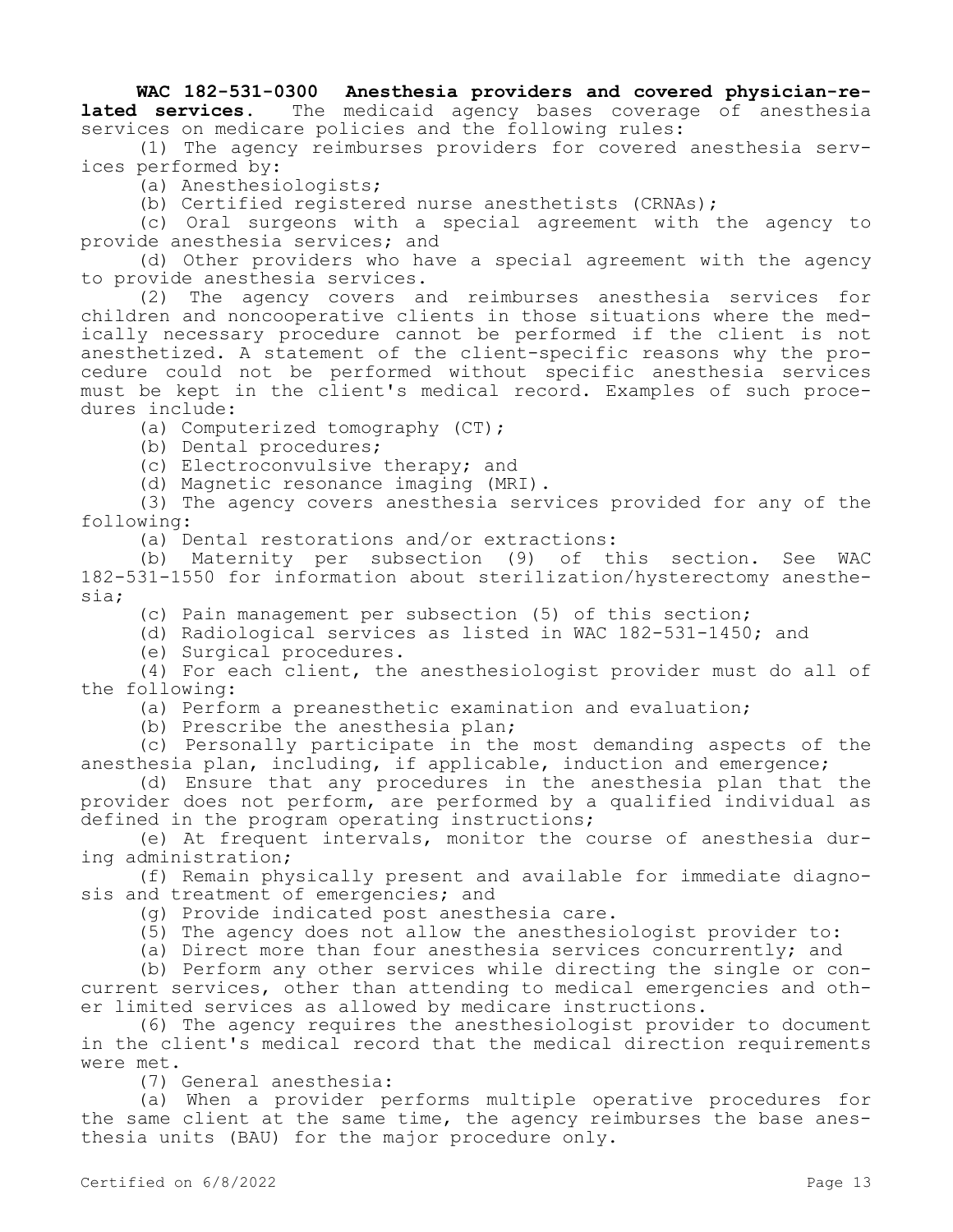(b) The agency does not reimburse the attending surgeon for anesthesia services.

(c) When more than one anesthesia provider is present on a case, the agency reimburses as follows:

(i) The supervisory anesthesiologist and certified registered nurse anesthetist (CRNA) each receive fifty percent of the allowed amount.

(ii) For anesthesia provided by a team, the agency limits reimbursement to one hundred percent of the total allowed reimbursement for the service.

(8) Pain management:

(a) The agency pays CRNAs or anesthesiologists for pain management services.

(b) The agency allows two postoperative or pain management epidurals per client, per hospital stay plus the two associated E&M fees for pain management.

(9) Maternity anesthesia:

(a) To determine total time for obstetric epidural anesthesia during normal labor and delivery and c-sections, time begins with insertion and ends with removal for a maximum of six hours. "Delivery" includes labor for single or multiple births, and/or cesarean section delivery.

(b) The agency does not apply the six-hour limit for anesthesia to procedures performed as a result of post-delivery complications.

(c) See WAC 182-531-1550 for information on anesthesia services during a delivery with sterilization.

(d) See chapter 182-533 WAC for more information about maternityrelated services.

[Statutory Authority: RCW 41.05.021 and 41.05.160. WSR 17-04-039, § 182-531-0300, filed 1/25/17, effective 2/25/17. WSR 11-14-075, recodified as § 182-531-0300, filed 6/30/11, effective 7/1/11. Statutory Authority: RCW 74.08.090. WSR 10-19-057, § 388-531-0300, filed 9/14/10, effective 10/15/10. Statutory Authority: RCW 74.08.090, 74.09.520. WSR 01-01-012, § 388-531-0300, filed 12/6/00, effective 1/6/01.]

**WAC 182-531-0350 Anesthesia services—Reimbursement for physician-related services.** (1) The department reimburses anesthesia services on the basis of base anesthesia units (BAU) plus time.

(2) The department calculates payment for anesthesia by adding the BAU to the time units and multiplying that sum by the conversion factor. The formula used in the calculation is: (BAU x fifteen) + time) x (conversion factor divided by fifteen) = reimbursement.

(3) The department obtains BAU values from the relative value guide **(RVG)**, and updates them annually. The department and/or the anesthesia technical advisory group **(ATAG)** members establish the base units for procedures for which anesthesia is appropriate but do not have BAUs established by RVSP and are not defined as add-on.

(4) The department determines a budget neutral anesthesia conversion factor by:

(a) Determining the BAUs, time units, and expenditures for a **base period** for the provided procedure. Then,

(b) Adding the latest BAU RVSP to the time units for the base period to obtain an estimate of the new time unit for the procedure. Then,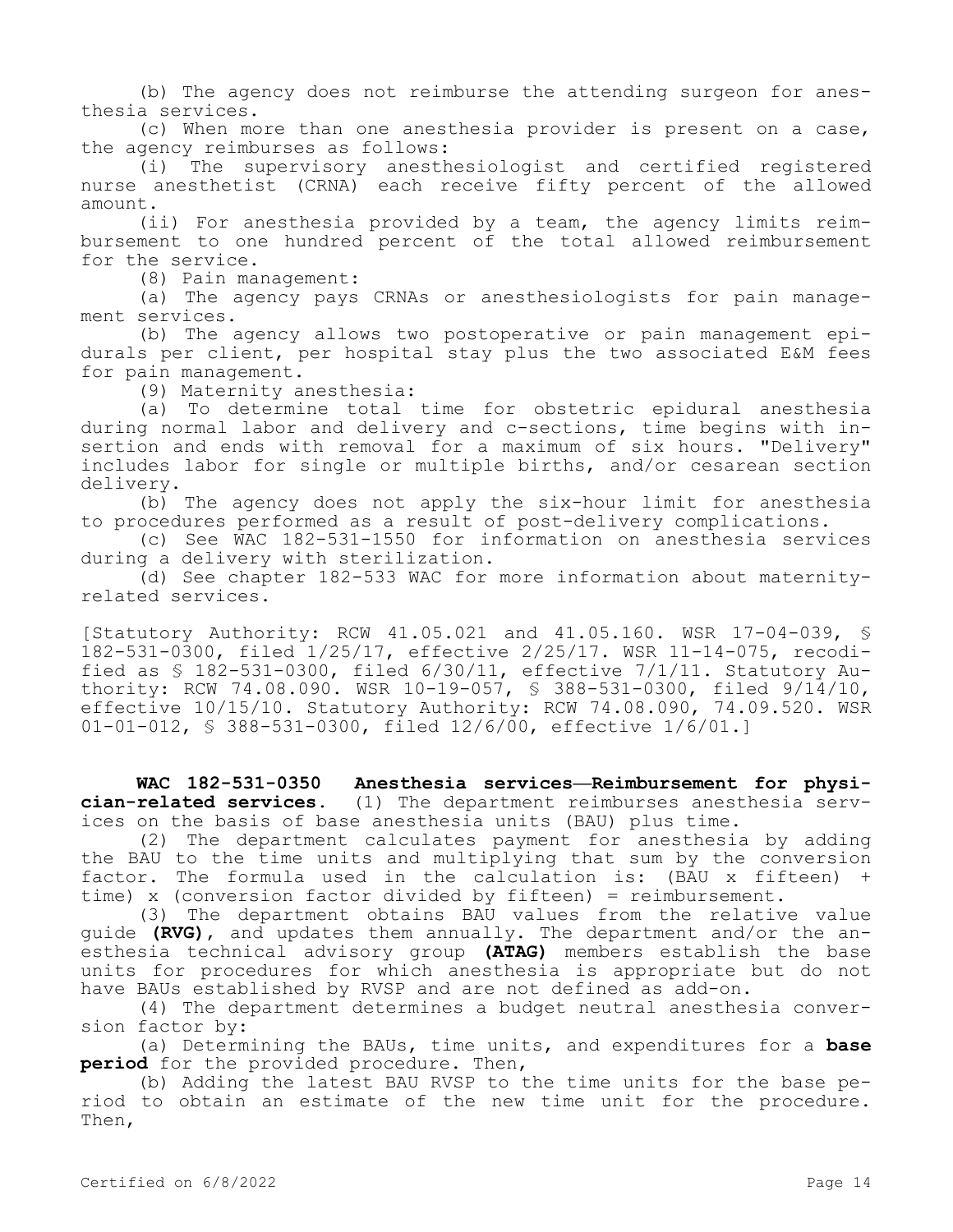(c) Multiplying the time units obtained in (b) of this subsection for the new period by a conversion factor to obtain estimated expenditures. Then,

(d) Comparing the expenditures obtained in (c) of this subsection with base period expenditure levels obtained in (a) of this subsection. Then,

(e) Adjusting the dollar amount for the anesthesia conversion factor and the projected time units at the new BAUs equals the allocated amount determined in (a) of this subsection.

(5) The department calculates anesthesia time units as follows:

(a) One minute equals one unit.

(b) The total time is calculated to the next whole minute.

(c) Anesthesia time begins when the anesthesiologist, surgeon, or CRNA begins physically preparing the client for the induction of anesthesia; this must take place in the operating room or its equivalent. When there is a break in continuous anesthesia care, blocks of time may be added together as long as there is continuous monitoring. Examples of this include, but are not limited to, the following:

(i) The time a client spends in an anesthesia induction room; or

(ii) The time a client spends under the care of an operating room nurse during a surgical procedure.

(d) Anesthesia time ends when the anesthesiologist, surgeon, or CRNA is no longer in constant attendance (i.e., when the client can be safely placed under post-operative supervision).

(6) The department changes anesthesia **conversion factors** if the legislature grants a vendor rate increase, or other increase, and if the effective date of that increase is not the same as the department's annual update.

(7) If the legislatively authorized vendor rate increase or other increase becomes effective at the same time as the department's annual update, the department applies the increase after calculating the budget-neutral conversion factor.

(8) When more than one surgical procedure is performed at the same operative session, the department uses the BAU of the major procedure to determine anesthesia **allowed charges.** The department reimburses for add-on procedures as defined by CPT only for the time spent on the add-on procedure that is in addition to the time spent on the major procedure.

[WSR 11-14-075, recodified as \$ 182-531-0350, filed 6/30/11, effective<br>7/1/11. Statutory Authority: RCW 74.08.090. WSR 10-19-057, \$ Statutory Authority: RCW 74.08.090. WSR 10-19-057, § 388-531-0350, filed 9/14/10, effective 10/15/10. Statutory Authority: RCW 74.08.090, 74.09.520. WSR 01-01-012, § 388-531-0350, filed 12/6/00, effective 1/6/01.]

**WAC 182-531-0375 Audiology services.** (1) The agency covers, with prior authorization, cochlear devices for clients twenty years of age and younger with the following limitations:

(a) The client meets one of the following:

(i) Has a diagnosis of profound to severe bilateral, sensorineural hearing loss;

(ii) Has stimulable auditory nerves but has limited benefit from appropriately fitted hearing aids (e.g., fail to meet age-appropriate auditory milestones in the best-aided condition for young children, or score of less than ten or equal to forty percent correct in the bestaided condition on recorded open-set sentence recognition tests);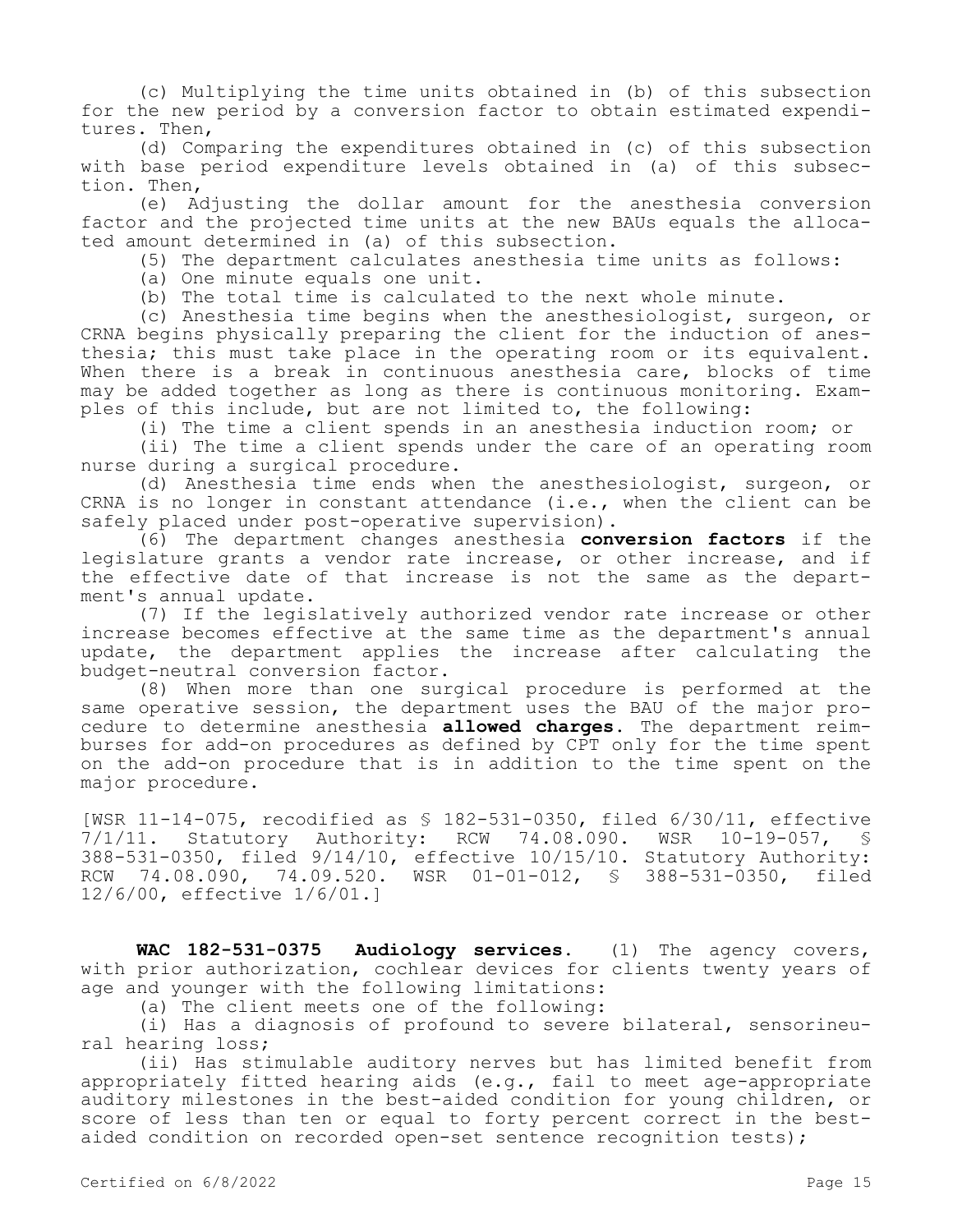(iii) Has the cognitive ability to use auditory clues;

(iv) Is willing to undergo an extensive rehabilitation program;

(v) Has an accessible cochlear lumen that is structurally suitable for cochlear implantation;

(vi) Does not have lesions in the auditory nerve and/or acoustic areas of the central nervous system; or

(vii) Has no other contraindications to surgery; and

(b) The procedure is performed in an inpatient hospital setting or outpatient hospital setting.

(2) The agency covers BAHAs for clients twenty years of age and younger with prior authorization.

(3) The agency covers replacement parts and batteries for BAHAs and cochlear devices for clients twenty years of age and younger only. See WAC 182-547-0800.

(4) The agency considers requests for removal or repair of previously implanted BAHAs and cochlear devices for clients twenty one years of age and older only when medically necessary. Prior authorization from the agency is required.

(5) For audiology, the agency limits:

(a) Caloric vestibular testing to four units for each ear; and

(b) Sinusoidal vertical axis rotational testing to three units for each direction.

[Statutory Authority: RCW 41.05.021 and 41.05.160. WSR 15-03-042, § 182-531-0375, filed 1/12/15, effective 2/12/15. WSR 11-14-075, recodified as § 182-531-0375, filed 6/30/11, effective 7/1/11. Statutory Authority: RCW 74.08.090. WSR 11-14-055, § 388-531-0375, filed 6/29/11, effective 7/30/11.]

**WAC 182-531-0400 Client responsibility for reimbursement for physician-related services.** Clients may be responsible to reimburse the provider, as described under WAC 182-501-0100, for noncovered services as defined in WAC 182-501-0050 or for services excluded from the client's benefits package as defined under WAC 182-501-0060. Clients whose care is provided under CHIP may be responsible for copayments as outlined in chapter 182-542 WAC. Also, see WAC 182-502-0160 Billing the client.

[Statutory Authority: RCW 41.05.021 and 41.05.160. WSR 17-04-039, § 182-531-0400, filed 1/25/17, effective 2/25/17. WSR 11-14-075, recodified as  $$182-531-0400$ , filed  $6/30/11$ , effective  $7/1/11$ . Statutory Authority: RCW 74.08.090. WSR 11-14-055, § 388-531-0400, filed 6/29/11, effective 7/30/11. Statutory Authority: RCW 74.08.090, 74.09.520. WSR 01-01-012, § 388-531-0400, filed 12/6/00, effective 1/6/01.]

**WAC 182-531-0425 Collaborative care.** (1) Under the authority of RCW 74.09.497, and subject to available funds, the medicaid agency covers collaborative care provided in clinical care settings.

(2) For the purposes of this section:

(a) **Collaborative care** means a specific type of integrated care where medical providers and behavioral health providers work together to address behavioral health conditions, including mental health conditions and substance use disorders.

(b) **Collaborative care model** is a model of behavior health integration that enhances usual clinical care by adding two key services: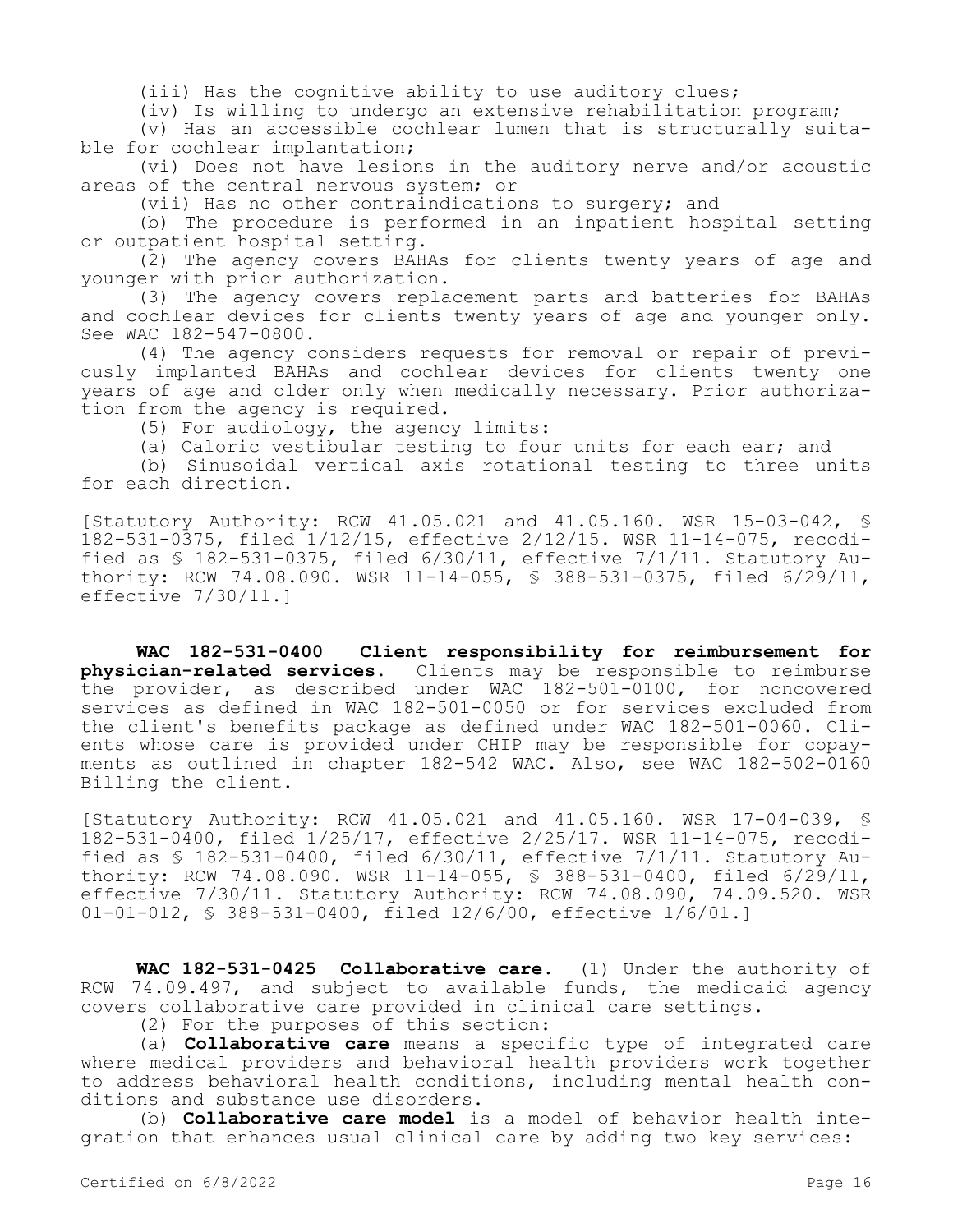(i) Care management support for clients receiving behavioral health treatment; and

(ii) Regular psychiatric or board certified addiction medicine consultation with the clinical care team, particularly for clients whose conditions are not improving.

(c) **Collaborative care team** means a team of licensed behavioral health professionals operating within their scope of practice who participate on the clinical care team along with the collaborative care billing provider to provide collaborative care to eligible clients. The team must include a collaborative care billing provider, a behavioral health care manager, and a psychiatric consultant. Professionals making up this team include, but are not limited to:

(i) Advanced registered nurses;

(ii) Substance use disorder professionals (SUDP);

(iii) Substance use disorder professional trainees (SUDPT) under the supervision of a certified SUDP;

(iv) Marriage and family therapists;

(v) Marriage and family therapist associates under the supervision of a licensed marriage and family therapist or equally qualified mental health practitioner;

(vi) Mental health counselors;

(vii) Mental health counselor associates under the supervision of a licensed mental health counselor, psychiatrist, or physician;

(viii) Physicians;

(ix) Physician assistants under the supervision of a licensed physician;

(x) Psychiatrists;

(xi) Psychiatric advanced registered nurses;

(xii) Psychologists;

(xiii) Registered nurses;

(xiv) Social workers;

(xv) Social worker associate-independent clinical, under the supervision of a licensed independent clinical social worker or equally qualified mental health practitioner; and

(xvi) Social worker associate-advanced, under the supervision of a licensed independent clinical social worker, advanced social worker, or equally qualified mental health practitioner.

(3) The behavioral health care manager is a designated licensed professional with formal education or specialized training in behavioral health (including social work, nursing, or psychology), working under the oversight and direction of the treating medical provider.

(4) The collaborative care billing provider must meet all of the following:

(a) Be enrolled with the agency as one of the following:

(i) A physician licensed under Titles 18 RCW and 246 WAC;

(ii) An advanced registered nurse practitioner licensed under Titles 18 RCW and 246 WAC;

(iii) A federally qualified health center (FQHC);

(iv) A rural health clinic (RHC); or

(v) A clinic that is not an FQHC or RHC that meets the requirements of Titles 70 RCW and 247 WAC.

(b) Complete, sign, and return the Attestation for Collaborative Care Model, form HCA 13-0017, to the agency; and

(c) Agree to follow the agency's guidelines for practicing a collaborative care model.

(5) Providers of collaborative care must:

(a) Use a registry to track the client's clinical outcomes;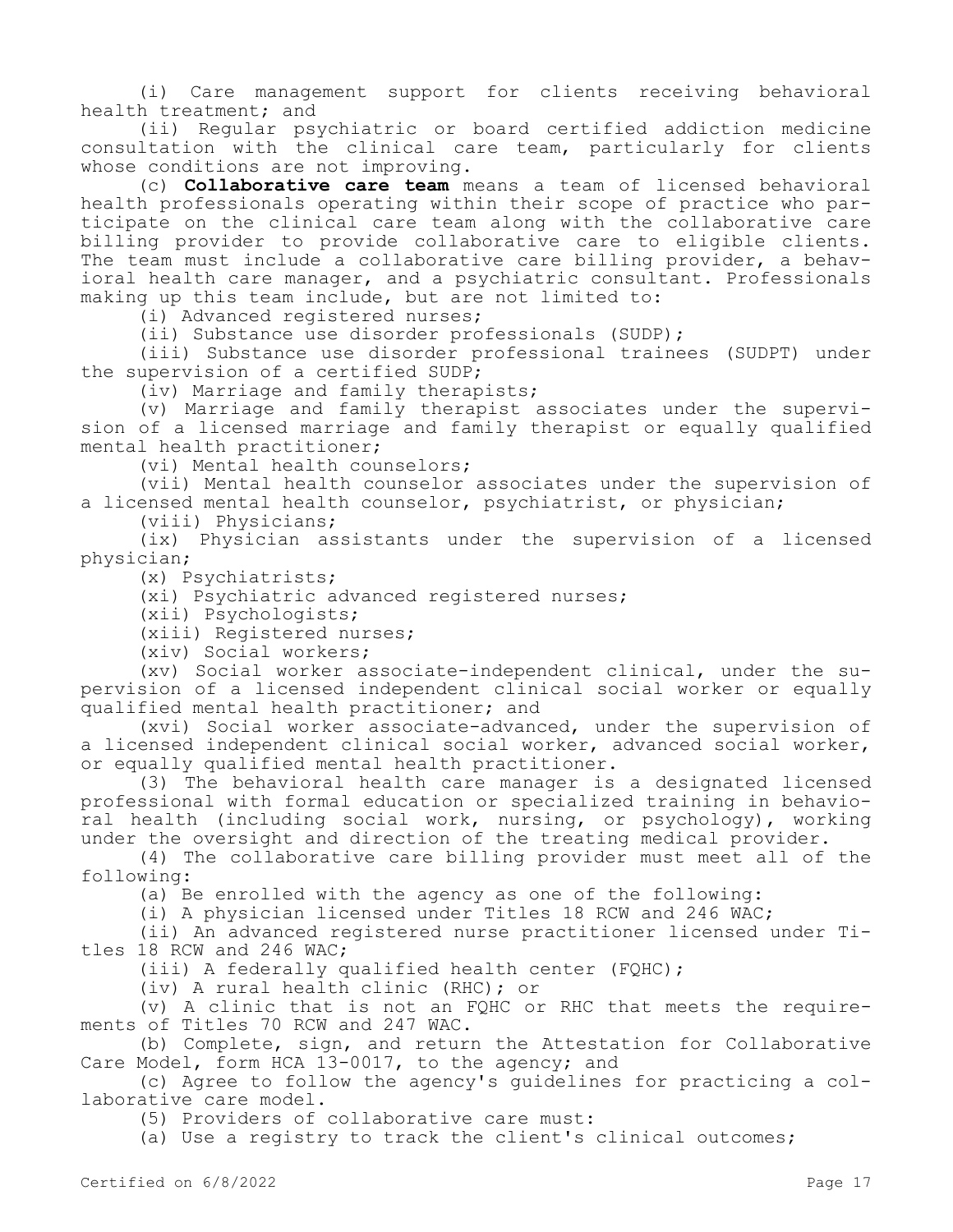(b) Use at least one validated clinical rating scale;

(c) Ensure the registry is used in conjunction with the practice's electronic health records (EHR);

(d) Include a plan of care; and

(e) Identify outcome goals of the treatments.

(6) If a provider no longer meets the agreed upon requirements in the agency's Attestation for Collaborative Care Model, form HCA 13-0017, the provider must immediately notify the agency. The agency does not pay for collaborative care if a provider does not meet the agreed upon requirements.

(7) Providers are subject to post pay review by the agency. The agency may recoup payment if the provider is found to have not met the requirements for providing collaborative care as agreed to in the agency's Attestation for Collaborative Care Model, form HCA 13-0017.

[Statutory Authority: RCW 41.05.021 and 41.05.160. WSR 21-20-132, § 182-531-0425, filed 10/6/21, effective 11/6/21. Statutory Authority: RCW 41.05.021, 41.05.160 and 2017 c 226. WSR 19-13-022, § 182-531-0425, filed 6/10/19, effective 7/11/19.]

**WAC 182-531-0450 Critical care—Physician-related services.** (1) The department reimburses the following physicians for critical care services:

(a) The attending physician who assumes responsibility for the care of a client during a life-threatening episode;

(b) More than one physician if the services provided involve multiple organ systems; or

(c) Only one physician for services provided in the emergency room.

(2) The department reimburses preoperative and postoperative critical care in addition to a **global surgical package** when all the following apply:

(a) The client is critically ill and the physician is engaged in work directly related to the individual client's care, whether that time is spent at the immediate bedside or elsewhere on the floor;

(b) The critical injury or illness acutely impairs one or more vital organ systems such that the client's survival is jeopardized;

(c) The critical care is unrelated to the specific anatomic injury or general surgical procedure performed; and

(d) The provider uses any necessary, appropriate modifier when billing the department.

(3) The department limits payment for critical care services to a maximum of three hours per day, per client.

(4) The department does not pay separately for certain services performed during a critical care period when the services are provided on a per hour basis. These services include, but are not limited to, the following:

(a) Analysis of information data stored in computers (e.g.,  $ECG$ , blood pressure, hematologic data);

- (b) Blood draw for a specimen;
- (c) Blood gases;
- (d) Cardiac output measurement;
- (e) Chest X-rays;
- (f) Gastric intubation;
- (g) Pulse oximetry;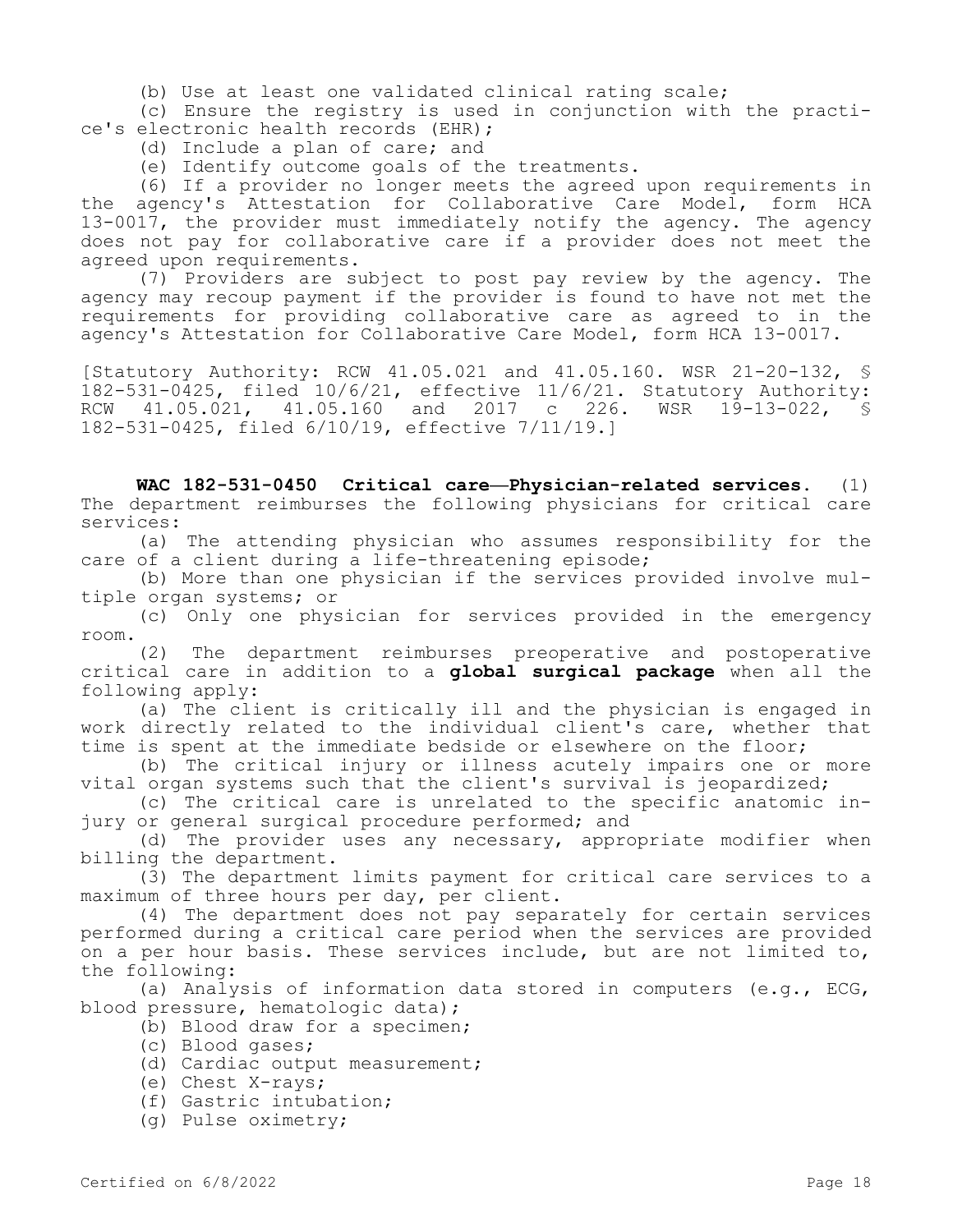- (h) Temporary transcutaneous pacing;
- (i) Vascular access procedures; and
- (j) Ventilator management.

[WSR 11-14-075, recodified as § 182-531-0450, filed 6/30/11, effective 7/1/11. Statutory Authority: RCW 74.08.090. WSR 10-19-057, § 388-531-0450, filed 9/14/10, effective 10/15/10. Statutory Authority: RCW 74.08.090, 74.09.520. WSR 01-01-012, § 388-531-0450, filed 12/6/00, effective 1/6/01.]

**WAC 182-531-0500 Emergency physician-related services.** (1) The department reimburses for E&M services provided in the hospital emergency department to clients who arrive for immediate medical attention.

(2) The department reimburses emergency physician services only when provided by physicians assigned to the hospital emergency department or the physicians on **call** to cover the hospital emergency department.

(3) The department pays a provider who is called back to the emergency room at a different time on the same day to attend a return visit [to] the same client. When this results in multiple claims on the same day, the time of each encounter must be clearly indicated on the claim.

(4) The department does not pay emergency room physicians for **hospital admission** charges or additional service charges.

[WSR 11-14-075, recodified as \$ 182-531-0500, filed 6/30/11, effective<br>7/1/11. Statutory Authority: RCW 74.08.090. WSR 10-19-057, \$ Statutory Authority: RCW 74.08.090. WSR 10-19-057, § 388-531-0500, filed 9/14/10, effective 10/15/10. Statutory Authority: RCW 74.08.090, 74.09.520. WSR 01-01-012, § 388-531-0500, filed 12/6/00, effective 1/6/01.]

**WAC 182-531-0550 Experimental and investigational services.** (1) When the medicaid agency determines a proposed service is experimental or investigational, the agency follows the procedures in this section.

(2) The determination of whether to authorize an experimental or investigational service is subject to a medical necessity review under the provisions of WAC 182-501-0165.

[Statutory Authority: RCW 41.05.021 and 41.05.160. WSR 17-09-002, § 182-531-0550, filed 4/5/17, effective 5/6/17. WSR 11-14-075, recodified as § 182-531-0550, filed 6/30/11, effective 7/1/11. Statutory Authority: RCW 74.08.090. WSR 10-19-057, § 388-531-0550, filed 9/14/10, effective 10/15/10. Statutory Authority: RCW 74.08.090, 74.09.520. WSR 01-01-012, § 388-531-0550, filed 12/6/00, effective 1/6/01.]

**WAC 182-531-0600 HIV/AIDS counseling and testing as physicianrelated services.** The department covers one pre- and one post-HIV/ AIDS counseling/testing session per client each time the client is tested for HIV/AIDS.

[WSR 11-14-075, recodified as § 182-531-0600, filed 6/30/11, effective 7/1/11. Statutory Authority: RCW 74.08.090. WSR 10-19-057, § 388-531-0600, filed 9/14/10, effective 10/15/10. Statutory Authority: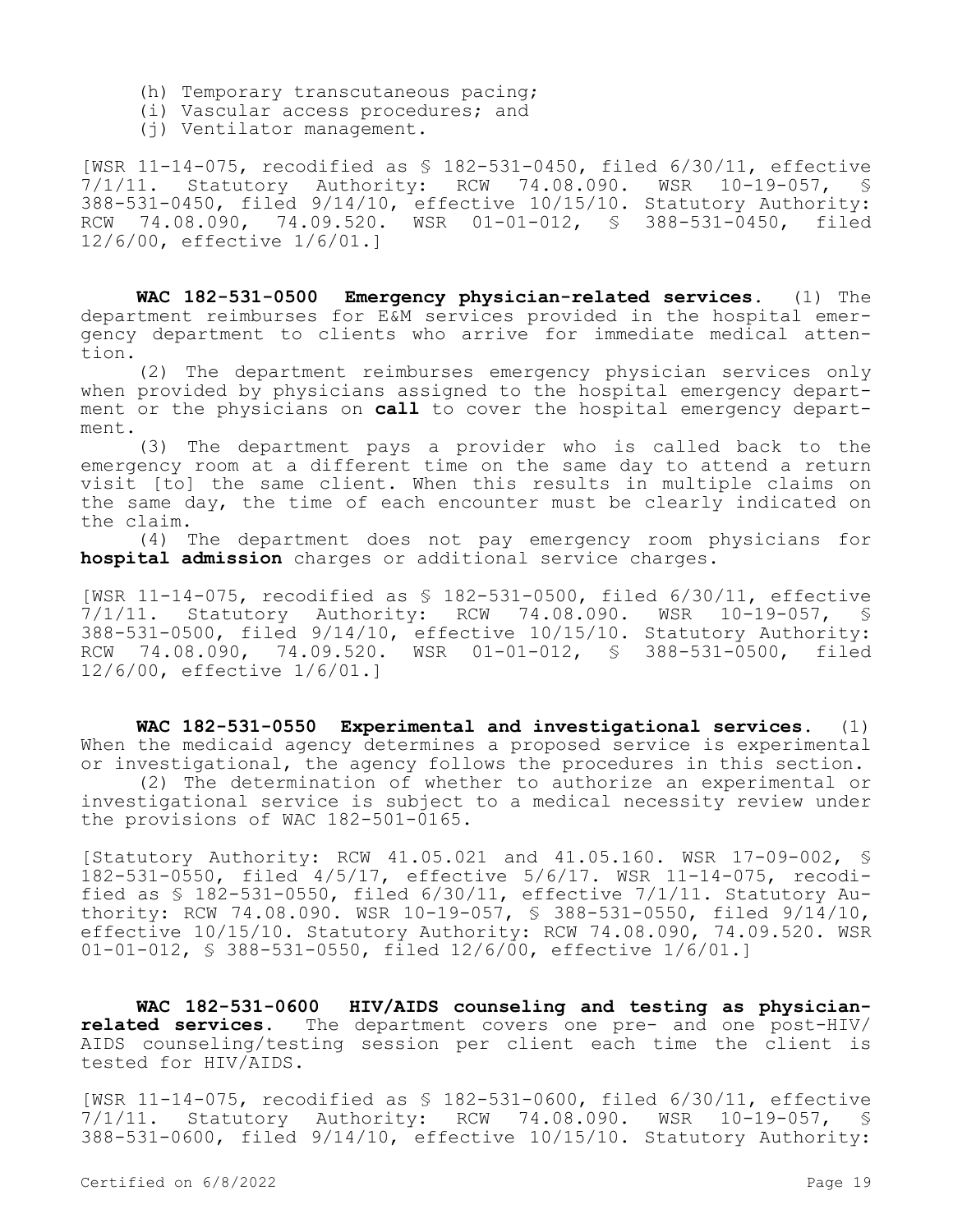RCW 74.08.090, 74.09.520. WSR 01-01-012, § 388-531-0600, filed 12/6/00, effective 1/6/01.]

**WAC 182-531-0650 Hospital physician-related services not requiring authorization when provided in agency-approved centers of excellence or hospitals authorized to provide the specific services.** The medicaid agency covers the following services without prior authorization when provided in agency-approved centers of excellence. The agency issues periodic publications listing centers of excellence. These services include the following:

(1) All transplant procedures specified in WAC 182-550-1900;

(2) Chronic pain management services, including outpatient evaluation and inpatient treatment, as described under WAC 182-550-2400. See also WAC 182-531-0700;

(3) Sleep studies including, but not limited to, polysomnograms for clients one year of age and older. The agency allows sleep studies<br>only in outpatient hospital settings as described under WAC only in outpatient hospital settings as described under 182-550-6350. See also WAC 182-531-1500; and

(4) Diabetes education, in a DOH-approved facility, per WAC 182-550-6300.

[Statutory Authority: RCW 41.05.021 and 41.05.160. WSR 17-04-039, § 182-531-0650, filed 1/25/17, effective 2/25/17. WSR 11-14-075, recodified as § 182-531-0650, filed 6/30/11, effective 7/1/11. Statutory Authority: RCW 74.08.090. WSR 10-19-057, § 388-531-0650, filed 9/14/10, effective 10/15/10. Statutory Authority: RCW 74.08.090, 74.09.520. WSR 05-12-022, § 388-531-0650, filed 5/20/05, effective 6/20/05; WSR 01-01-012, § 388-531-0650, filed 12/6/00, effective 1/6/01.]

**WAC 182-531-0700 Inpatient chronic pain management physician-related services.** (l) The department covers inpatient chronic pain management services only when the services are obtained through a department-approved chronic pain facility.

(2) A client qualifies for inpatient chronic pain management services when all of the following apply:

(a) The client has had chronic pain for at least three months, that has not improved with conservative treatment, including tests and therapies;

(b) At least six months have passed since a previous surgical procedure was done in relation to the pain problem; and

(c) Clients with active substance abuse must have completed a detoxification program, if appropriate, and must be free from drugs or alcohol for six months.

(3) For chronic pain management, the department limits coverage to only one inpatient hospital stay per client's lifetime, up to a maximum of twenty-one days.

(4) The department reimburses for only the chronic pain management services and procedures that are listed in the fee schedule.

[WSR 11-14-075, recodified as § 182-531-0700, filed 6/30/11, effective 7/1/11. Statutory Authority: RCW 74.08.090. WSR 10-19-057, § 388-531-0700, filed 9/14/10, effective 10/15/10. Statutory Authority: RCW 74.08.090, 74.09.520. WSR 01-01-012, § 388-531-0700, filed 12/6/00, effective 1/6/01.]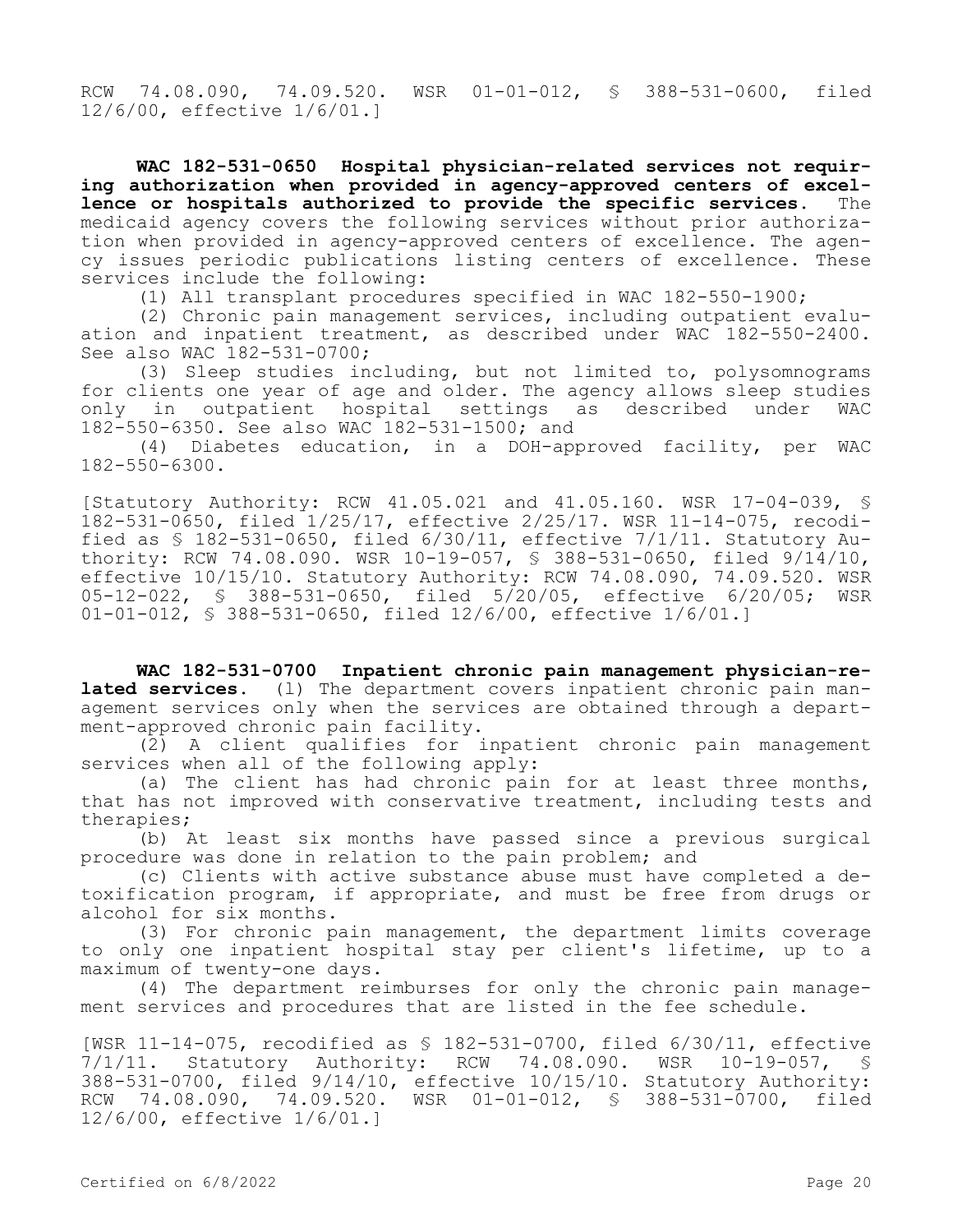**WAC 182-531-0750 Inpatient hospital physician-related services.**  (1) The department separately reimburses the attending provider for inpatient hospital professional services rendered by the attending provider during the surgical follow-up period only if the services are performed for an emergency condition or a diagnosis that is unrelated to the inpatient stay.

(2) The department reimburses for only one inpatient hospital call per client, per day for the same or related diagnoses. If a call is included in the **global surgery reimbursement,** the department does not reimburse separately.

(3) The department reimburses a hospital admission related to a planned surgery through the global fee for surgery.

[WSR 11-14-075, recodified as \$ 182-531-0750, filed 6/30/11, effective<br>7/1/11. Statutory Authority: RCW 74.08.090. WSR 10-19-057, \$ Statutory Authority: RCW 74.08.090. WSR 10-19-057, § 388-531-0750, filed 9/14/10, effective 10/15/10. Statutory Authority: RCW 74.08.090, 74.09.520. WSR 01-01-012, § 388-531-0750, filed 12/6/00, effective 1/6/01.]

**WAC 182-531-0800 Laboratory and pathology physician-related services.** (1) The medicaid agency pays providers for laboratory services only when:

(a) The provider is certified according to Title XVII of the Social Security Act (medicare), if required; and

(b) The provider has a clinical laboratory improvement amendment (CLIA) certificate and identification number.

(2) The agency includes a handling, packaging, and mailing fee in the reimbursement for lab tests and does not reimburse these separately.

(3) The agency pays for one blood drawing fee per client, per day. The agency allows additional reimbursement for an independent laboratory when it goes to a nursing facility or a private home to obtain a specimen.

(4) The agency pays for only one catheterization for collection of a urine specimen per client, per day.

(5) The agency pays for automated multichannel tests done alone or as a group, as follows:

(a) The provider must bill a panel if all individual tests are performed. If not all tests are performed, the provider must bill individual tests.

(b) If the provider bills one automated multichannel test, the agency reimburses the test at the individual procedure code rate, or the internal code maximum allowable fee, whichever is lower.

(c) Tests may be performed in a facility that owns or leases automated multichannel testing equipment. The facility may be any of the following:

(i) A clinic;

(ii) A hospital laboratory;

(iii) An independent laboratory; or

(iv) A physician's office.

(6) The agency allows a **STAT** fee in addition to the maximum allowable fee when a laboratory procedure is performed STAT.

(a) The agency pays for STAT charges for only those procedures identified by the clinical laboratory advisory council as appropriate to be performed STAT.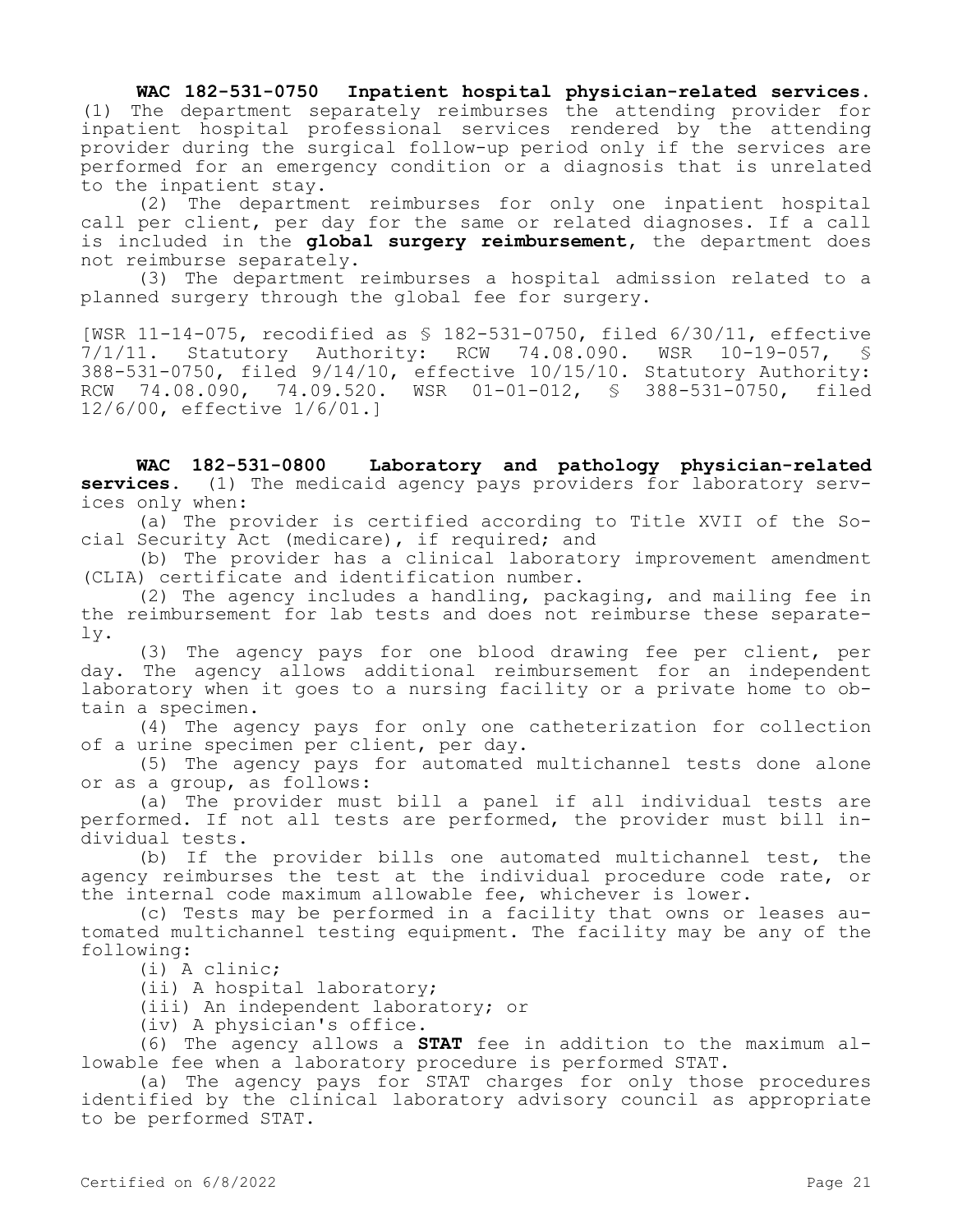(b) Tests generated in the emergency room do not automatically justify a STAT order, the physician must specifically order the tests as STAT.

(c) Refer to the fee schedule for a list of STAT procedures.

(7) The agency pays for drug screen charges only when medically necessary and when ordered by a physician as part of a total medical evaluation.

(8) The agency does not pay for drug screens for clients in the division of behavioral health and recovery (DBHR) within the department of social and health services (DSHS)-contracted methadone treatment programs. These are reimbursed through a contract issued by DBHR DSHS.

(9) The agency does not pay for drug screens to monitor for program compliance in either a residential or outpatient drug or alcohol treatment program.

(10) The agency may require a drug or alcohol screen in order to determine a client's suitability for a specific test.

(11) An independent laboratory must bill the agency directly. The agency does not pay a medical practitioner for services referred to or performed by an independent laboratory.

[Statutory Authority: RCW 41.05.021 and 41.05.160. WSR 15-03-041, § 182-531-0800, filed 1/12/15, effective 2/12/15. WSR 11-14-075, recodified as  $$182-531-0800$ , filed  $6/30/11$ , effective  $7/1/11$ . Statutory Authority: RCW 74.08.090. WSR 10-19-057, § 388-531-0800, filed 9/14/10, effective 10/15/10. Statutory Authority: RCW 74.08.090, 74.09.520. WSR 01-01-012, § 388-531-0800, filed 12/6/00, effective 1/6/01.]

**WAC 182-531-0850 Laboratory and pathology physician-related services reimbursement.** (1) The department pays for clinical diagnos**services reimbursement.** (1) The department pays for clinical diagnostic laboratory procedures based on the **medicare clinical diagnostic laboratory fee schedule (MCDLF)** for the state of Washington. The department obtains information used to update fee schedule regulations from Program Memorandum and Regional Medicare Letters as published by HCFA.

(2) The department updates budget-neutral fees each July by:

(a) Determining the units of service and expenditures for a base period. Then,

(b) Determining in total the ratio of current department fees to existing medicare fees. Then,

(c) Determining new department fees by adjusting the new medicare fee by the ratio. Then,

(d) Multiplying the units of service by the new department fee to obtain total estimated expenditures. Then,

(e) Comparing the expenditures in subsection (14)(d) of this section to the base period expenditures. Then,

(f) Adjusting the new ratio until estimated expenditures equals the base period amount.

(3) The department calculates maximum allowable fees (MAF) by:

(a) Calculating fees using methodology described in subsection (2) of this section for procedure codes that have an applicable medicare clinical diagnostic laboratory fee (MCDLF).

(b) Establishing **RSC** fees for procedure codes that have no applicable MCDLF.

(c) Establishing maximum allowable fees, or **"flat fees"** for procedure codes that have no applicable MCDLF or RSC fees. The department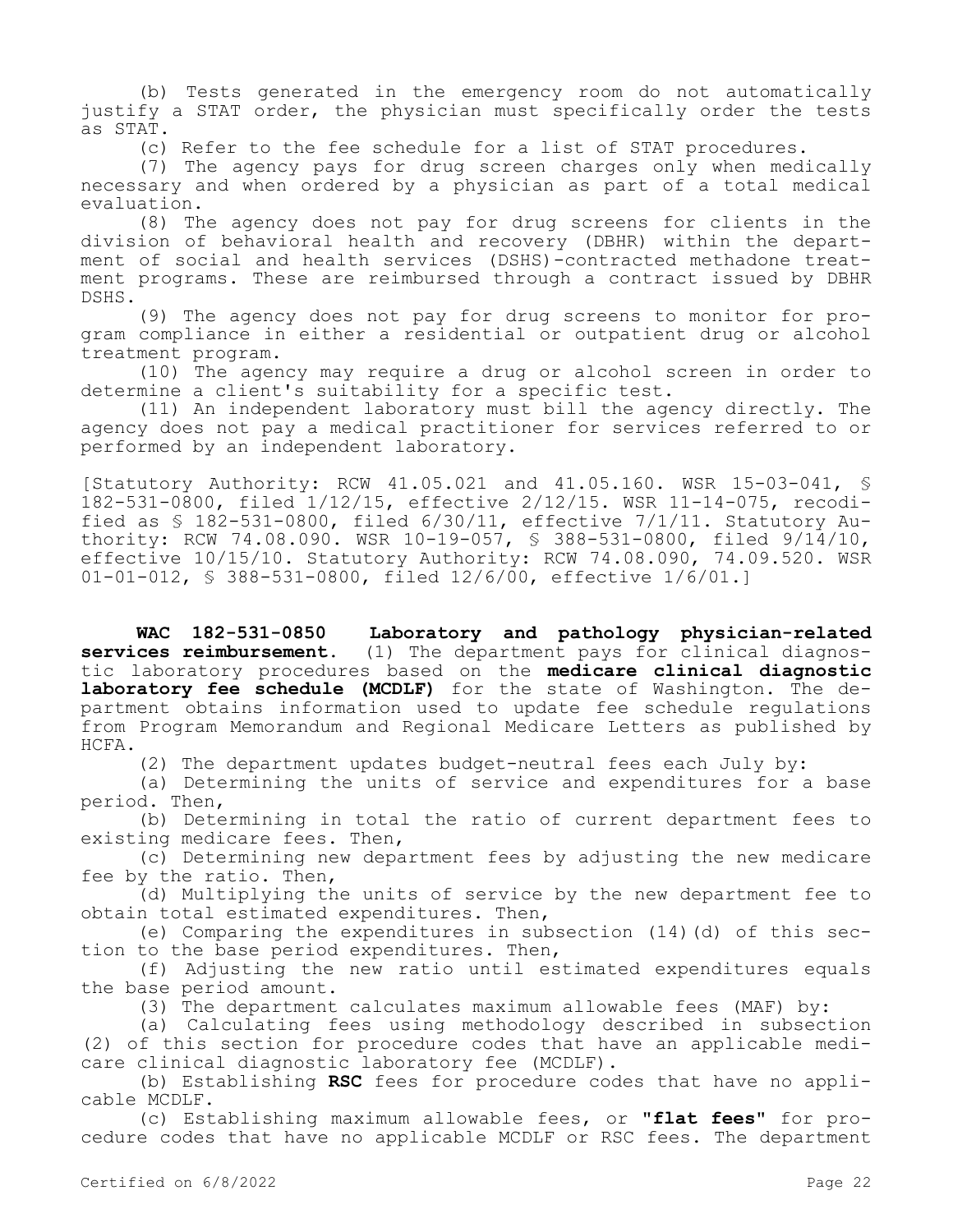updates flat fee reimbursement only when authorized by the legislature.

(d) The department reimbursement for clinical laboratory diagnostic procedures does not exceed the regional MCDLF schedule.

(4) The department increases fees if the legislature grants a vendor rate increase or other increase. If the legislatively authorized increase becomes effective at the same time as the department's annual update, the department applies the increase after calculating budget-neutral fees.

[WSR 11-14-075, recodified as \$ 182-531-0850, filed 6/30/11, effective<br>7/1/11. Statutory Authority: RCW 74.08.090. WSR 10-19-057, \$ 7/1/11. Statutory Authority: RCW 74.08.090. WSR 10-19-057, § 388-531-0850, filed 9/14/10, effective 10/15/10. Statutory Authority: RCW 74.08.090, 74.09.520. WSR 01-01-012, § 388-531-0850, filed 12/6/00, effective 1/6/01.]

**WAC 182-531-0900 Neonatal intensive care unit (NICU) physicianrelated services.** (1) The department pays the physician directing the care of a neonate or infant in an NICU, for NICU services.

(2) NICU services include, but are not limited to, any of the following:

(a) Patient management;

(b) Monitoring and treatment of the neonate, including nutritional, metabolic and hematologic maintenance;

(c) Parent counseling; and

(d) Personal direct supervision by the **health care team** of activities required for diagnosis, treatment, and supportive care of the patient.

(3) Payment for NICU care begins with the date of admission to the NICU.

(4) The department reimburses a provider for only one NICU service per client, per day.

(5) A provider may bill for NICU services in addition to **prolonged services** and newborn resuscitation when the provider is present at the delivery.

[WSR 11-14-075, recodified as § 182-531-0900, filed 6/30/11, effective 7/1/11. Statutory Authority: RCW 74.08.090. WSR 10-19-057, § 388-531-0900, filed 9/14/10, effective 10/15/10. Statutory Authority: RCW 74.08.090, 74.09.520. WSR 01-01-012, § 388-531-0900, filed 12/6/00, effective 1/6/01.]

**WAC 182-531-0950 Office and other outpatient physician-related services.** (l) The medicaid agency pays eligible providers for the following:

(a) Two calls per month for routine medical conditions for a client residing in a nursing facility; and

(b) One call per noninstitutionalized client, per day, for an individual physician, except for valid call-backs to the emergency room per WAC 182-531-0500.

(2) The provider must provide justification based on medical necessity at the time of billing for visits in excess of subsection (l) of this section and follow the requirements in WAC 182-501-0169.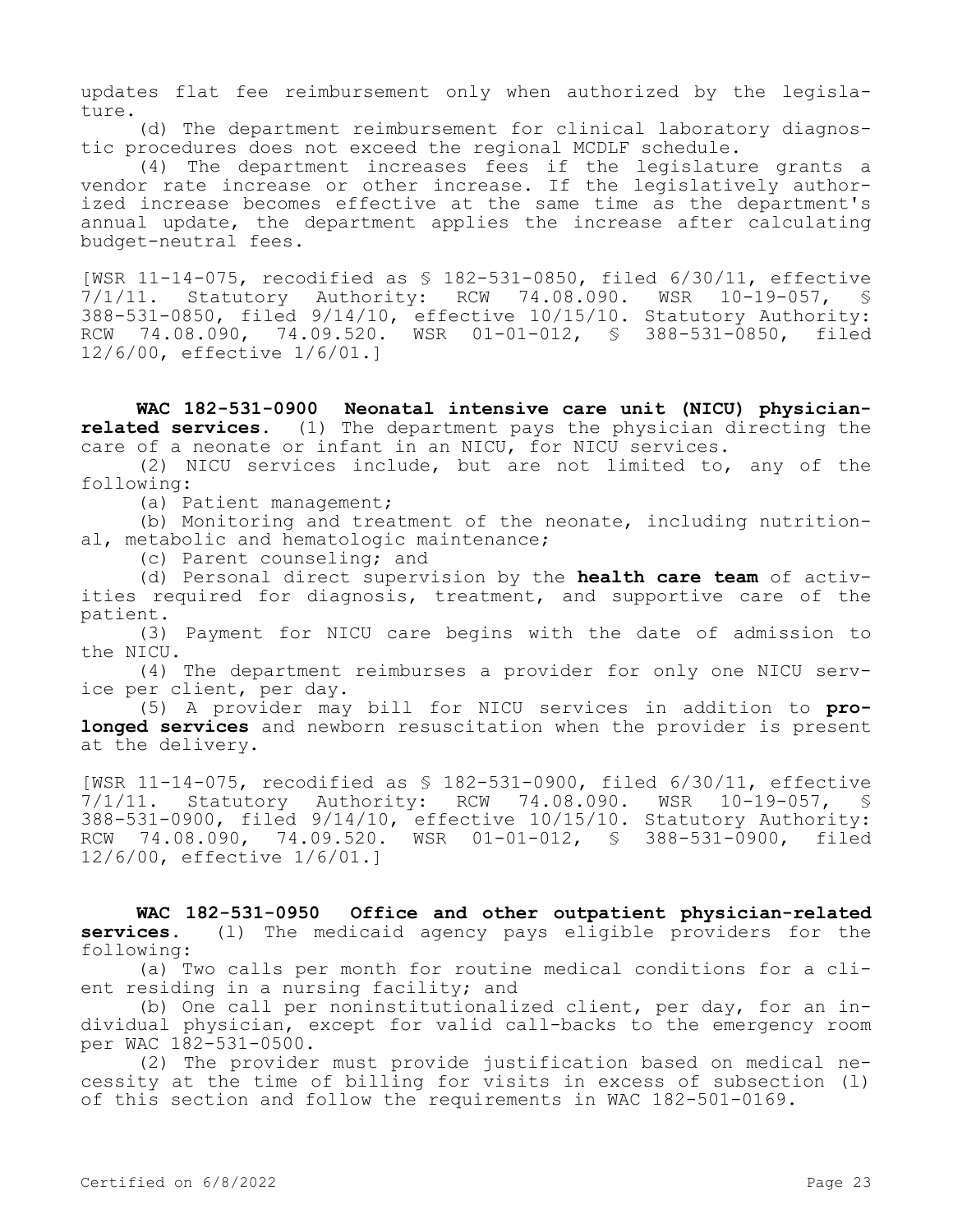(3) See the agency's physician-related services billing instructions for procedures that are included in the office call and that cannot be billed separately.

(4) Using selected diagnosis codes, the agency reimburses the provider at the appropriate level of physician office call for history and physical procedures in conjunction with dental surgery services performed in an outpatient setting.

(5) The agency may reimburse providers for injection procedures and/or injectable drug products only when:

(a) The injectable drug is administered during an office visit; and

(b) The injectable drug used is from office stock and which was purchased by the provider from a pharmacy, drug manufacturer, or drug wholesaler.

(6) The agency does not reimburse a prescribing provider for a drug when a pharmacist dispenses the drug.

(7) The agency does not reimburse the prescribing provider for an immunization when the immunization material is received from the department of health; the agency does reimburse an administrative fee.

(8) The agency reimburses immunizations as follows:

(a) For immunizations that are not part of the vaccines for children program through the department of health, the agency reimburses for the immunization:

(i) At the medicare Part B drug file price; or

(ii) When a medicare Part B price is not available, the agency uses the point-of-sale actual acquisition cost (POS AAC) rate effective July 1st of each year; or

(iii) Invoice cost.

(b) The agency reimburses a separate administration fee for these immunizations.

(c) Covered immunizations are listed in the professional administered drugs and physician related/professional services fee schedules.

(d) Refer to WAC 182-531-0150 (1)(r) for vaccines recommended or required for the sole purpose of international travel.

(9) The agency reimburses therapeutic and diagnostic injections subject to certain limitations as follows:

(a) The agency does not pay separately for the administration of intra-arterial and intravenous therapeutic or diagnostic injections provided in conjunction with intravenous infusion therapy services. The agency does pay separately for the administration of these injections when they are provided on the same day as an E&M service. The agency does not pay separately an administrative fee for injectables when both E&M and infusion therapy services are provided on the same day. The agency reimburses separately for the drug(s).

(b) The agency does not pay separately for subcutaneous or intramuscular administration of antibiotic injections provided on the same day as an E&M service. If the injection is the only service provided, the agency pays an administrative fee. The agency reimburses separately for the drug.

(c) The agency reimburses injectable drugs at **acquisition cost.**  The provider must document the name, strength, and dosage of the drug and retain that information in the client's file. The provider must provide an invoice when requested by the agency. This subsection does not apply to drugs used for chemotherapy; see subsection (11) in this section for chemotherapy drugs.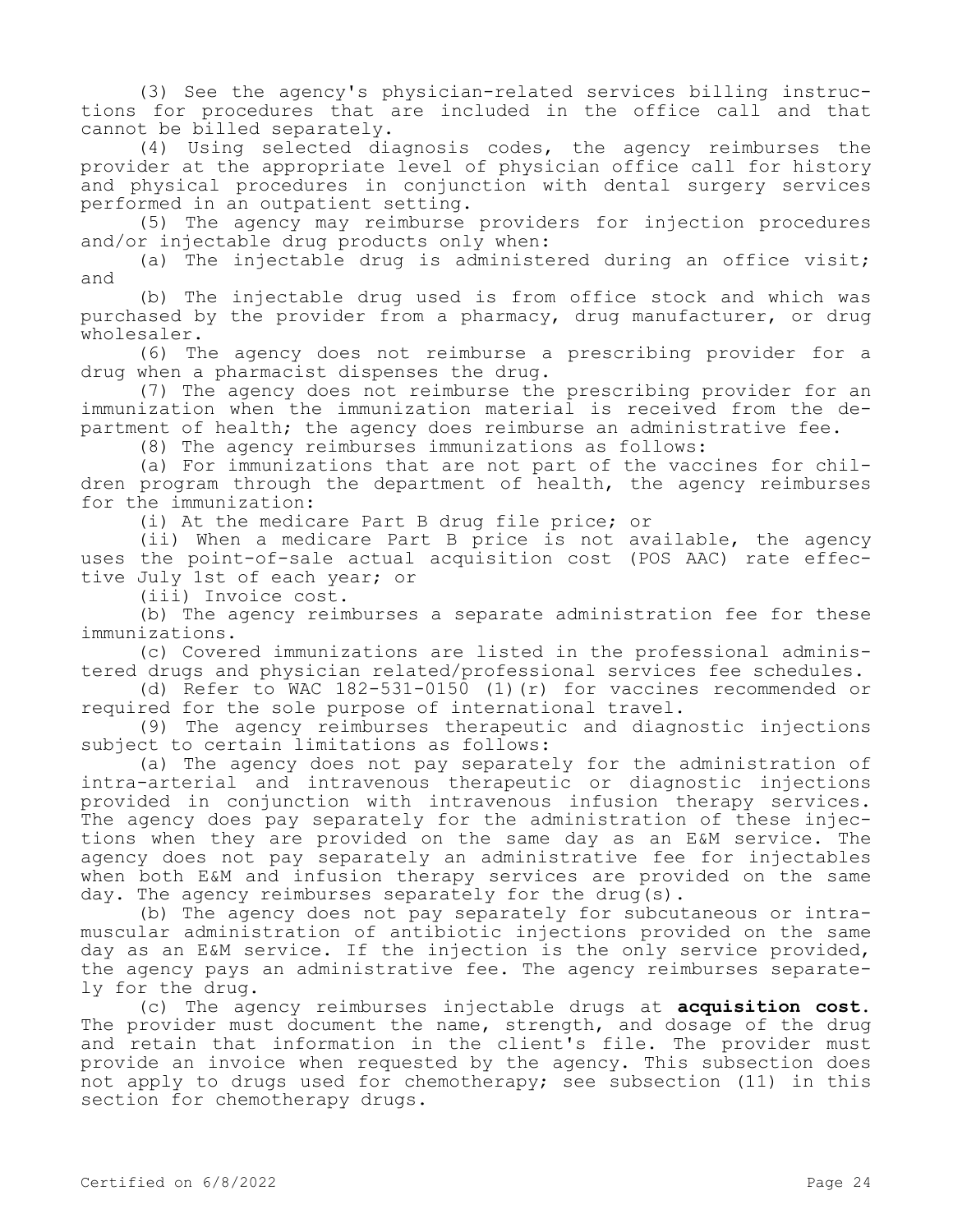(d) The provider must submit a manufacturer's invoice to document the name, strength, and dosage on the claim form when billing the agency for the following drugs:

(i) Classified drugs where the billed charge to the agency is over one thousand, one hundred dollars; and

(ii) Unclassified drugs where the billed charge to the agency is over one hundred dollars. This does not apply to unclassified antineoplastic drugs.

(10) The agency reimburses allergen immunotherapy only as follows:

(a) Antigen/antigen preparation codes are reimbursed per dose.

(b) When a single client is expected to use all the doses in a multiple dose vial, the provider may bill the total number of doses in the vial at the time the first dose from the vial is used. When remaining doses of a multiple dose vial are injected at subsequent times, the agency reimburses the injection service (administration fee) only.

(c) When a multiple dose vial is used for more than one client, the provider must bill the total number of doses provided to each client out of the multiple dose vial.

(d) The agency covers the antigen, the antigen preparation, and an administration fee.

(e) The agency reimburses a provider separately for an E&M service if there is a diagnosis for conditions unrelated to allergen immunotherapy.

(f) The agency reimburses for **RAST** testing when the physician has written documentation in the client's record indicating that previous skin testing failed and was negative.

(11) The agency reimburses for chemotherapy drugs:

(a) Administered in the physician's office only when:

(i) The physician personally supervises the E&M services furnished by office medical staff; and

(ii) The medical record reflects the physician's active participation in or management of course of treatment.

(b) At established maximum allowable fees that are based on medicare Part B pricing, or POS AAC, maximum allowable cost (MAC), or invoice cost;

(c) For unclassified antineoplastic drugs, the provider must submit the following information on the claim form:

(i) The name of the drug used;

(ii) The dosage and strength used; and

(iii) The National Drug Code (NDC).

(12) Notwithstanding the provisions of this section, the agency reserves the option of determining drug pricing for any particular drug based on the best evidence available to the agency, or other good and sufficient reasons (e.g., fairness/equity, budget), regarding the actual cost, after discounts and promotions, paid by typical providers nationally or in Washington state.

(13) The agency may request an invoice as necessary.

[Statutory Authority: RCW 41.05.021 and 41.05.160. WSR 17-21-040, § 182-531-0950, filed 10/12/17, effective 11/12/17; WSR 15-20-057, § 182-531-0950, filed 10/1/15, effective 11/1/15; WSR 15-03-041, § 182-531-0950, filed 1/12/15, effective 2/12/15. WSR 11-14-075, recodified as § 182-531-0950, filed 6/30/11, effective 7/1/11. Statutory Authority: RCW 74.08.090. WSR 10-19-057, § 388-531-0950, filed 9/14/10,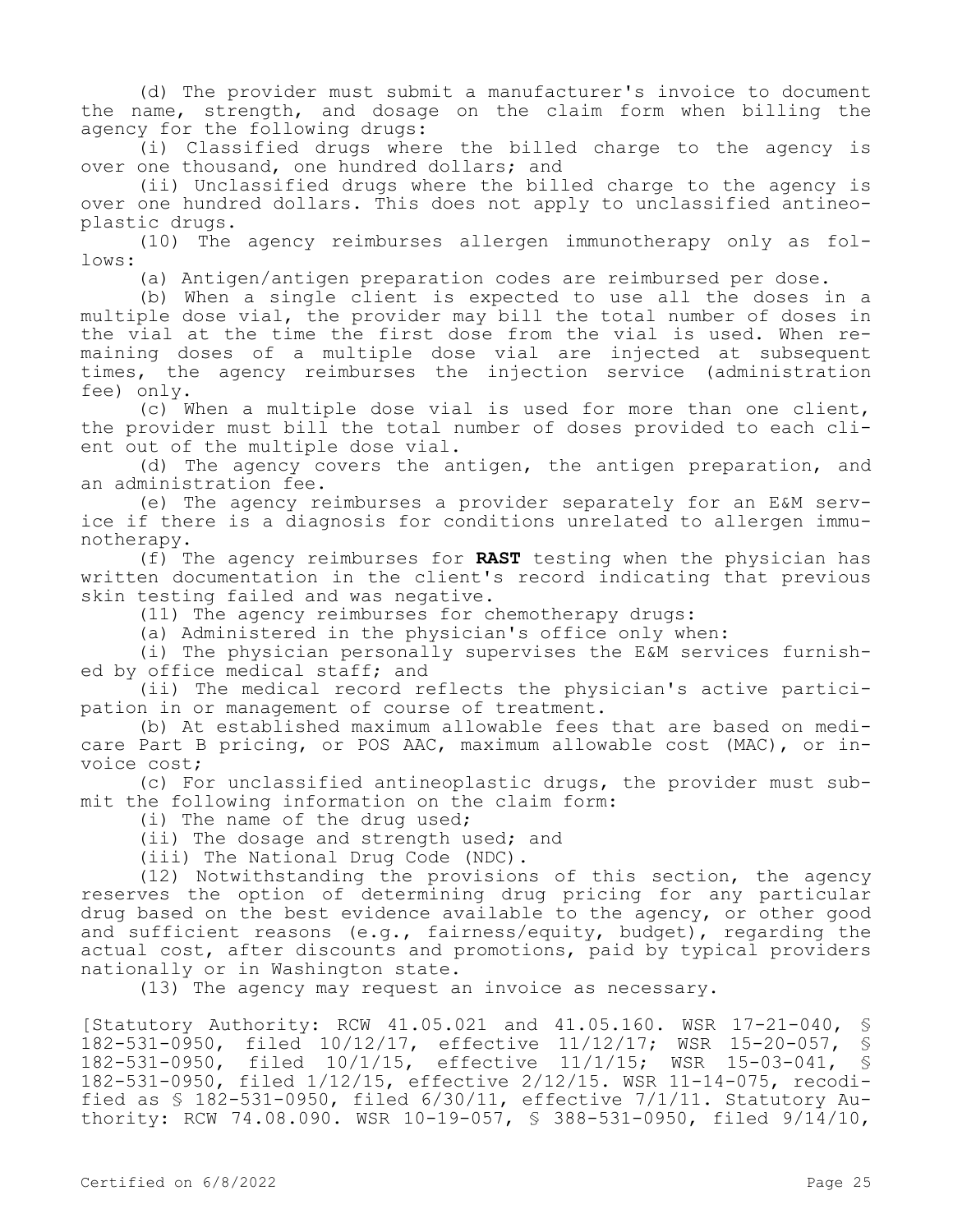effective 10/15/10. Statutory Authority: RCW 74.08.090, 74.09.520. WSR 01-01-012, § 388-531-0950, filed 12/6/00, effective 1/6/01.]

**WAC 182-531-1000 Ophthalmic services.** Refer to chapter 182-544 WAC for vision-related hardware coverage.

(1) The medicaid agency covers eye examinations, refraction and fitting services. The agency pays for these services without prior authorization as follows:

(a) Once every twenty-four months for asymptomatic clients age twenty-one and older;

(b) Once every twelve months for asymptomatic clients age twenty and younger; or

(c) Once every twelve months, regardless of age, for asymptomatic clients of the division of developmental disabilities.

(2) The agency covers additional eye examinations and refraction services when:

(a) The provider is diagnosing or treating the client for a medical condition that has symptoms of vision problems or disease;

(b) The client is on medication that affects vision; or

(c) An eye examination or refraction is necessary due to lost or broken eyeglasses or contacts. In this case:

(i) No type of authorization is required for clients age twenty or younger or for clients of the division of developmental disabilities, regardless of age.

(ii) Providers must follow the agency's expedited prior authorization process to receive payment for clients age twenty-one or older. Providers must also document the following in the client's file:

(A) The eyeglasses or contacts are lost or broken; and

(B) The last examination was at least eighteen months ago.

(3) The agency covers visual field exams for the diagnosis and treatment of abnormal signs, symptoms, or injuries. Providers must document all of the following in the client's record:

(a) The extent of the testing;

(b) Why the testing was reasonable and necessary for the client; and

(c) The medical basis for the frequency of testing.

(4) The agency covers orthoptics and vision training therapy. Providers must obtain prior authorization from the agency.

(5) The agency covers ocular prosthetics for clients when provided by any of the following:

(a) An ophthalmologist;

(b) An ocularist; or

(c) An optometrist who specializes in prosthetics.

(6) The agency covers cataract surgery, without prior authorization when the following clinical criteria are met:

(a) Correctable visual acuity in the affected eye at 20/50 or worse, as measured on the Snellen test chart; or

(b) One or more of the following conditions:

(i) Dislocated or subluxated lens;

(ii) Intraocular foreign body;

(iii) Ocular trauma;

(iv) Phacogenic glaucoma;

(v) Phacogenic uveitis;

(vi) Phacoanaphylactic endopthalmitis; or

(vii) Increased ocular pressure in a person who is blind and is experiencing ocular pain.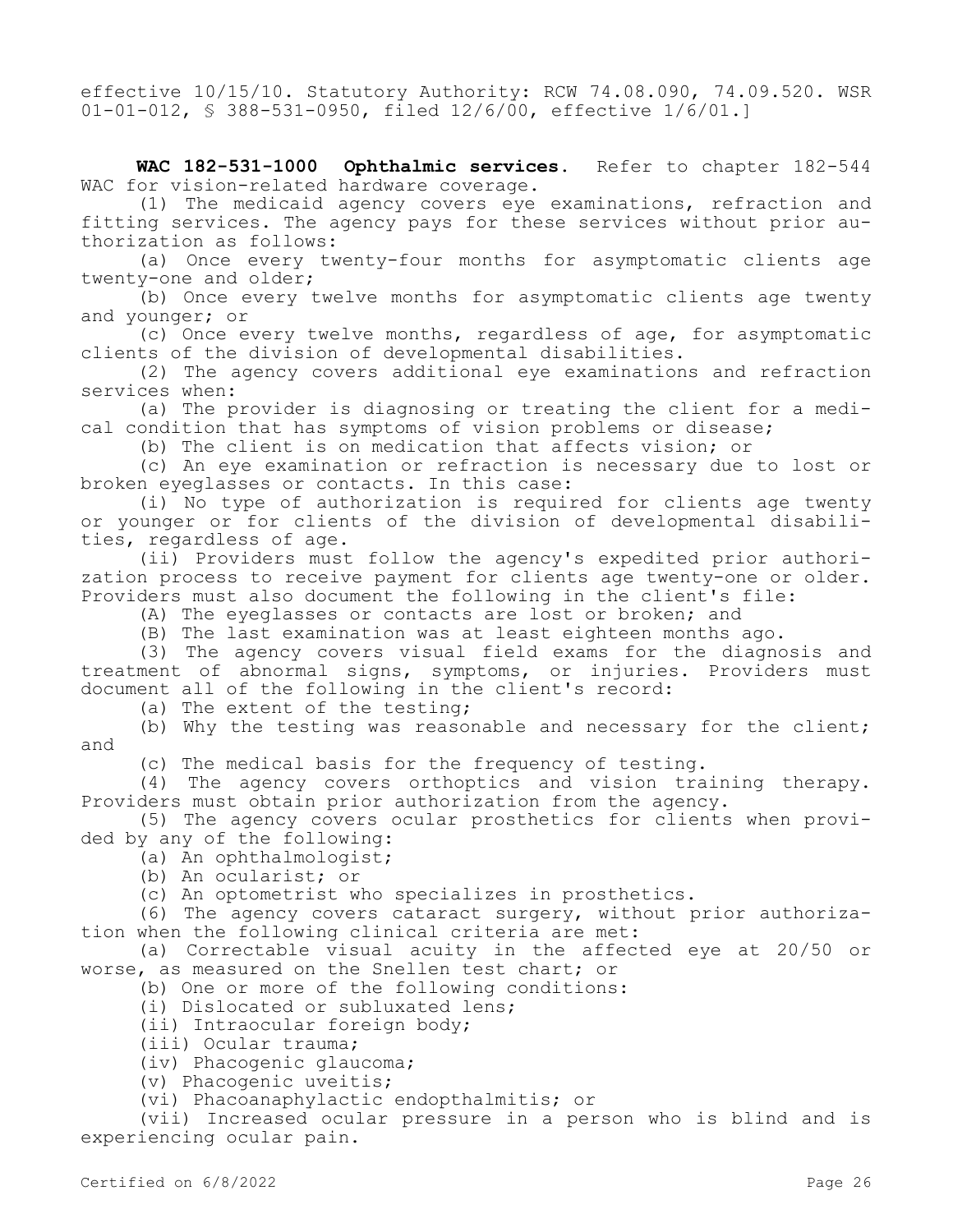(7) The agency covers strabismus surgery as follows:

(a) For clients age seventeen and younger. The provider must clearly document the need in the client's record. The agency does not require authorization for clients age seventeen and younger; and

(b) For clients age eighteen and older, when the clinical criteria are met. To receive payment, providers must follow the expedited prior authorization process. The clinical criteria are:

(i) The client has double vision; and

(ii) The surgery is not being performed for cosmetic reasons.

(8) The agency covers blepharoplasty or blepharoptosis surgery for clients when all of the clinical criteria are met. To receive payment, providers must follow the agency's expedited prior authorization process. The clinical criteria are:

(a) The client's excess upper eyelid skin is blocking the superior visual field; and

(b) The blocked vision is within ten degrees of central fixation using a central visual field test.

[Statutory Authority: RCW 41.05.021 and 41.05.160. WSR 17-14-067, § 182-531-1000, filed 6/29/17, effective 7/30/17. WSR 11-14-075, recodified as  $$$  182-531-1000, filed  $6/30/11$ , effective  $7/1/11$ . Statutory Authority: RCW 74.08.090. WSR 11-14-055, § 388-531-1000, filed 6/29/11, effective 7/30/11. Statutory Authority: RCW 74.08.090, 74.09.520. WSR 01-01-012, § 388-531-1000, filed 12/6/00, effective 1/6/01.]

**WAC 182-531-1050 Manipulative therapy.** (1) The medicaid agency pays for manipulative therapy only when:

(a) Provided by an osteopathic physician licensed under chapter 18.57 RCW or naturopathic physicians licensed under chapter 18.36A RCW; and

(b) Billed using the appropriate CPT codes that involve the number of body regions involved.

(2) The agency allows an osteopathic physician or naturopathic physician to bill the agency for an evaluation and management (E&M) service in addition to the manipulative therapy when one of the following apply:

(a) The physician diagnoses the condition requiring manipulative therapy and provides it during the same visit;

(b) The existing related diagnosis or condition fails to respond to manipulative therapy or the condition significantly changes or intensifies, requiring E&M services beyond those included in the manipulation codes; or

(c) The physician treats the client during the same encounter for an unrelated condition that does not require manipulative therapy.

(3) The agency pays for ten manipulations per client, per calendar year. The agency evaluates a request for manipulations that is in<br>excess of the limitations or restrictions according to WAC excess of the limitations or restrictions according to WAC 182-501-0169. Payment for each manipulation includes a brief evaluation as well as the manipulation.

(4) The agency does not pay for physical therapy services performed by osteopathic physicians or naturopathic physicians.

[Statutory Authority: RCW 41.05.021 and 41.05.160. WSR 15-03-041, § 182-531-1050, filed 1/12/15, effective 2/12/15. WSR 11-14-075, recodified as § 182-531-1050, filed 6/30/11, effective 7/1/11. Statutory Authority: RCW 74.08.090. WSR 10-19-057, § 388-531-1050, filed 9/14/10,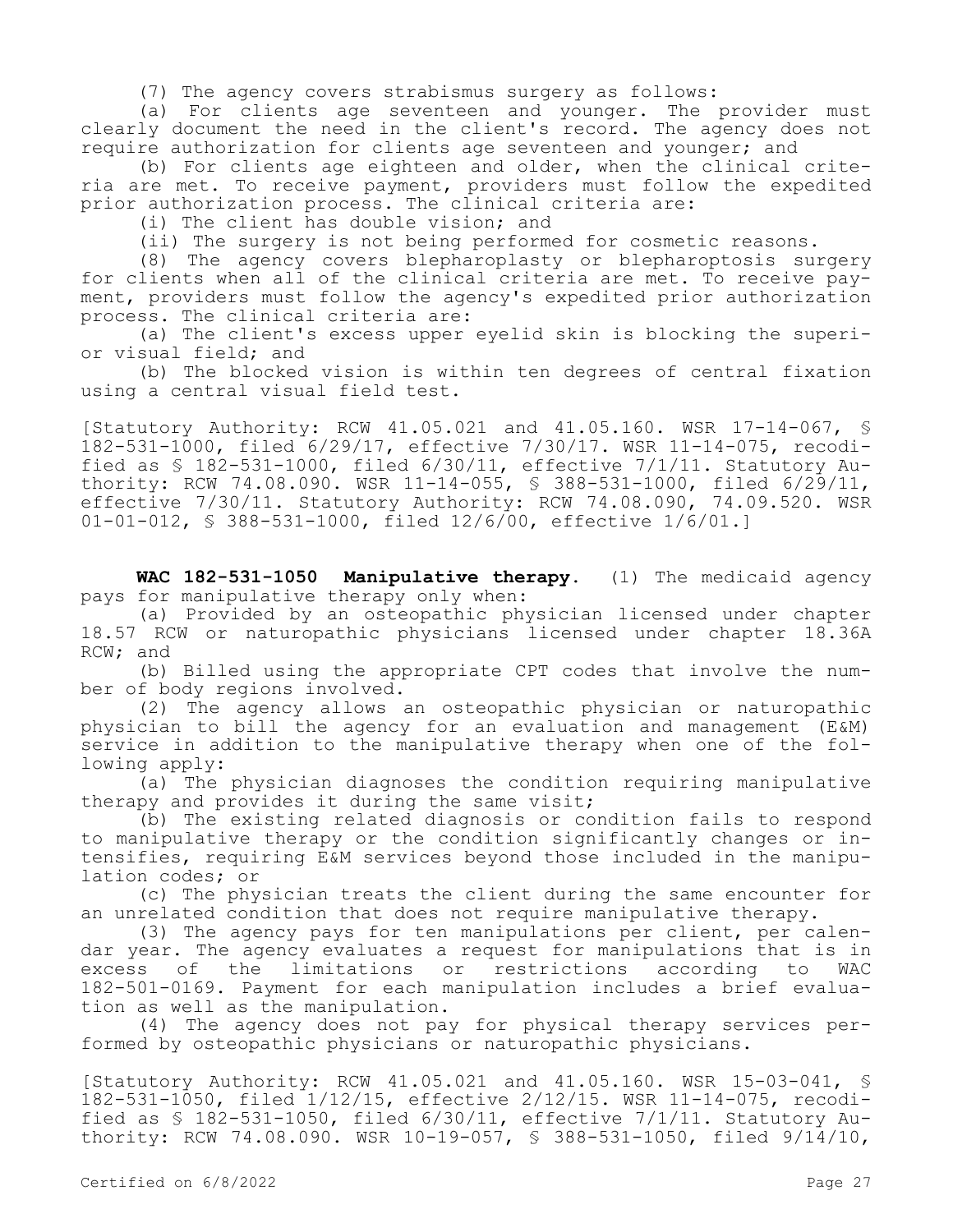effective 10/15/10. Statutory Authority: RCW 74.08.090, 74.09.520. WSR 01-01-012, § 388-531-1050, filed 12/6/00, effective 1/6/01.]

**WAC 182-531-1100 Out-of-state physician services.** (1) The medicaid agency covers medical services provided to eligible clients who are temporarily located outside the state, subject to the provisions of this chapter and WAC 182-501-0180.

(2) Out-of-state border areas as described under WAC 182-501-0175 are not subject to out-of-state limitations. The agency considers physicians in border areas as providers in the state of Washington.

(3) In order to be eligible for reimbursement, out-of-state physicians must meet all criteria for, and must comply with all procedures required of in-state physicians, in addition to other requirements of this chapter.

[Statutory Authority: RCW 41.05.021 and 41.05.160. WSR 17-04-039, § 182-531-1100, filed 1/25/17, effective 2/25/17. WSR 11-14-075, recodified as § 182-531-1100, filed 6/30/11, effective 7/1/11. Statutory Authority: RCW 74.08.090. WSR 10-19-057, § 388-531-1100, filed 9/14/10, effective 10/15/10. Statutory Authority: RCW 74.08.090, 74.09.520. WSR 01-01-012, § 388-531-1100, filed 12/6/00, effective 1/6/01.]

**WAC 182-531-1150 Physician care plan oversight services.** (1) The department covers **physician care plan** oversight services only when:

(a) A physician provides the service; and

(b) The client is served by a home health agency, a nursing facility, or a **hospice.**

(2) The department reimburses for physician care plan oversight services when both of the following apply:

(a) The facility/agency has established a plan of care; and

(b) The physician spends thirty or more minutes per calendar month providing oversight for the client's care.

(3) The department reimburses only one physician per client, per month, for physician care plan oversight services.

(4) The department reimburses for physician care plan oversight services during the global surgical reimbursement period only when the care plan oversight is unrelated to the surgery.

[WSR 11-14-075, recodified as \$ 182-531-1150, filed 6/30/11, effective<br>7/1/11. Statutory Authority: RCW 74.08.090. WSR 10-19-057. \$  $7/1/11.$  Statutory Authority: RCW  $74.08.090.$  WSR 388-531-1150, filed 9/14/10, effective 10/15/10. Statutory Authority: RCW 74.08.090, 74.09.520. WSR 01-01-012, § 388-531-1150, filed 12/6/00, effective 1/6/01.]

**WAC 182-531-1200 Physician office medical supplies.** (1) Refer to RBRVS billing instructions for a list of:

(a) Supplies that are a routine part of office or other outpatient procedures and that cannot be billed separately; and

(b) Supplies that can be billed separately and that the department considers nonroutine to office or outpatient procedures.

(2) The department reimburses at acquisition cost certain supplies under fifty dollars that do not have a maximum allowable fee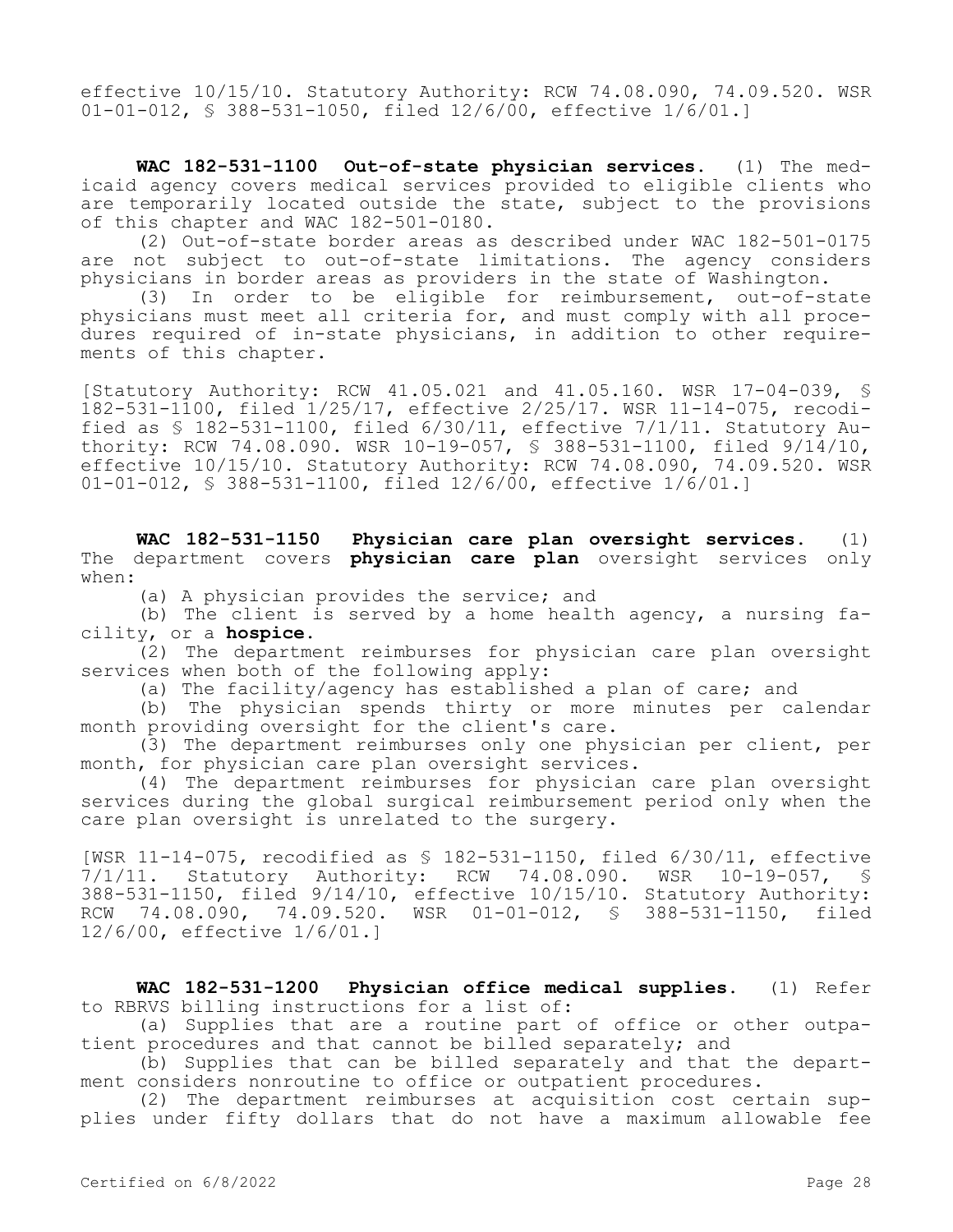listed in the fee schedule. The provider must retain invoices for these items and make them available to the department upon request.

(3) Providers must submit invoices for items costing fifty dollars or more.

(4) The department reimburses for **sterile tray** for certain surgical services only. Refer to the fee schedule for a list of covered items.

[WSR 11-14-075, recodified as § 182-531-1200, filed 6/30/11, effective 7/1/11. Statutory Authority: RCW 74.08.090. WSR 10-19-057, § 388-531-1200, filed 9/14/10, effective 10/15/10. Statutory Authority: RCW 74.08.090, 74.09.520. WSR 01-01-012, § 388-531-1200, filed 12/6/00, effective 1/6/01.]

**WAC 182-531-1250 Physician standby services.** (1) The department reimburses **physician standby** services only when the standby physician does not provide care or service to other clients during this period, and either:

(a) The services are provided in conjunction with newborn care history and examination, or result in an admission to a neonatal intensive care unit on the same day; or

(b) A physician requests another physician to stand by, resulting in the prolonged attendance by the second physician without face-toface client contact.

(2) The department does not reimburse physician standby services when any of the following occur:

(a) The standby ends in a surgery or procedure included in a global surgical reimbursement;

(b) The standby period is less than thirty minutes; or

(c) Time is spent proctoring another physician.

(3) One unit of physician standby service equals thirty minutes. The department reimburses subsequent periods of physician standby service only when full thirty minutes of standby is provided for each unit billed. The department rounds down fractions of a thirty-minute time unit.

(4) The provider must clearly document the need for physician standby services in the client's medical record.

[WSR 11-14-075, recodified as § 182-531-1250, filed 6/30/11, effective 7/1/11. Statutory Authority: RCW 74.08.090. WSR 10-19-057, § 388-531-1250, filed 9/14/10, effective 10/15/10. Statutory Authority: RCW 74.08.090, 74.09.520. WSR 01-01-012, § 388-531-1250, filed 12/6/00, effective 1/6/01.]

**WAC 182-531-1300 Foot care services for clients twenty-one years of age and older.** (1) This section addresses care of the lower extremities (foot and ankle) referred to as foot care and applies to clients twenty-one years of age and older.

(2) The department covers the foot care services listed in this section when those services are provided by any of the following health care providers and billed to the department using procedure codes and diagnosis codes that are within their scope of practice:

(a) Physicians or physician's assistants-certified (PA-C);

(b) Osteopathic physicians, surgeons, or physician's assistantcertified (PA-C);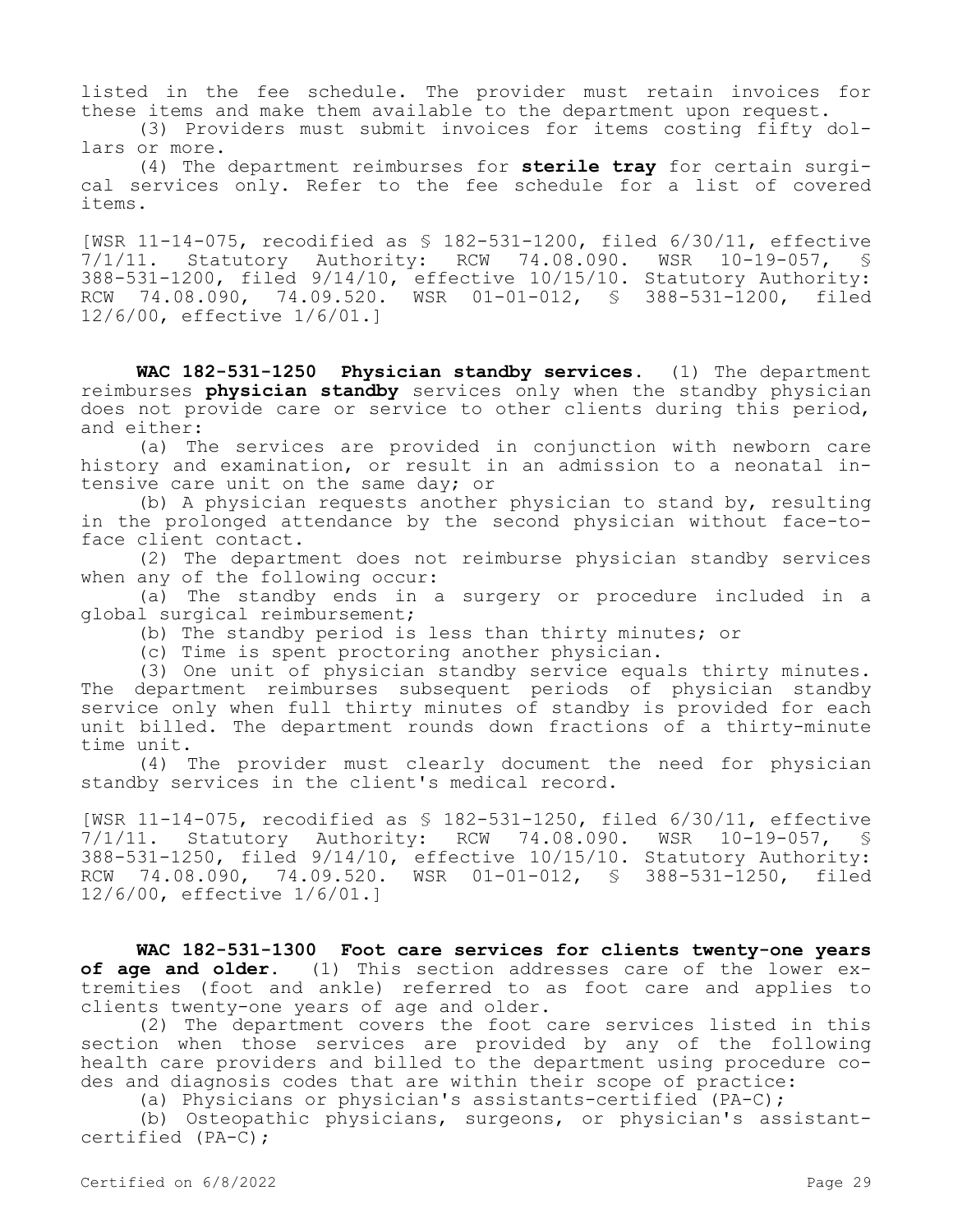- (c) Podiatric physicians and surgeons; or
- (d) Advanced registered nurse practitioners (ARNP).

(3) The department covers evaluation and management visits to assess and diagnose conditions of the lower extremities. Once diagnosis is made, the department covers treatment if the criteria in subsection (4) of this section are met.

(4) The department pays for:

(a) Treatment of the following conditions of the lower extremities only when there is an acute condition, an exacerbation of a chronic condition, or presence of a systemic condition such as metabolic, neurologic, or peripheral vascular disease and evidence that the treatment will prevent, cure or alleviate a condition in the client that causes pain resulting in the inability to perform activities of daily living, acute disability, or threatens to cause the loss of life or limb, unless otherwise specified:

(i) Acute inflammatory processes such as, but not limited to tendonitis;

(ii) Circulatory compromise such as, but are not limited to:

(A) Lymphedema;

(B) Raynaud's disease;

(C) Thromboangiitis obliterans; and

(D) Phlebitis.

(iii) Injuries, fractures, sprains, and dislocations;

(iv) Gout;

(v) Lacerations, ulcerations, wounds, blisters;

(vi) Neuropathies (e.g., reflex sympathetic dystrophy, secondary to diabetes, charcot arthropathy);

(vii) Osteomyelitis;

(viii) Post-op complications;

(ix) Warts, corns, or calluses in the presence of an acute condition such as infection and pain effecting the client's ability to ambulate as a result of the warts, corns, or calluses and meets the criteria in subsection (4) of this section;

(x) Soft tissue conditions, such as, but are not limited to:

- (A) Rashes;
- (B) Infections (fungal, bacterial);
- (C) Gangrene;

(D) Cellulitis of lower extremities;

- (E) Soft tissue tumors; and
- (F) Neuroma.

(xi) Nail bed infections (paronychia); and

(xii) Tarsal tunnel syndrome.

(b) Trimming and/or debridement of nails to treat, as applicable, conditions from the list in subsection (4)(a) of this section. The department pays for one treatment in a sixty-day period. The department covers additional treatments in this period if documented in the client's medical record as being medically necessary;

(c) A surgical procedure to treat one of the conditions in subsection (4) of this section performed on the lower extremities, and performed by a qualified provider;

(d) Impression casting to treat one of the conditions in subsection (4) of this section. The department includes ninety-day follow-up care in the reimbursement;

(e) Custom fitted and/or custom molded orthotic devices to treat one of the conditions in subsection (4) of this section.

(i) The department's fee for the orthotic device includes reimbursement for a biomechanical evaluation (an evaluation of the foot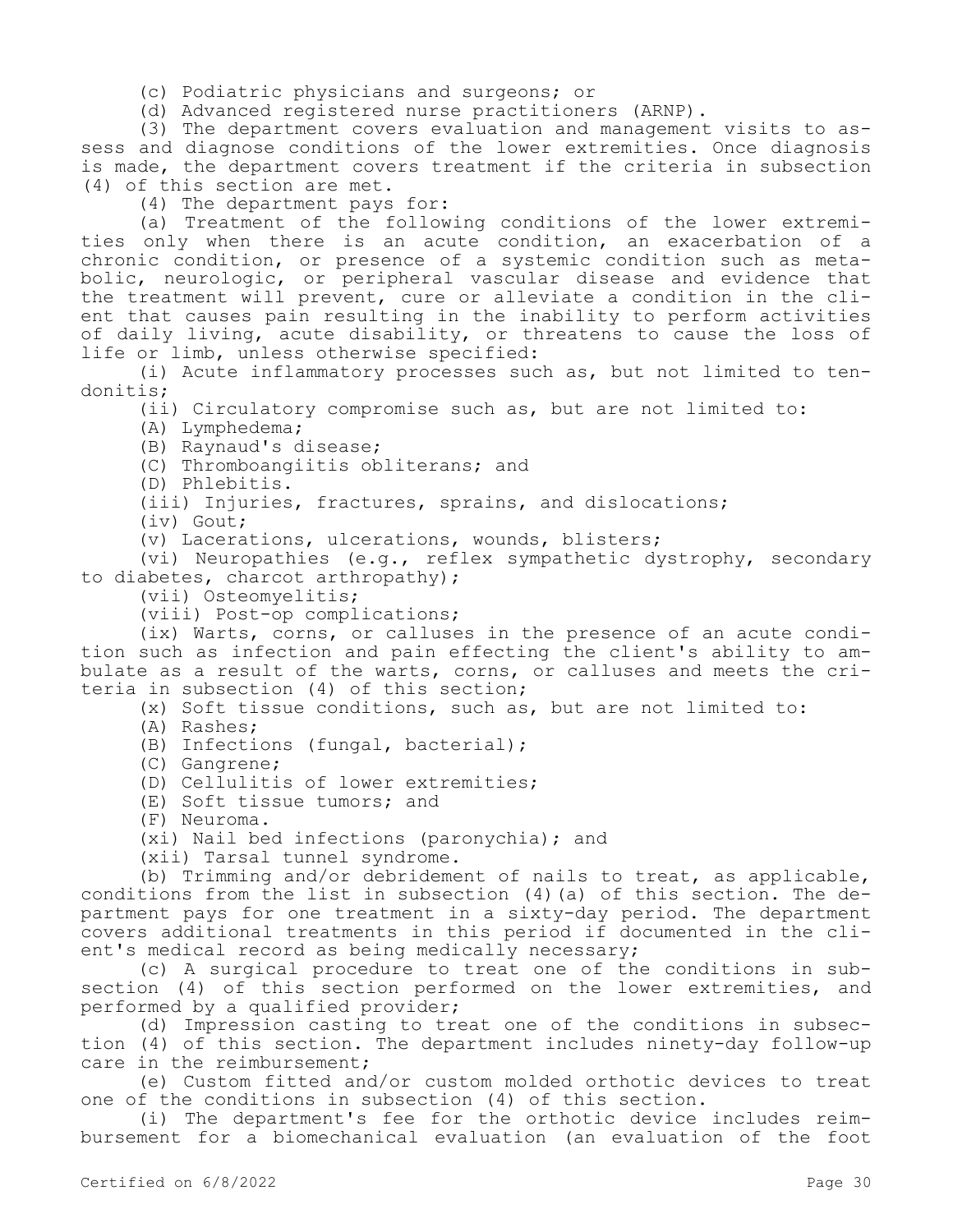that includes various measurements and manipulations necessary for the fitting of an orthotic device); and

(ii) The department includes an evaluation and management (E&M) fee reimbursement in addition to an orthotic fee reimbursement if the E&M services are justified and well documented in the client's medical record.

(5) The department does not pay for:

(a) The following radiology services:

(i) Bilateral X-rays for a unilateral condition; or

(ii) X-rays in excess of three views; or

(iii) X-rays that are ordered before the client is examined.

(b) Podiatric physicians or surgeons for X-rays for any part of the body other than the foot or ankle.

[WSR 11-14-075, recodified as § 182-531-1300, filed 6/30/11, effective 7/1/11. Statutory Authority: RCW 74.08.090. WSR 11-14-055, § 388-531-1300, filed 6/29/11, effective 7/30/11; WSR 10-19-057, § 388-531-1300, filed 9/14/10, effective 10/15/10. Statutory Authority: RCW 74.08.090, 74.09.520. WSR 01-01-012, § 388-531-1300, filed 12/6/00, effective 1/6/01.]

**WAC 182-531-1350 Prolonged physician-related service.** (1) The department reimburses prolonged services based on established medicare guidelines. The services provided may or may not be continuous. The services provided must meet both of the following:

(a) Consist of face-to-face contact between the physician and the client; and

(b) Be provided with other services.

(2) The department allows reimbursement for a prolonged service procedure in addition to an E&M procedure or consultation, up to three hours per client, per diagnosis, per day, subject to other limitations in the CPT codes that may be used. The applicable CPT codes are indicated in the fee schedule.

[WSR 11-14-075, recodified as § 182-531-1350, filed 6/30/11, effective 7/1/11. Statutory Authority: RCW 74.08.090. WSR 10-19-057, § 388-531-1350, filed 9/14/10, effective 10/15/10. Statutory Authority: RCW 74.08.090, 74.09.520. WSR 01-01-012, § 388-531-1350, filed 12/6/00, effective 1/6/01.]

**WAC 182-531-1400 Psychiatric physician-related services and other professional mental health services.** (1) The mental health services covered in this section are different from the mental health services covered under community mental health and involuntary treatment programs in chapter 182-538D WAC.

(2) Inpatient and outpatient mental health services not covered under chapter 182-538D WAC may be covered by the agency under this section.

### **Inpatient mental health services**

(3) For hospital inpatient psychiatric admissions, providers must comply with chapter 182-538D WAC.

(4) The agency covers professional inpatient mental health services as follows: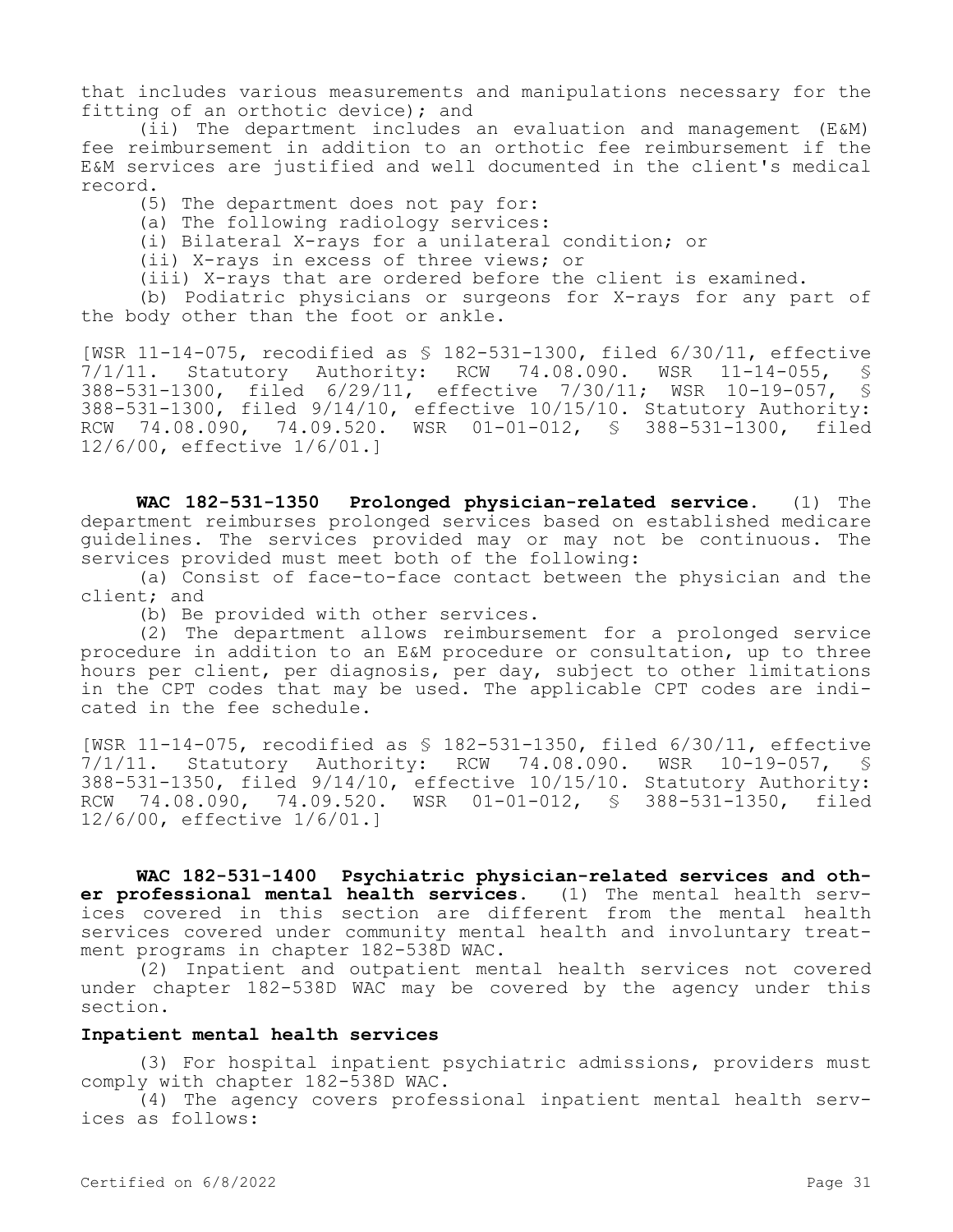(a) When provided by a psychiatrist, psychiatric advanced registered nurse practitioner (ARNP), psychiatric mental health nurse practitioner-board certified (PMHNP-BC), or psychologist in conjunction with the prescribing provider;

(b) The agency pays only for the total time spent on direct psychiatric client care during each visit, including services provided when making rounds. The agency considers services provided during rounds to be direct client care services and may include, but are not limited to:

(i) Individual psychotherapy up to one hour;

(ii) Family/group therapy; or

(iii) Electroconvulsive therapy.

(c) One electroconvulsive therapy or narcosynthesis per client, per day, and only when performed by a psychiatrist.

#### **Outpatient mental health services**

(5) The agency covers outpatient mental health services when provided by the following licensed health care professionals who are eligible providers under chapter 182-502 WAC:

(a) Psychiatrists;

(b) Psychologists;

(c) Psychiatric advanced registered nurse practitioners (ARNP);

(d) Psychiatric mental health nurse practitioners-board certified (PMHNP-BC);

(e) Mental health counselors;

(f) Independent clinical social workers;

(g) Advanced social workers; or

(h) Marriage and family therapists.

(6) With the exception of licensed psychiatrists and psychologists, qualified health care professionals who treat clients age 18 and younger must:

(a) Have a minimum of 100 actual hours of specialized study of child development and treatment and a minimum of one year of supervised experience in the diagnosis and treatment of clients age 18 and younger; or

(b) Be working under supervision of a professional who meets these criteria.

(7) The agency does not limit the total number of outpatient mental health visits a licensed health care professional can provide.

(8) The agency evaluates a request for covered outpatient mental health services in excess of the limitations in this section under WAC 182-501-0169.

(9) The agency covers outpatient mental health services with the following limitations:

(a) Diagnostic evaluations. One psychiatric diagnostic evaluation, per provider, per client, per calendar year, unless significant change in the client's circumstances renders an additional evaluation medically necessary and is authorized by the agency.

(i) For clients 20 years of age and younger, additional evaluations are paid for when medically necessary and authorized by the agency, per WAC 182-534-0100 and 182-501-0165.

(ii) For clients five years of age and younger, the agency pays for the following without requiring prior authorization:

(A) Up to five sessions to complete a psychiatric diagnostic evaluation; and

(B) Evaluations in the home or community setting, including reimbursement for provider travel.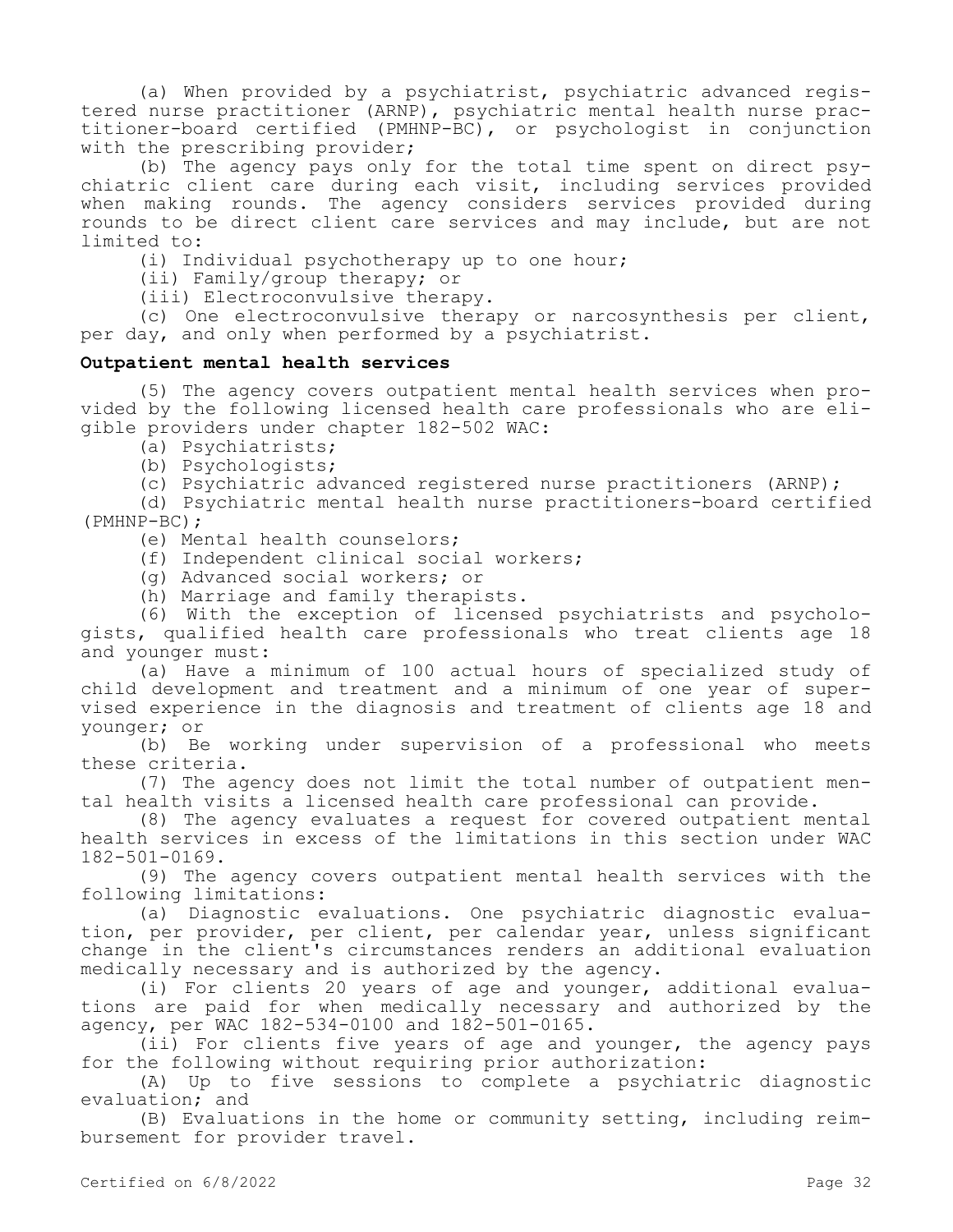(iii) For clients age five through age 20, the services in (a)(ii)(A) and (B) of this subsection are paid for when medically necessary and authorized by the agency.

(b) Psychotherapy. One or more individual or family/group psychotherapy visits, with or without the client, per day, per client, when medically necessary.

(c) Medication management. One psychiatric medication management service, per client, per day, in an outpatient setting when performed by one of the following:

(i) Psychiatrist;

(ii) Psychiatric advanced registered nurse practitioner (ARNP); or

(iii) Psychiatric mental health nurse practitioner-board certified (PMHNP-BC).

(10) To receive payment for providing mental health services, providers must bill the agency using the agency's published billing instructions.

[Statutory Authority: RCW 41.05.021, 41.05.160 and 2021 c 126 § (2)(11). WSR 22-11-028, § 182-531-1400, filed 5/11/22, effective 6/11/22. Statutory Authority: RCW 41.05.021, 41.05.16 [41.05.160], and 2017 c 226. WSR 19-15-107, § 182-531-1400, filed 7/22/19, effective 8/22/19. Statutory Authority: RCW 41.05.021, 41.05.160, 2014 c 225. WSR 16-06-053, § 182-531-1400, filed 2/24/16, effective 4/1/16. Statutory Authority: RCW 41.05.021, 41.05.160. WSR 15-03-041, § 182-531-1400, filed 1/12/15, effective 2/12/15. WSR 11-14-075, recodified as § 182-531-1400, filed 6/30/11, effective 7/1/11. Statutory Authority: RCW 74.09.521. WSR 08-12-030, § 388-531-1400, filed 5/29/08, effective 7/1/08. Statutory Authority: RCW 74.08.090, 74.09.520. WSR 01-01-012, § 388-531-1400, filed 12/6/00, effective 1/6/01.]

**WAC 182-531-1450 Radiology physician-related services.** (1) The medicaid agency reimburses radiology services subject to the limitations in this section and under WAC 182-531-0300.

(2) The agency does not make separate payments for contrast material. The exception is low osmolar contrast media (LOCM) used in intrathecal, intravenous, and intra-arterial injections. Clients receiving these injections must have one or more of the following conditions:

(a) A history of previous adverse reaction to contrast material. An adverse reaction does not include a sensation of heat, flushing, or a single episode of nausea or vomiting;

(b) A history of asthma or allergy;

(c) Significant cardiac dysfunction including recent or imminent cardiac decompensation, severe arrhythmias, unstable angina pectoris, recent myocardial infarction, and pulmonary hypertension;

(d) Generalized severe debilitation;

(e) Sickle cell disease;

(f) Preexisting renal insufficiency; and/or

(g) Other clinical situations where use of any media except LOCM would constitute a danger to the health of the client.

(3) The agency reimburses separately for radiopharmaceutical diagnostic imaging agents for nuclear medicine procedures. Providers must submit invoices for these procedures when requested by the agency, and reimbursement is at acquisition cost.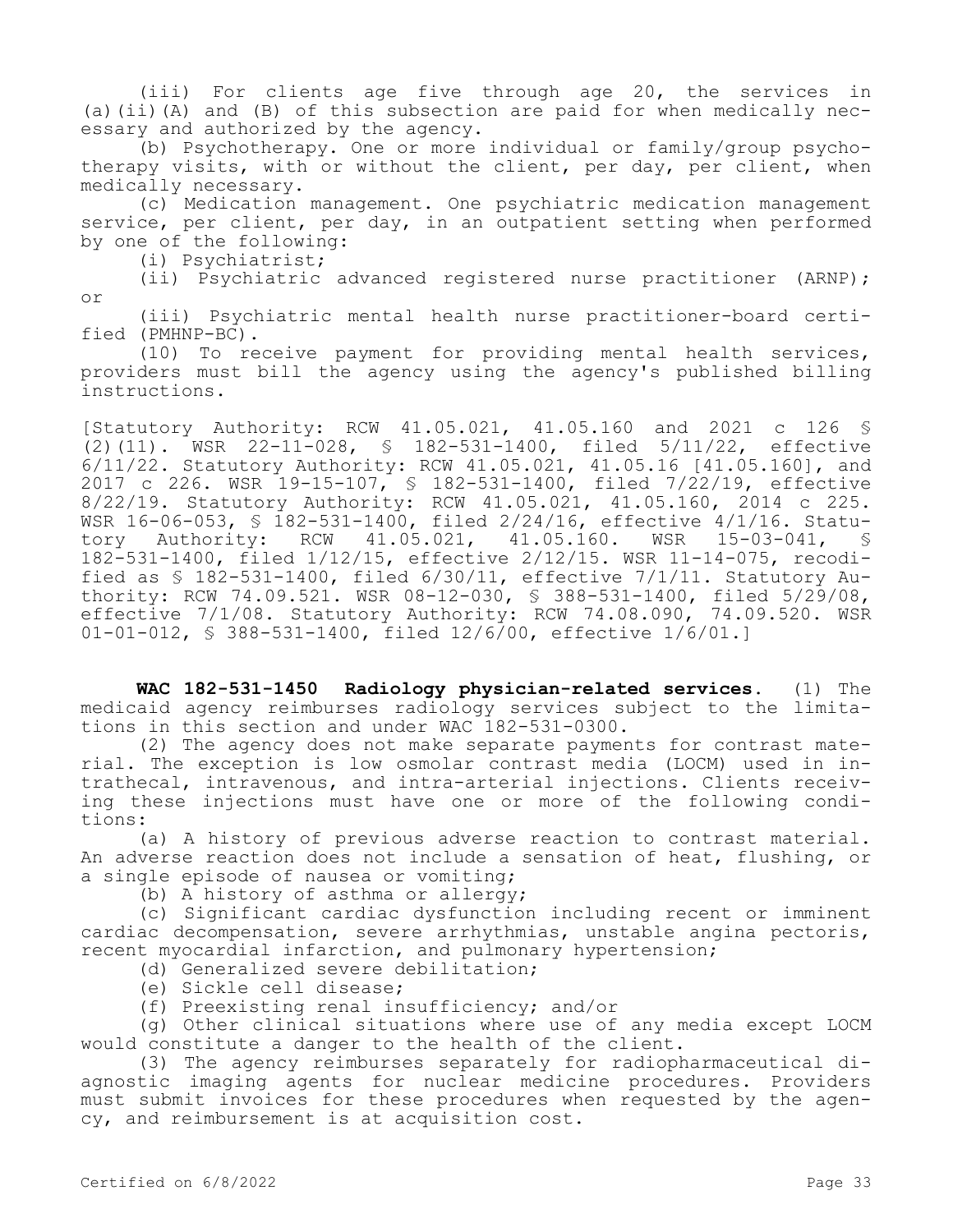(4) The agency reimburses general anesthesia for radiology procedures. See WAC 182-531-0300.<br>(5) The agency reimbu

The agency reimburses radiology procedures in combination with other procedures according to the rules for multiple surgeries. See WAC 182-531-1700. The procedures must meet all of the following conditions:

(a) Performed on the same day;

(b) Performed on the same client; and

(c) Performed by the same physician or more than one member of the same group practice.

(6) The agency reimburses consultation on X-ray examinations. The consulting physician must bill the specific radiological X-ray code with the appropriate professional component modifier.

(7) The agency reimburses for portable X-ray services furnished in the client's home or in nursing facilities, limited to the following:

(a) Chest or abdominal films that do not involve the use of contrast media;

(b) Diagnostic mammograms; and

(c) Skeletal films involving extremities, pelvis, vertebral column or skull.

[Statutory Authority: RCW 41.05.021 and 41.05.160. WSR 17-04-039, § 182-531-1450, filed 1/25/17, effective 2/25/17. WSR 11-14-075, recodified as § 182-531-1450, filed 6/30/11, effective 7/1/11. Statutory Authority: RCW 74.08.090. WSR 10-19-057, § 388-531-1450, filed 9/14/10, effective 10/15/10. Statutory Authority: RCW 74.08.090, 74.09.520. WSR 01-01-012, § 388-531-1450, filed 12/6/00, effective 1/6/01.]

**WAC 182-531-1500 Sleep studies.** (1) Purpose. For the purposes of this section, sleep studies include polysomnography (PSG), unattended home sleep test (HST), and multiple sleep latency testing (MSLT). The medicaid agency covers attended, full-channel, PSG, MSLT, and unattended HSTs when:

(a) Ordered by the client's physician;

(b) Performed by an agency-designated center of excellence (COE) that is an independent diagnostic testing facility, sleep laboratory, or outpatient hospital; and

(c) Results are used to:

(i) Establish a diagnosis of narcolepsy or sleep apnea; or

(ii) Evaluate a client's response to therapy, such as continuous positive airway pressure (CPAP).

(2) Definitions. The following definitions, those found in chapter 182-500 WAC, and definitions found in other sections of this chapter, apply to this section:

(a) "American Academy of Sleep Medicine" or "AASM" - The only professional society dedicated exclusively to the medical subspecialty of sleep medicine. AASM sets standards and promotes excellence in health care, education, and research. Members specialize in studying, diagnosing, and treating disorders of sleep and daytime alertness such as insomnia, narcolepsy, and obstructive sleep apnea.

(b) "Continuous positive airway pressure" or "CPAP" - See WAC 182-552-0005.

(c) "Core provider agreement" or "CPA" - The basic contract the agency holds with providers serving medical assistance clients.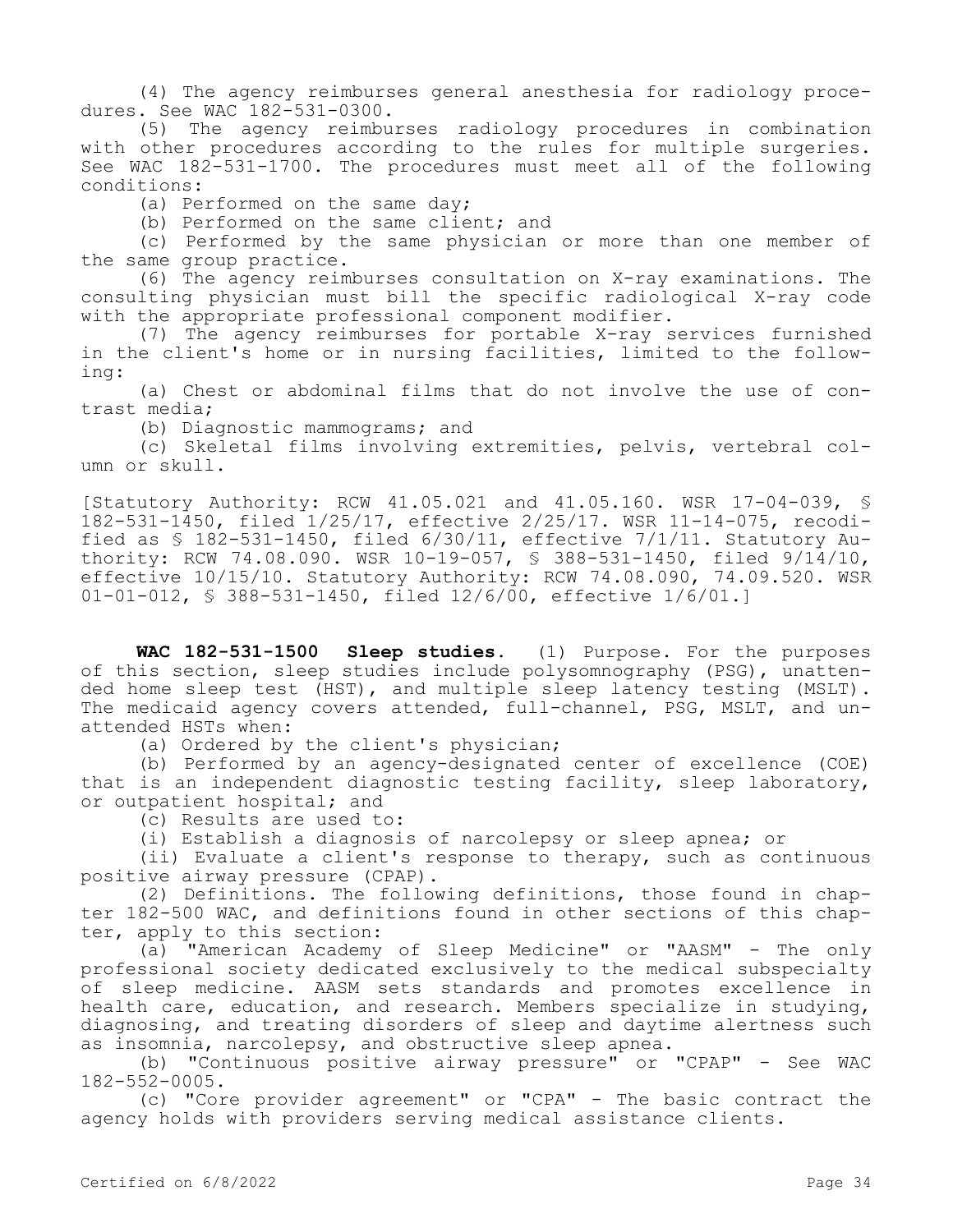(d) "Multiple sleep latency test" or "MSLT" - A sleep disorder diagnostic tool used to measure the time elapsed from the start of a daytime nap period to the first signs of sleep, called sleep latency. The MSLT is used extensively to test for narcolepsy, to distinguish between physical tiredness and true excessive daytime sleepiness, or to assess whether treatments for breathing disorders are working.

(e) "Obstructive sleep apnea" or "OSA" - See WAC 182-552-0005.

(f) "Polysomnogram" - The test results from a polysomnography.

(g) "Polysomnography" - A multiparametric test that electronically transmits and records specific physical activities while a person sleeps. The recordings become data that are analyzed by a qualified sleep specialist to determine whether or not a person has a sleep disorder.

(h) "PSG" - The abbreviation for both "polysomnography" and "polysomnogram."

(i) "Registered polysomnographic technologist" or "RPSGT" - A sleep technologist credentialed by the board of registered polysomnographic technologists to assist sleep specialists in the clinical assessment, physiological monitoring and testing, diagnosis, management, and prevention of sleep-related disorders with the use of various diagnostic and therapeutic tools. These tools include, but are not limited to, polysomnograph, positive airway pressure devices, oximeter, capnograph, actigraph, nocturnal oxygen, screening devices, and questionnaires. To become certified as a registered polysomnographic technologist, a sleep technologist must have the necessary clinical experience, hold CPR certification or its equivalent, adhere to the board of registered polysomnographic technologists standards of conduct, and pass the registered polysomnographic technologist examination for polysomnographic technologists.

(3) Client eligibility. Clients in the following agency programs are eligible to receive sleep studies as described in this section:

(a) Categorically needy (CN);

(b) Apple health for kids and other children's medical assistance programs as defined in WAC 182-505-0210;

(c) Medical care services as described in WAC 182-508-0005 (within Washington state or border areas only); and

(d) Medically needy (MN) only when the client is either:

(i) Twenty years of age or younger and referred by a screening provider under the early and periodic screening, diagnosis, and treatment program as described in chapter 182-534 WAC; or

(ii) Receiving home health care services as described in chapter 182-551 WAC, subchapter II.

(4) Provider requirements. To be paid for providing sleep studies as described in this section to eligible clients, the facility must:

(a) Be a sleep study COE. Refer to subsection (5) of this section for information on becoming an agency-approved sleep study COE;

(b) Be currently accredited by AASM and continuously meet the accreditation standards of AASM;

(c) Have at least one physician on staff who is board certified in sleep medicine; and

(d) Have at least one registered polysomnographic technologist (RPSGT) in the sleep lab when studies are being performed.

(5) Documentation.

(a) To become an agency-approved COE, a sleep center must send the following documentation to the Health Care Authority, c/o Provider Enrollment, P.O. Box 45510, Olympia, WA 98504-5510:

(i) A completed CPA; and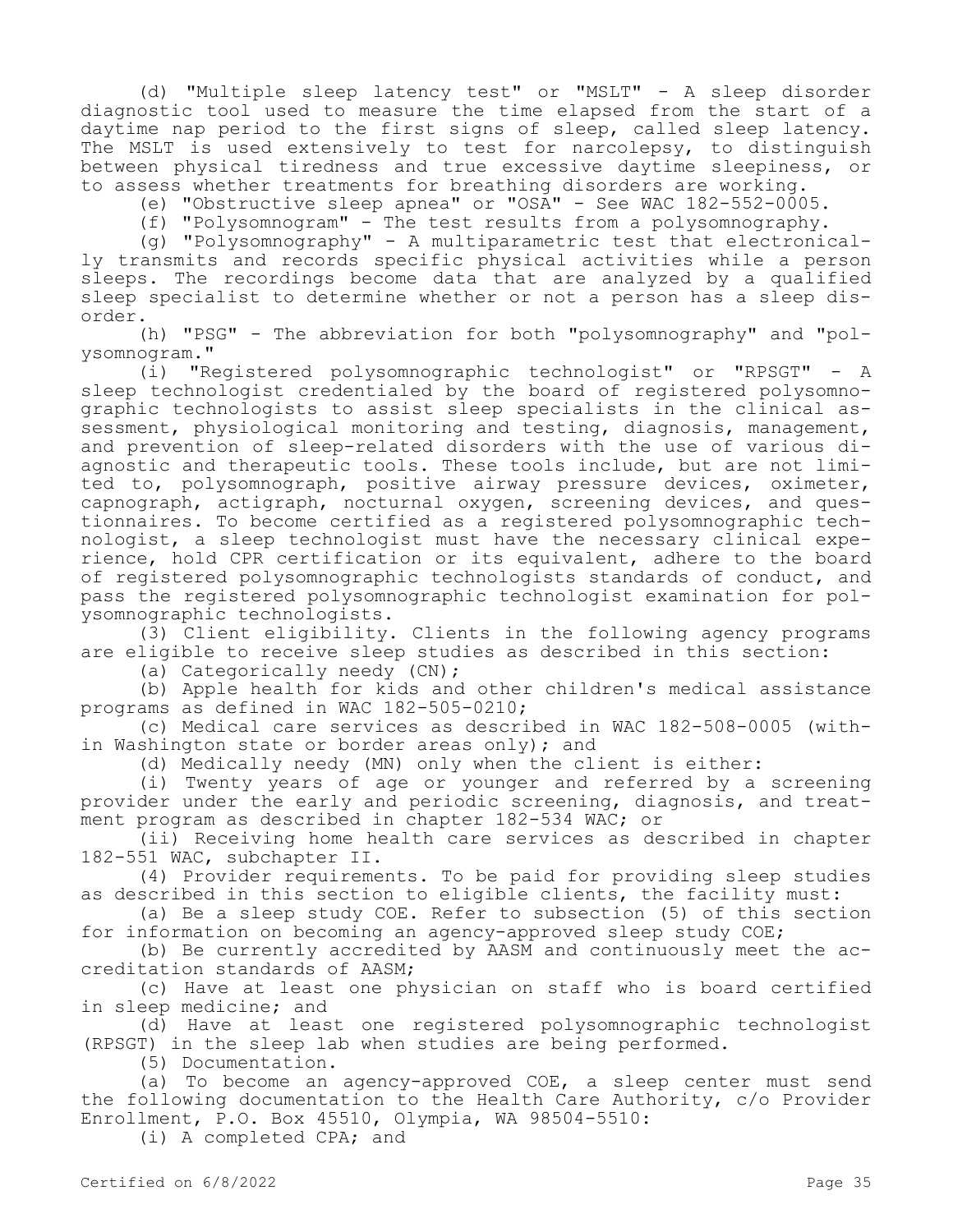(ii) A copy of the sleep center's current accreditation certificate by AASM.

(b) Facilities accredited by the AASM must be in compliance with all accreditation standards at the time of application and throughout the accreditation period.

(c) Sleep centers must request reaccreditation from AASM in time to avoid expiration of COE status with the agency.

(d) At least one physician on staff at the sleep center must be board certified in sleep medicine. If the only physician on staff who is board certified in sleep medicine resigns, the sleep center must ensure another physician on staff at the sleep center obtains board certification or another board-certified physician is hired. The sleep center must then send provider enrollment a copy of the physician's board certification.

(e) If a certified medical director leaves a COE, the COE status does not transfer with the medical director to another sleep center.

(f) The COE must maintain a record of the physician's order for the sleep study.

(6) Coverage.

(a) The agency pays for only medically necessary sleep studies. The need for the sleep study must be confirmed by medical evidence (e.g., physician examination and laboratory tests).

(b) For clients age twenty-one and older, the agency covers:

(i) An unattended home sleep test (HST) as follows:

(A) Using one of the following HST devices:

(I) Type II home sleep monitoring device;

(II) Type III home sleep monitoring device; or

(III) Type IV home sleep monitoring device that measures at least three channels.

(B) To confirm obstructive sleep apnea (OSA) in an individual with signs or symptoms consistent with OSA (e.g., loud snoring, awakening with gasping or choking, excessive daytime sleepiness, observed cessation of breathing during sleep, etc.).

(ii) Full-night, in-laboratory PSG for either of the following:

(A) Confirmation of obstructive sleep apnea (OSA) in an individual with signs or symptoms consistent with OSA (e.g., loud snoring, awakening with gasping or choking, excessive daytime sleepiness, observed cessation of breathing during sleep, etc.); or

(B) Titration of positive airway pressure therapy when initial PSG confirms the diagnosis of OSA, and positive airway pressure is ordered; or

(iii) Split-night, in-laboratory PSG in which the initial diagnostic portion of the PSG is followed by positive airway pressure titration when the PSG meets either of the following criteria:

(A) The apnea-hypopnea index (AHI) or respiratory disturbance index (RDI) is greater than or equal to fifteen events per hour; or

(B) The AHI or RDI is greater than or equal to five and less than or equal to fourteen events per hour with documentation of either of the following:

(I) Excessive daytime sleepiness, impaired cognition, mood disorders, or insomnia; or

(II) Hypertension, ischemic heart disease, or history of stroke.

(c) The agency considers any of the following indications medically necessary for clients age twenty and younger:

(i) OSA suspected based on clinical assessment;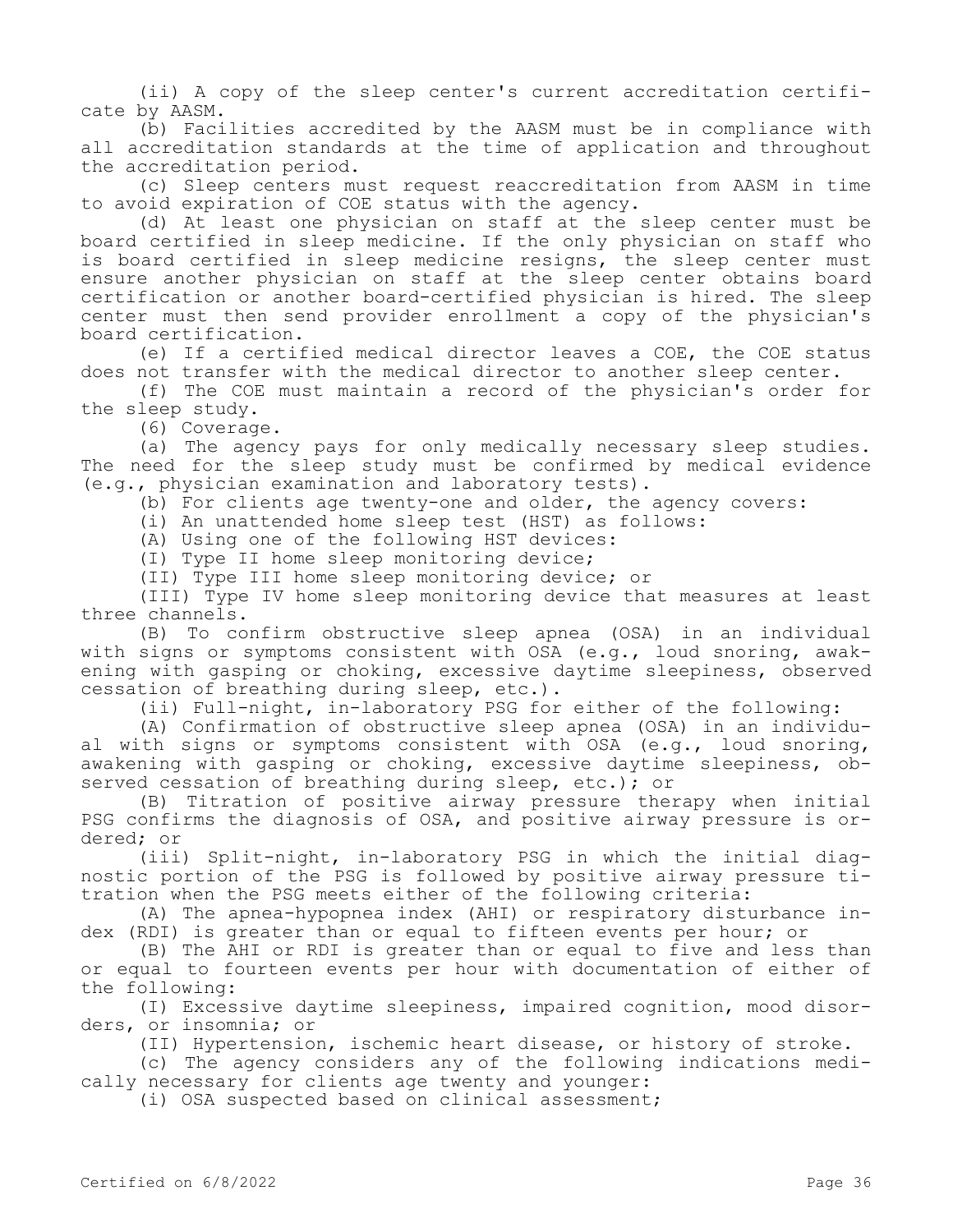(ii) Obesity, Trisomy 21, craniofacial abnormalities, neuromuscular disorders, sickle cell disease, or mucopolysaccharidosis (MPS), prior to adenotonsillectomy in a child;

(iii) Residual symptoms of OSA following mild preoperative OSA;

(iv) Residual symptoms of OSA in a child with preoperative evidence of moderate to severe OSA, obesity, craniofacial anomalies that obstruct the upper airway, or neurologic disorder following adenotonsillectomy;

(v) Titration of positive airway pressure in a child with  $OSA$ ;

(vi) Suspected congenital central alveolar hypoventilation syndrome or sleep related hypoventilation due to neuromuscular disorder or chest wall deformities;

(vii) Primary apnea of infancy;

(viii) Evidence of a sleep-related breathing disorder in an infant who has experienced an apparent life threatening event;

(ix) Child being considered for adenotonsillectomy to treat OSA; or

(x) Clinical suspicion of an accompanying sleep-related breathing disorder in a child with chronic asthma, cystic fibrosis, pulmonary hypertension, bronchopulmonary dysplasia, or chest wall abnormality.

(7) Noncoverage. The agency does not cover sleep studies:

(a) When documentation for a repeat study does not indicate medical necessity (e.g., no new clinical documentation indicating the need for a repeat study); or

(b) For the following indications, except when an underlying physiology exists (e.g., loud snoring, awakening with gasping or choking, excessive daytime sleepiness, observed cessation of breathing during sleep, etc.):

(i) Chronic insomnia; and

(ii) Snoring.

[Statutory Authority: RCW 41.05.021 and 41.05.160. WSR 18-11-106, § 182-531-1500, filed 5/21/18, effective 7/1/18; WSR 16-13-158, § 182-531-1500, filed 6/22/16, effective 7/23/16; WSR 15-20-057, § 182-531-1500, filed 10/1/15, effective 11/1/15. Statutory Authority: RCW 41.05.021. WSR 13-07-029, § 182-531-1500, filed 3/13/13, effective 4/13/13. WSR 11-14-075, recodified as § 182-531-1500, filed 6/30/11, effective 7/1/11. Statutory Authority: RCW 74.08.090. WSR 10-19-057, § 388-531-1500, filed 9/14/10, effective 10/15/10. Statutory Authority: RCW 74.08.090, 74.09.520. WSR 01-01-012, § 388-531-1500, filed 12/6/00, effective 1/6/01.]

**WAC 182-531-1550 Sterilization physician-related services.** (1) For purposes of this section, sterilization is any medical procedure, treatment, or operation for the purpose of rendering a client permanently incapable of reproducing.

Hysterectomy results in sterilization and is not covered by the medicaid agency solely for that purpose. (See WAC 182-531-0150 and 182-531-0200 for more information about hysterectomies.)

## **STERILIZATION**

(2) The agency covers sterilization when all of the following apply:

(a) The client is at least eighteen years of age at the time an agency-approved consent form is signed;

(b) The client is a mentally competent individual;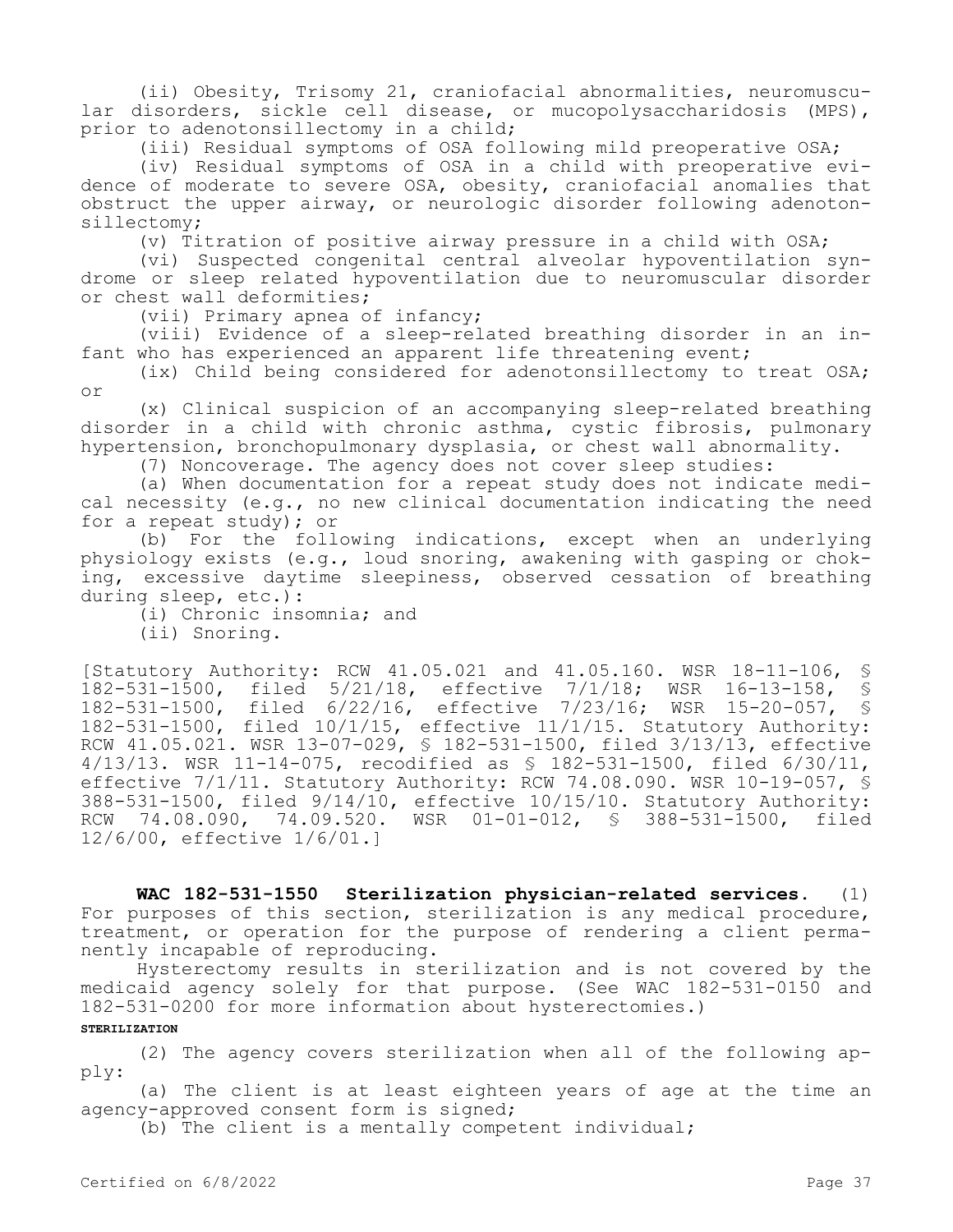(c) The client participates in a medical assistance program (see WAC 182-501-0060);

(d) The client has voluntarily given informed consent; and

(e) The date the client signed a sterilization consent is at least thirty days and not more than one hundred eighty days before the date of the sterilization procedure.

(3) Any medicaid provider who is licensed to do sterilizations within their scope of practice may provide vasectomies and tubal sterilizations to any medicaid client.

(4) The agency requires at least a seventy-two hour waiting period rather than the usual thirty-day waiting period for sterilization in either of the following circumstances:

(a) At the time of a premature delivery when the client gave consent at least thirty days before the expected date of delivery. (The expected date of delivery must be documented on the consent form.)

(b) For emergency abdominal surgery. (The nature of the emergency must be described on the consent form.)

(5) The agency does not accept informed consent obtained when the client is:

(a) In labor or childbirth;

(b) In the process of seeking to obtain or obtaining an abortion; or

(c) Under the influence of alcohol or other substances, including pain medications for labor and delivery, that affects the client's state of awareness.

(6) The agency has certain consent requirements that the provider must meet before the agency reimburses sterilization of an institutionalized client or a client with mental incompetence. The agency requires both of the following:

(a) A court order, which includes both a statement that the client is to be sterilized, and the name of the client's legal guardian who will be giving consent for the sterilization; and

(b) A sterilization consent form signed by the legal guardian, sent to the agency at least thirty days before the procedure.

(7) The agency reimburses epidural anesthesia in excess of the six-hour limit for deliveries if sterilization procedures are performed in conjunction with or immediately following a delivery.

(a) For reimbursement, anesthesia time for sterilization is added to the time for the delivery when the two procedures are performed during the same operative session.

(b) If the sterilization and delivery are performed during different operative sessions, the anesthesia time is calculated separately.

(8) The agency reimburses all attending providers for the sterilization procedure only when the provider submits an agency-approved and complete consent form with the claim for reimbursement.

(a) The physician must complete and sign the physician statement on the consent form within thirty days of the sterilization procedure.

(b) The agency reimburses attending providers after the procedure is completed.

[Statutory Authority: RCW 41.05.021 and 41.05.160. WSR 20-20-010, § 182-531-1550, filed 9/24/20, effective 1/1/21; WSR 20-06-034, § 182-531-1550, filed 2/27/20, effective 3/29/20. Statutory Authority: RCW 41.05.021, 74.09.520, 74.09.657, 74.09.659, and 74.09.800. WSR 13-16-008, § 182-531-1550, filed 7/25/13, effective 9/1/13. WSR 11-14-075, recodified as § 182-531-1550, filed 6/30/11, effective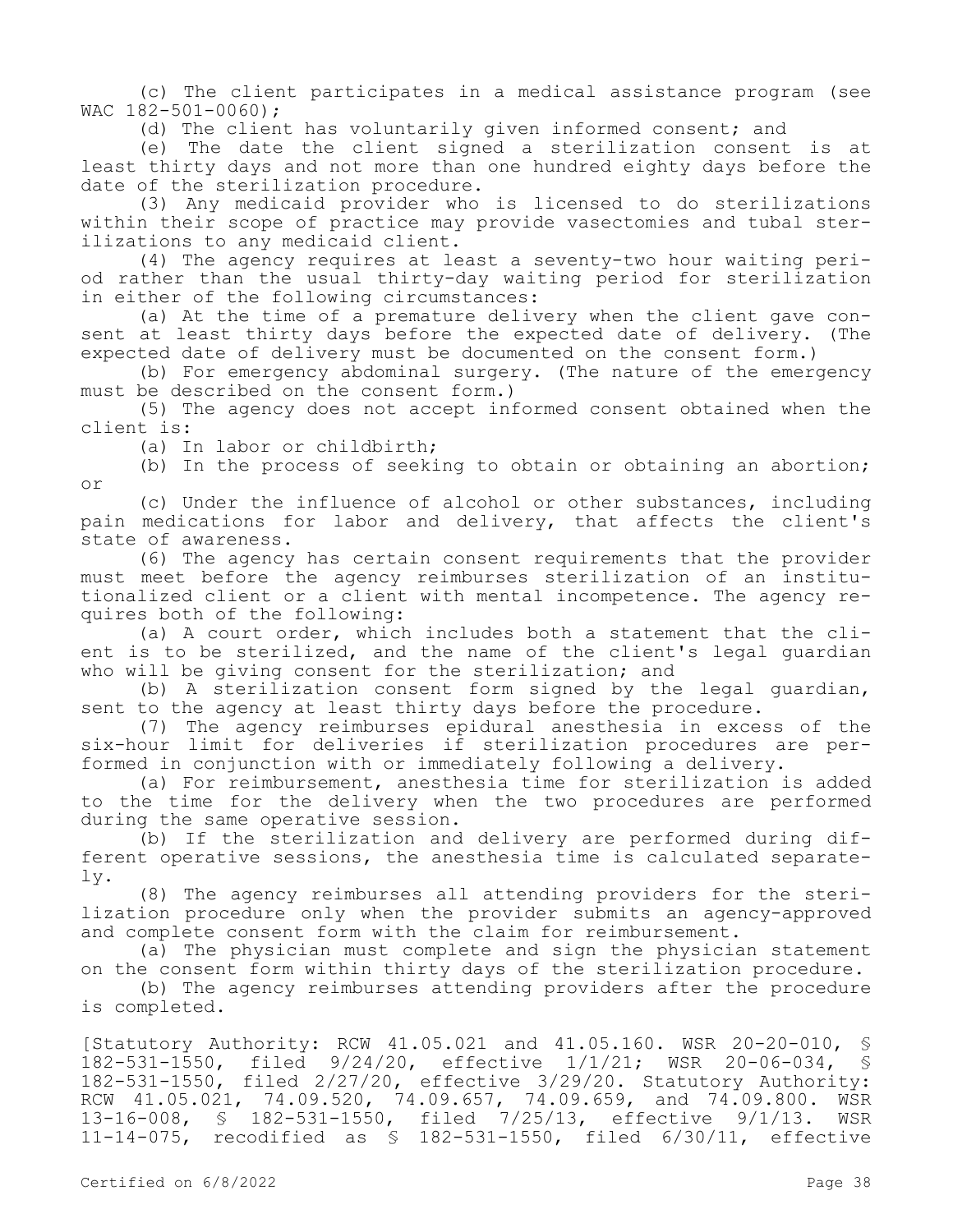7/1/11. Statutory Authority: RCW 74.08.090. WSR 10-24-071, § 388-531-1550, filed 11/30/10, effective 1/1/11. Statutory Authority: RCW 74.08.090, 74.09.520. WSR 01-01-012, § 388-531-1550, filed 12/6/00, effective 1/6/01.]

**WAC 182-531-1600 Bariatric surgery.** (1) The agency covers medically necessary bariatric surgery for eligible clients.

(2) Bariatric surgery must be performed in a hospital with a bariatric surgery program, and the hospital must be:

(a) Located in the state of Washington or approved border cities (see WAC 182-501-0175); and

(b) Meet the requirements of WAC 182-550-2301.

(3) If bariatric surgery is requested or prescribed under the EPSDT program, the agency evaluates it as a covered service under EP-SDT's standard of coverage that requires the service to be:

(a) Medically necessary;

(b) Safe and effective; and

(c) Not experimental.

(4) The agency authorizes payment for bariatric surgery and bariatric surgery-related services in three stages:

(a) Stage one - Initial assessment of client;

(b) Stage two - Evaluations for bariatric surgery and successful completion of a weight loss regimen; and

(c) Stage three - Bariatric surgery.

### **Stage one - Initial assessment**

(5) Any agency-enrolled provider who is licensed to practice medicine in the state of Washington may examine a client requesting bariatric surgery to ascertain if the client meets the criteria listed in subsection (6) of this section.

(6) The client meets the preliminary conditions of stage one when:

(a) The client is:

(i) Twenty-one through fifty-nine years of age; or

(ii) Eighteen through twenty years old for laparoscopic adjustable gastric banding (LAGB) only;

(b) The client has a body mass index (BMI) of thirty-five or greater;

(c) The client is not pregnant. (Pregnancy within the first two years following bariatric surgery is not recommended. When applicable, a family planning consultation is highly recommended prior to bariatric surgery);

(d) The client is diagnosed with one of the following:

(i) Diabetes mellitus;

(ii) Degenerative joint disease of a major weight bearing joint(s) (the client must be a candidate for joint replacement surgery if weight loss is achieved); or

(iii) Other rare comorbid conditions (such as pseudo tumor cerebri) in which there is medical evidence that bariatric surgery is medically necessary and that the benefits of bariatric surgery outweigh the risk of surgical mortality; and

(e) The client has an absence of other medical conditions such as multiple sclerosis (MS) that would increase the client's risk of surgical mortality or morbidity from bariatric surgery.

(7) If a client meets the criteria in subsection (6) of this section, the provider must request prior authorization from the agency before referring the client to stage two of the bariatric surgery au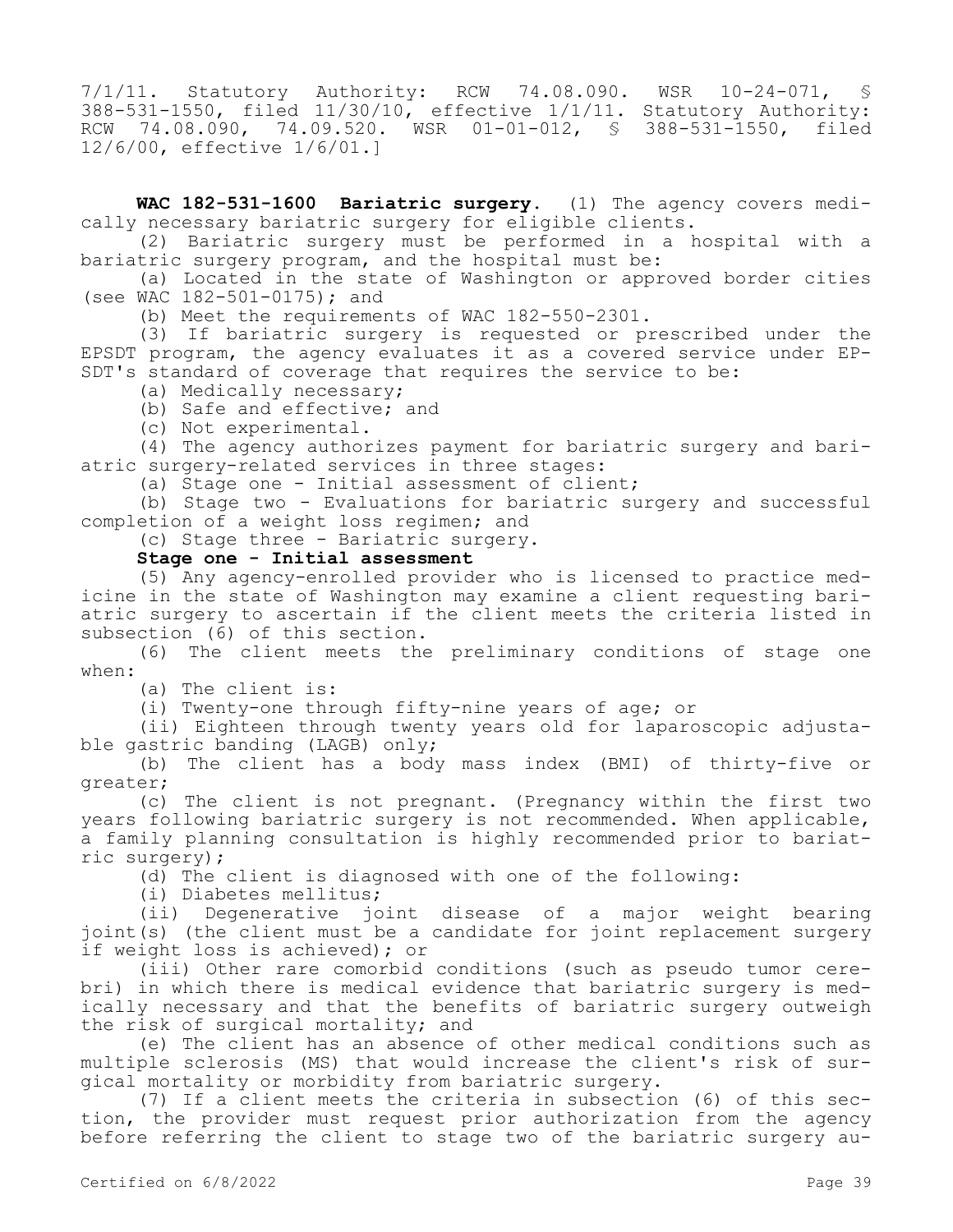thorization process. The provider must attach a medical report to the request for prior authorization with supporting documentation that the client meets the stage one criteria in subsections (5) and (6) of this section.

(8) The agency evaluates requests for covered services that are subject to limitations or other restrictions and approves such services beyond those limitations or restrictions when medically necessary, under the provisions of WAC 182-501-0165 and 182-501-0169.

**Stage two - Evaluations for bariatric surgery and successful completion of a weight loss regimen**

(9) After receiving prior authorization from the agency to begin stage two of the bariatric surgery authorization process, the client must:

(a) Undergo a comprehensive psychosocial evaluation performed by a psychiatrist, licensed psychiatric ARNP, or licensed independent social worker with a minimum of two years postmasters' experience in a mental health setting. Upon completion, the results of the evaluation must be forwarded to the agency. The comprehensive psychosocial evaluation must include:

(i) An assessment of the client's mental status or illness to:

(A) Evaluate the client for the presence of substance abuse problems or psychiatric illness which would preclude the client from participating in presurgical dietary requirements or postsurgical lifestyle changes; and

(B) If applicable, document that the client has been successfully treated for psychiatric illness and has been stabilized for at least six months and/or has been rehabilitated and is free from any drug and/or alcohol abuse and has been drug and/or alcohol free for a period of at least one year.

(ii) An assessment and certification of the client's ability to comply with the postoperative requirements such as lifelong required dietary changes and regular follow-up.

(b) Undergo an internal medicine evaluation performed by an internist to assess the client's preoperative condition and mortality risk. Upon completion, the internist must forward the results of the evaluation to the agency.

(c) Undergo a surgical evaluation by the surgeon who will perform the bariatric surgery (see subsection (13) of this section for surgeon requirements). Upon completion, the surgeon must forward the results of the surgical evaluation to the agency and to the licensed medical provider who is supervising the client's weight loss regimen (refer to WAC 182-531-1600 (9)(d)(ii)).

(d) Under the supervision of a licensed medical provider, the client must participate in a weight loss regimen prior to surgery. The client must, within one hundred and eighty days from the date of the agency's stage one authorization, lose at least five percent of his or her initial body weight. If the client does not meet this weight loss requirement within one hundred and eighty days from the date of the agency's initial authorization, the agency will cancel the authorization. The client or the client's provider must reapply for prior authorization from the agency to restart stage two. For the purpose of this section, "initial body weight" means the client's weight at the first evaluation appointment.

(i) The purpose of the weight loss regimen is to help the client achieve the required five percent loss of initial body weight prior to surgery and to demonstrate the client's ability to adhere to the radi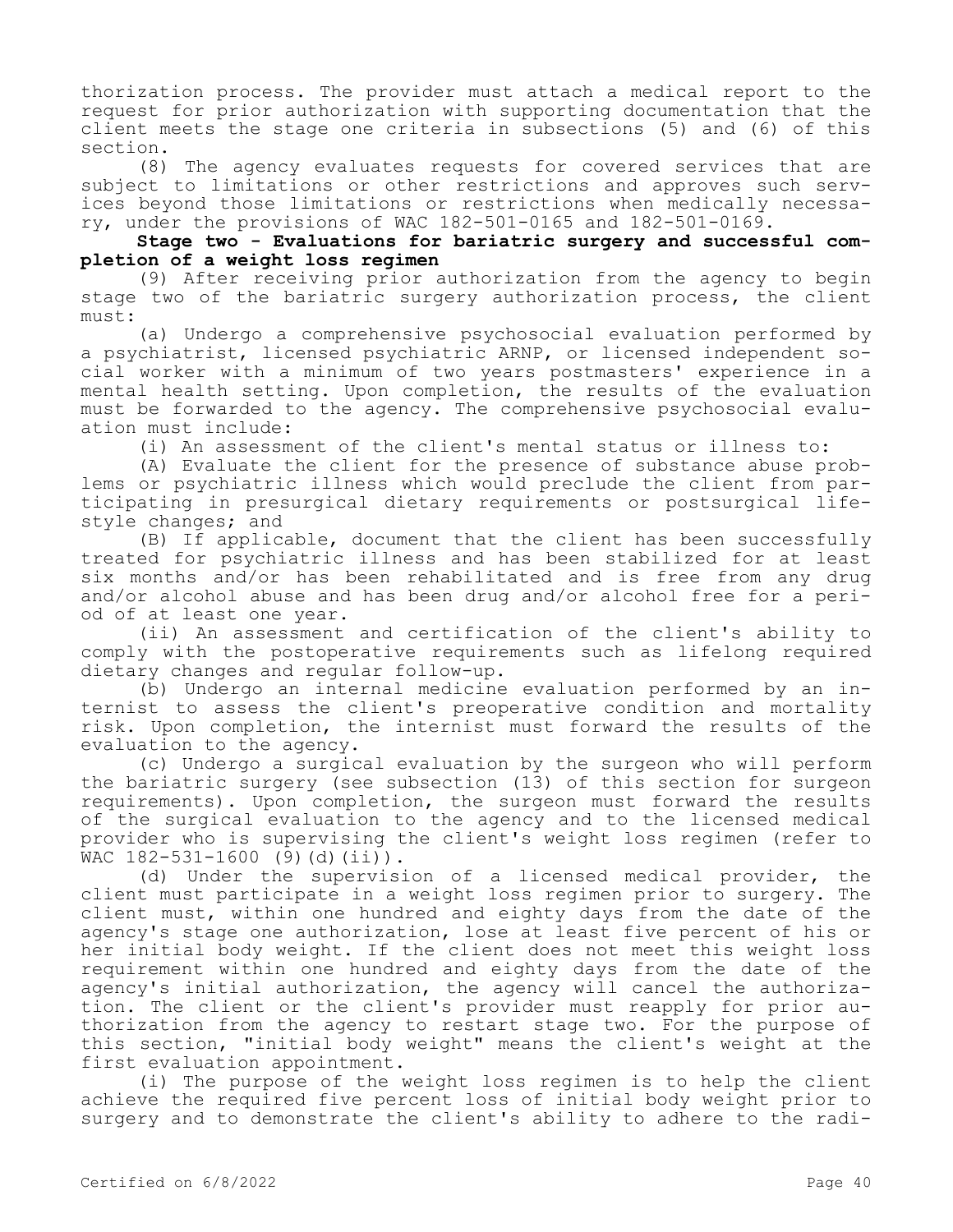cal and lifelong behavior changes and strict diet that are required after bariatric surgery.

(ii) The weight loss regimen must:

(A) Be supervised by a licensed medical provider who has a core provider agreement with the agency;

(B) Include monthly visits to the medical provider;

(C) Include counseling twice a month by a registered dietician referred to by the treating provider or surgeon; and

(D) Be at least six months in duration.

(iii) Documentation of the following requirements must be retained in the client's medical file. Copies of the documentation must be forwarded to the agency upon completion of stage two. The agency will evaluate the documentation and authorize the client for bariatric surgery if the stage two requirements were successfully completed.

(A) The provider must document the client's compliance in keeping scheduled appointments and the client's progress toward weight loss by serial weight recordings. The client must lose at least five percent of his or her initial body weight and must maintain the five percent weight loss until surgery;

(B) For diabetic clients, the provider must document the efforts in diabetic control or stabilization;

(C) The registered dietician must document the client's compliance (or noncompliance) in keeping scheduled appointments, and the client's weight loss progress;

(D) The client must keep a journal of active participation in the medically structured weight loss regimen including the activities under (d)(iii)(A), (d)(iii)(B) if appropriate, and (d)(iii)(C) of this subsection.

(10) If the client fails to complete all of the requirements of subsection (9) of this section, the agency will not authorize stage three - Bariatric surgery.

(11) If the client is unable to meet all of the stage two criteria, the client or the client's provider must reapply for prior authorization from the agency to reenter stage two.

#### **Stage three - Bariatric surgery**

(12) The agency may withdraw authorization of payment for bariatric surgery at any time up to the actual surgery if the agency determines that the client is not complying with the requirements of this section.

(13) A surgeon who performs bariatric surgery for medical assistance clients must:

(a) Have a signed core provider agreement with the agency;

(b) Have a valid medical license in the state of Washington; and

(c) Be affiliated with a bariatric surgery program that meets the requirements of WAC 182-550-2301.

(14) For hospital requirements for stage three - Bariatric surgery, see WAC 182-550-2301.

[Statutory Authority: RCW 41.05.021. WSR 13-14-016, § 182-531-1600, filed 6/21/13, effective 7/22/13. WSR 11-14-075, recodified as § 182-531-1600, filed 6/30/11, effective 7/1/11. Statutory Authority: RCW 74.04.050, 74.08.090, 74.09.530, and 74.09.700. WSR 06-24-036, § 388-531-1600, filed 11/30/06, effective 1/1/07. Statutory Authority: RCW 74.08.090, 74.09.520. WSR 05-12-022, § 388-531-1600, filed 5/20/05, effective 6/20/05; WSR 01-01-012, § 388-531-1600, filed 12/6/00, effective 1/6/01.]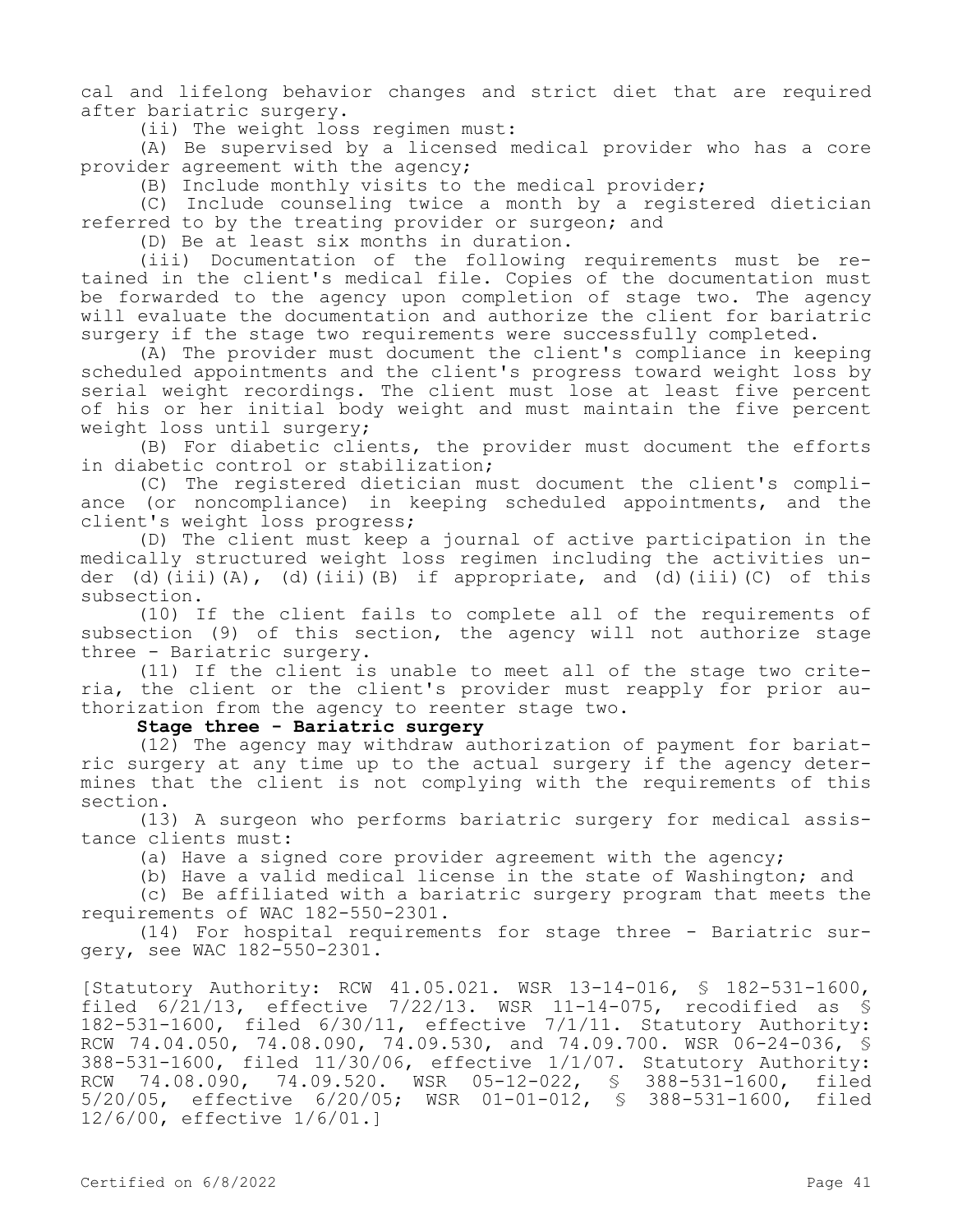**WAC 182-531-1625 Outpatient hemophilia treatment requirements— Center of excellence.** A hemophilia treatment center of excellence (COE) uses a comprehensive care model to provide care for persons with bleeding disorders. The comprehensive care model includes specialized prevention, diagnostic, and treatment programs designed to provide family-centered education, state-of-the-art treatment, research, and support services for individuals and families living with bleeding disorders.

(1) The agency pays for hemophilia and von Willebrand related products for administration in the home only when provided through a qualified hemophilia treatment COE.

(2) To become a qualified hemophilia treatment COE, a hemophilia center must meet all of the following:

(a) Have a current core provider agreement in accordance with WAC 182-502-0005;

(b) Be a federally approved hemophilia treatment center (HTC) as defined in WAC 182-531-0050 and meet or exceed all Medical and Scientific Advisory Council (MASAC) standards of care and delivery of services;

(c) Participate in the public health service 340B provider drug discount program and be listed in the medicaid exclusion files maintained by the federal Health Resources and Services Administration (HRSA) Office of Pharmacy Affairs (OPA);

(d) Submit a written request to the agency to be a qualified hemophilia treatment center of excellence and include proof of the following:

(i) U.S. Center for Disease Control (CDC) and prevention surveillance site identification number; and

(ii) Listing in the hemophilia treatment center (HTC) directory.

(e) Receive written approval including conditions of payment and billing procedures from the agency.

(3) To continue as a qualified hemophilia treatment COE, the HTC must annually submit to the agency:

(a) Copies of grant documents and reports submitted to the maternal and child health bureau/human resources and services administration/department of health and human services or to their designated subcontractors; and

(b) Proof of continued federal funding by the National Hemophilia Program and listing with the regional hemophilia network and the CDC.

(4) Services rendered by a hemophilia treatment COE may be subject to the agency's limitations and authorization requirements.

[Statutory Authority: RCW 41.05.021. WSR 12-16-061, § 182-531-1625, filed 7/30/12, effective 11/1/12.]

**WAC 182-531-1650 Substance abuse detoxification physician-related services.** (1) The department covers physician services for threeday alcohol detoxification or five-day drug detoxification services for a client eligible for medical care program services in a department-enrolled hospital-based detoxification center.

(2) The department covers treatment in programs certified under chapter 388-805 WAC or its successor.

(3) The department covers detoxification and medical stabilization services to chemically using pregnant (CUP) women for up to twenty-seven days in an inpatient hospital setting.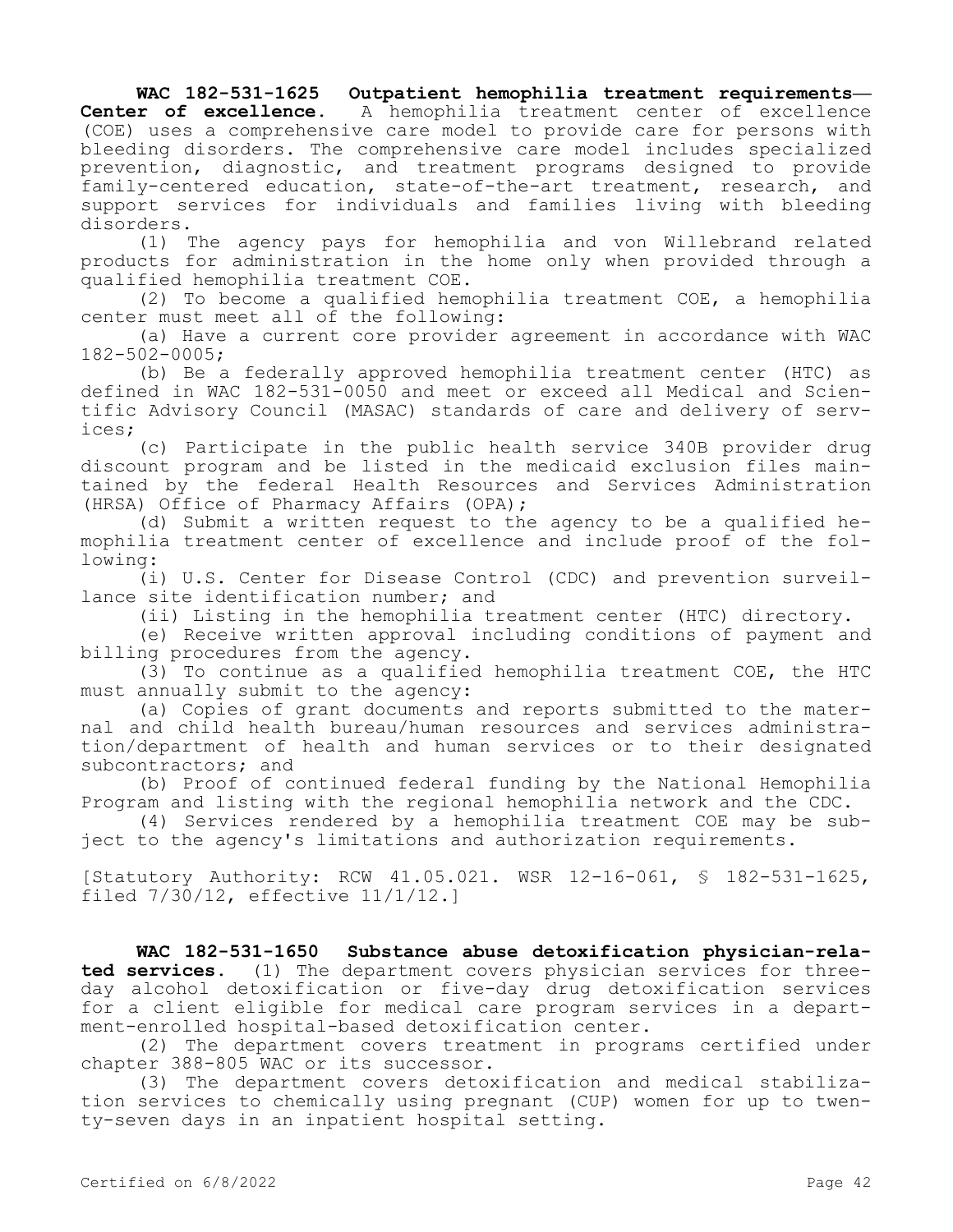[WSR 11-14-075, recodified as \$ 182-531-1650, filed 6/30/11, effective<br>7/1/11. Statutory Authority: RCW 74.08.090. WSR 10-19-057, \$ 7/1/11. Statutory Authority: RCW 74.08.090. WSR 10-19-057, § 388-531-1650, filed 9/14/10, effective 10/15/10. Statutory Authority: RCW 74.04.050, 74.04.057, 74.08.090, and Public Law 104-191. WSR 03-19-081, § 388-531-1650, filed 9/12/03, effective 10/13/03. Statutory Authority: RCW 74.08.090, 74.09.520. WSR 01-01-012, § 388-531-1650, filed 12/6/00, effective 1/6/01.]

# **WAC 182-531-1675 Washington apple health—Gender affirming interventions for gender dysphoria.** (1) **Overview of treatment program.**

(a) **Medicaid agency coverage.** The medicaid agency covers the services listed in (b) of this subsection to treat gender dysphoria (also referred to as gender incongruence) under WAC 182-501-0050 and 182-531-0100. These services include life-changing procedures that may not be reversible.

(b) **Medical services covered.** Medical services covered by the agency include, but are not limited to:

(i) Presurgical and postsurgical hormone therapy;

(ii) Puberty suppression therapy;

(iii) Behavioral health services; and

(iv) Surgical and ancillary services including, but not limited to:

- (A) Anesthesia;
- (B) Labs;
- (C) Pathology;
- (D) Radiology;
- (E) Hospitalization;
- (F) Physician services; and

(G) Hospitalizations and physician services required to treat postoperative complications of procedures performed under this section.

(c) **Surgical services covered.** Surgical services to treat gender dysphoria are a covered service for clients who have a diagnosis of gender dysphoria made by a provider who meets the qualifications outlined in chapter 182-502 WAC.

(d) **Medical necessity.** Under this program, the agency authorizes and pays for only medically necessary services. Medical necessity is defined in WAC 182-500-0070 and is determined under WAC 182-501-0165 and limitation extensions in accordance with WAC 182-501-0169.

(e) **Provider requirements.** Providers should be knowledgeable of gender-nonconforming identities and expressions, and the assessment and treatment of gender dysphoria, including experience utilizing standards of care that include the World Professional Association for Transgender Health (WPATH) Standards of Care.

(f) **Clients age twenty and younger.** The agency evaluates requests for clients age twenty and younger according to the early and periodic screening, diagnosis, and treatment (EPSDT) program described in chapter 182-543 WAC. Under the EPSDT program, the agency pays for a service if it is medically necessary, safe, effective, and not experimental.

(g) **Transportation services.** The agency covers transportation services under the provisions of chapter 182-546 WAC.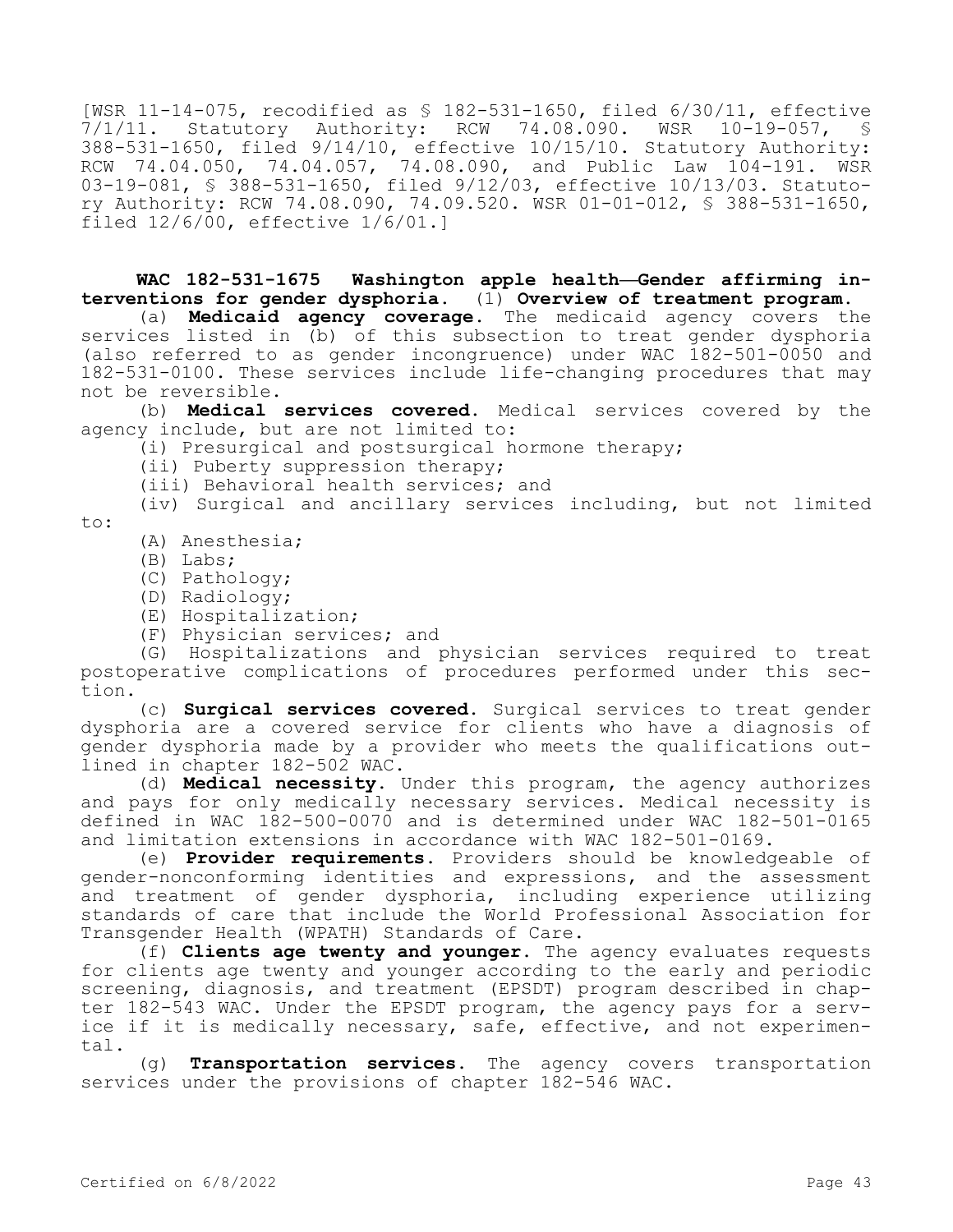(h) **Out-of-state care.** Any out-of-state care, including a presurgical consultation, must be prior authorized as an out-of-state service under WAC 182-501-0182.

(i) **Reversal procedures.** The agency does not cover procedures and surgeries related to reversal of gender affirming surgery.

(j) **Corrective surgeries for intersex traits.** The agency covers corrective or reparative surgeries for people with intersex traits who received surgeries that were performed without the person's consent.

(2) **Prior authorization.**

(a) **Prior authorization requirements for surgical services.** As a condition of payment, the agency requires prior authorization for all surgical services to treat gender dysphoria, including modifications to, or complications from, a previous surgery, except as provided in subsection (3) of this section.

(b) **Required documentation.** The provider must include the following documentation with the prior authorization request:

(i) **Two psychosocial evaluations required.** Documentation of two separate psychosocial evaluations performed within eighteen months preceding surgery by two separate qualified mental health professionals as defined in WAC 182-531-1400. These providers must be licensed health care professionals who are eligible under chapter 182-502 WAC, as follows:

(A) Psychiatrist;

(B) Psychologist;

(C) Psychiatric advanced registered nurse practitioner (ARNP);

(D) Psychiatric mental health nurse practitioner-board certified (PMHNP-BC);

(E) Mental health counselor (LMHC);

(F) Independent clinical social worker (LICSW);

(G) Advanced social worker (LASW); or

(H) Marriage and family therapist (LMFT).

(ii) **One psychosocial evaluation for top surgery.** For top surgery with or without chest reconstruction, the agency requires only one comprehensive psychosocial evaluation.

(iii) **Evaluation requirements.** Each comprehensive psychosocial evaluation must:

(A) Confirm the diagnosis of gender dysphoria as defined by the *Diagnostic Statistical Manual of Mental Disorders*;

(B) Document that:

(I) The client has:

• Lived for twelve continuous months in a gender role that is congruent with their gender identity, except for top surgery, hysterectomy, or orchiectomy; or

• Been unable to live in their gender identity due to personal safety concerns.

(II) The client has been evaluated for any coexisting behavioral health conditions and if any are present, the conditions are adequately managed.

(iv) **Hormone therapy.** Documentation from the primary care provider or the provider prescribing hormone therapy that the client has:

(A) Had twelve continuous months of hormone therapy immediately preceding the request for surgery, as appropriate to the client's gender goals, unless hormones are not clinically indicated for the individual, with the exception of mastectomy or reduction mammoplasty, which do not require hormone therapy; or

(B) A medical contraindication to hormone therapy; and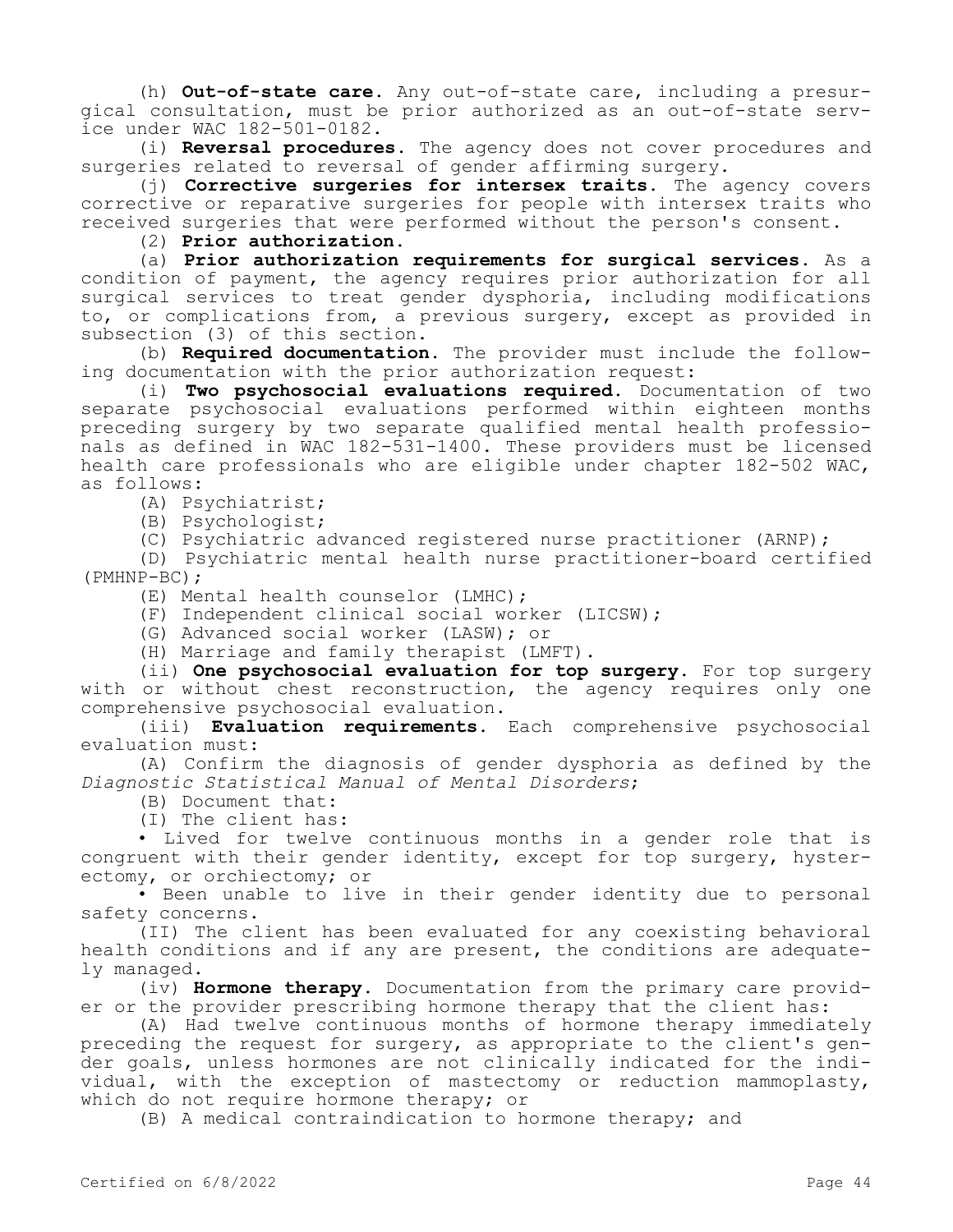(C) A medical necessity for surgery and that the client is adherent with current gender dysphoria treatment.

(v) **Surgical.** Documentation from the surgeon of the client's:

(A) Medical history and physical examination(s) performed within the twelve months preceding surgery;

(B) Medical necessity for surgery and surgical plan; and

(C) For hysterectomies, a completed agency hysterectomy consent form must be submitted.

(c) **Other requirements.** If the client fails to complete all of the requirements in subsection (2)(b) of this section, the agency will not authorize gender affirming surgery unless:

(i) The clinical decision-making process is provided in the referral letter and attachments described in subsection (2)(b) of this section; and

(ii) The agency has determined that the request is medically necessary in accordance with WAC 182-501-0165 based on review of all submitted information.

(d) **Behavioral health provider requirements.** Behavioral health providers who perform the psychosocial evaluation described in subsection (2)(b)(i) of this section must:

(i) Meet the provisions of WAC 182-531-1400;

(ii) Be competent in using the *Diagnostic Statistical Manual of Mental Disorders*, and the *International Classification of Diseases* for diagnostic purposes;

(iii) Be able to recognize and diagnose coexisting mental health conditions and to distinguish these from gender dysphoria;

(iv) Be knowledgeable of gender-nonconforming identities and expressions, and the assessment and treatment of gender dysphoria; and

(v) Have completed continuing education in the assessment and treatment of gender dysphoria. This may include attending relevant professional meetings, workshops, or seminars; obtaining supervision from a mental health professional with relevant experience; or participating in research related to gender nonconformity and gender dysphoria.

(e) **Clients age seventeen and younger.** Clients age seventeen and younger must meet the requirements for prior authorization identified in subsection (2) (a) through (d) of this section, except that:

(i) One of the comprehensive psychosocial evaluations required in subsection (2)(b)(i) of this section must be performed by a behavioral health provider who specializes in adolescent transgender care and meets the qualifications outlined in WAC 182-531-1400.

(ii) For top surgery with or without chest reconstruction, the agency requires only one comprehensive psychosocial evaluation from a behavioral health provider who specializes in adolescent transgender care and meets the qualifications outlined in WAC 182-531-1400.

(3) **Expedited prior authorization (EPA).**

(a) **Approved EPA procedures.** The agency allows a provider to use the EPA process for clients age seventeen and older for the following medically necessary procedures:

(i) Bilateral mastectomy or reduction mammoplasty with or without chest reconstruction; and

(ii) Genital or donor skin graft site hair removal when medically necessary to prepare for genital reassignment.

(b) **Clinical criteria and documentation.** To use the EPA process for procedures identified in (a) of this subsection, the following clinical criteria and documentation must be kept in the client's record and made available to the agency upon request: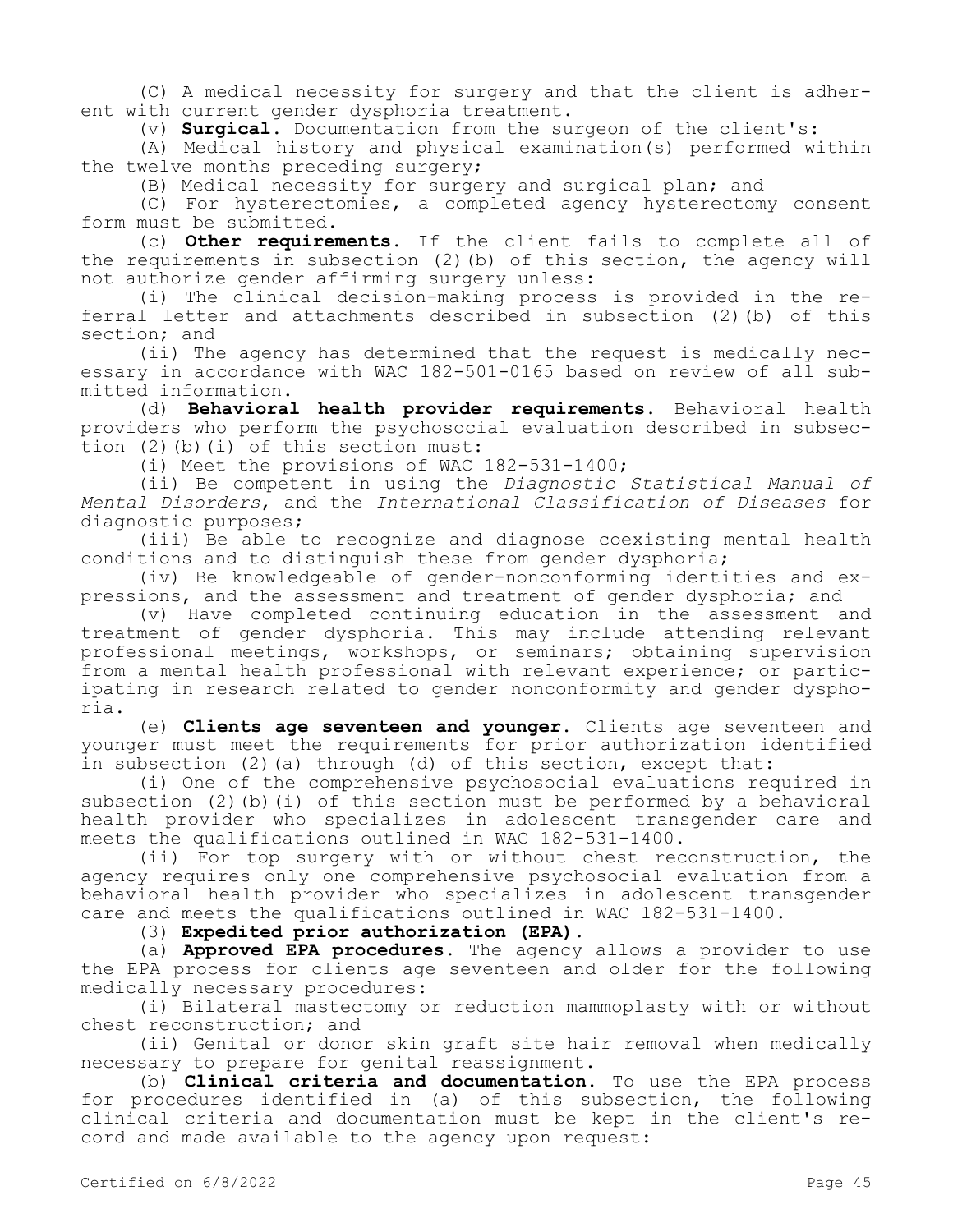(i) One comprehensive psychosocial evaluation performed by a licensed behavioral health provider within the eighteen months preceding surgery that meets the requirements identified in subsection (2) of this section;

(ii) Documentation from the primary care provider or the provider prescribing hormone therapy of the medical necessity for surgery and confirmation that the client is adherent with current gender dysphoria treatment; and

(iii) Documentation from the surgeon of the client's:

(A) Medical history and physical examinations performed within the twelve months preceding surgery; and

(B) Medical necessity for surgery and surgical plan.

(c) **Documentation exception.** When the requested procedure is for genital or donor skin graft site hair removal to prepare for bottom surgery, there is an exception to the requirements in (b) of this subsection. The only documentation required is either a:

(i) Letter of medical necessity from the treating surgeon that includes the size and location of the area to be treated, and expected date of planned genital surgery; or

(ii) Letter of medical necessity from the provider who will perform the hair removal that includes the surgical consult for bottom surgery and addresses the need for hair removal prior to gender affirming surgery.

(d) **Prior authorization required for other surgeries.** All other surgeries to treat gender dysphoria, including modifications to, or complications from a previous surgery require prior authorization to determine medical necessity.

(e) **Recoupment.** The agency may recoup any payment made to a provider for procedures listed in this subsection if the provider does not follow the EPA process outlined in WAC 182-501-0163 or if the provider does not maintain the documentation required by this subsection.

[Statutory Authority: RCW 41.05.021 and 41.05.160. WSR 21-08-058, § 182-531-1675, filed 4/5/21, effective 5/6/21; WSR 15-16-084, § 182-531-1675, filed 7/31/15, effective 8/31/15.]

**WAC 182-531-1700 Surgical physician-related services.** (1) The agency's global surgical reimbursement for all covered surgeries includes all of the following:

(a) The operation itself;

(b) Postoperative dressing changes, including:

(i) Local incision care and removal of operative packs;

(ii) Removal of cutaneous sutures, staples, lines, wire, tubes, drains, and splints;

(iii) Insertion, irrigation, and removal of urinary catheters, routine peripheral intravenous lines, nasogastric and rectal tubes; or

(iv) Change and removal of tracheostomy tubes.

(c) All additional medical or surgical services required because of complications that do not require additional operating room procedures.

(2) The agency's global surgical reimbursement for major surgeries, includes all of the following:

(a) Preoperative visits, in or out of the hospital, beginning on the day before surgery; and

(b) Services by the primary surgeon, in or out of the hospital, during a standard ninety-day postoperative period.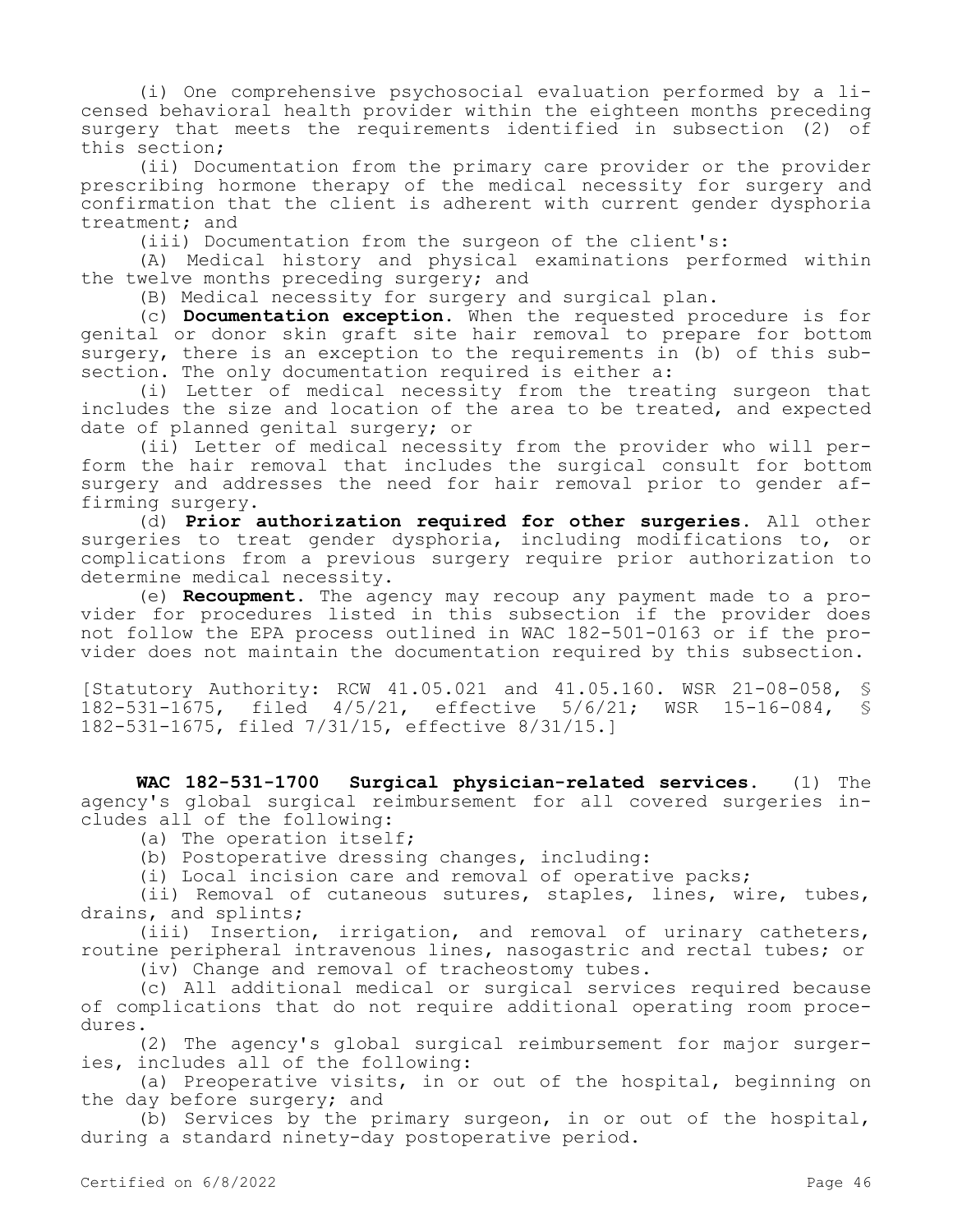(3) The agency's global surgical reimbursement for minor surgeries includes all of the following:

(a) Preoperative visits beginning on the day of surgery; and

(b) Follow-up care for zero or ten days, depending on the procedure.

(4) When a second physician provides follow-up services for minor procedures performed in hospital emergency departments, the agency does not include these services in the global surgical reimbursement. The physician may bill these services separately.

(5) The agency's global surgical reimbursement for multiple surgical procedures is as follows:

(a) Payment for multiple surgeries performed on the same client on the same day equals one hundred percent of the agency's allowed fee for the highest value procedure. Then,

(b) For additional surgical procedures, payment equals fifty percent of the agency's allowed fee for each procedure.

(6) The agency allows separate reimbursement for any of the following:

(a) The initial evaluation or consultation;

(b) Preoperative visits more than one day before the surgery;

(c) Postoperative visits for problems unrelated to the surgery; and

(d) Postoperative visits for services that are not included in the normal course of treatment for the surgery.

(7) The agency's reimbursement for endoscopy is as follows:

(a) The global surgical reimbursement fee includes follow-up care for zero or ten days, depending on the procedure.

(b) Multiple surgery rules apply when a provider bills multiple endoscopies from different endoscopy groups. See subsection (4) of this section.

(c) When a physician performs more than one endoscopy procedure from the same group on the same day, the agency pays the full amount of the procedure with the highest maximum allowable fee.

(d) The agency pays the procedure with the second highest maximum allowable fee at the maximum allowable fee minus the base diagnostic endoscopy procedure's maximum allowed amount.

(e) The agency does not pay when payment for other codes within an endoscopy group is less than the base code.

(8) The agency restricts reimbursement for surgery assists to selected procedures as follows:

(a) The agency applies multiple surgery reimbursement rules for surgery assists. See subsection (4) of this section.

(b) Surgery assists are reimbursed at twenty percent of the maximum allowable fee for the surgical procedure.

(c) A surgical assist fee for a registered nurse first assistant (RNFA) is reimbursed if the nurse has been assigned a provider number.

(d) A provider must use a modifier on the claim with the procedure code to identify surgery assist.

(9) The agency bases payment splits between preoperative, intraoperative, and postoperative services on medicare determinations for given surgical procedures or range of procedures. The agency pays any procedure that does not have an established medicare payment split according to a split of ten percent - eighty percent - ten percent respectively.

(10) For preoperative and postoperative critical care services provided during a global period refer to WAC 182-531-0450.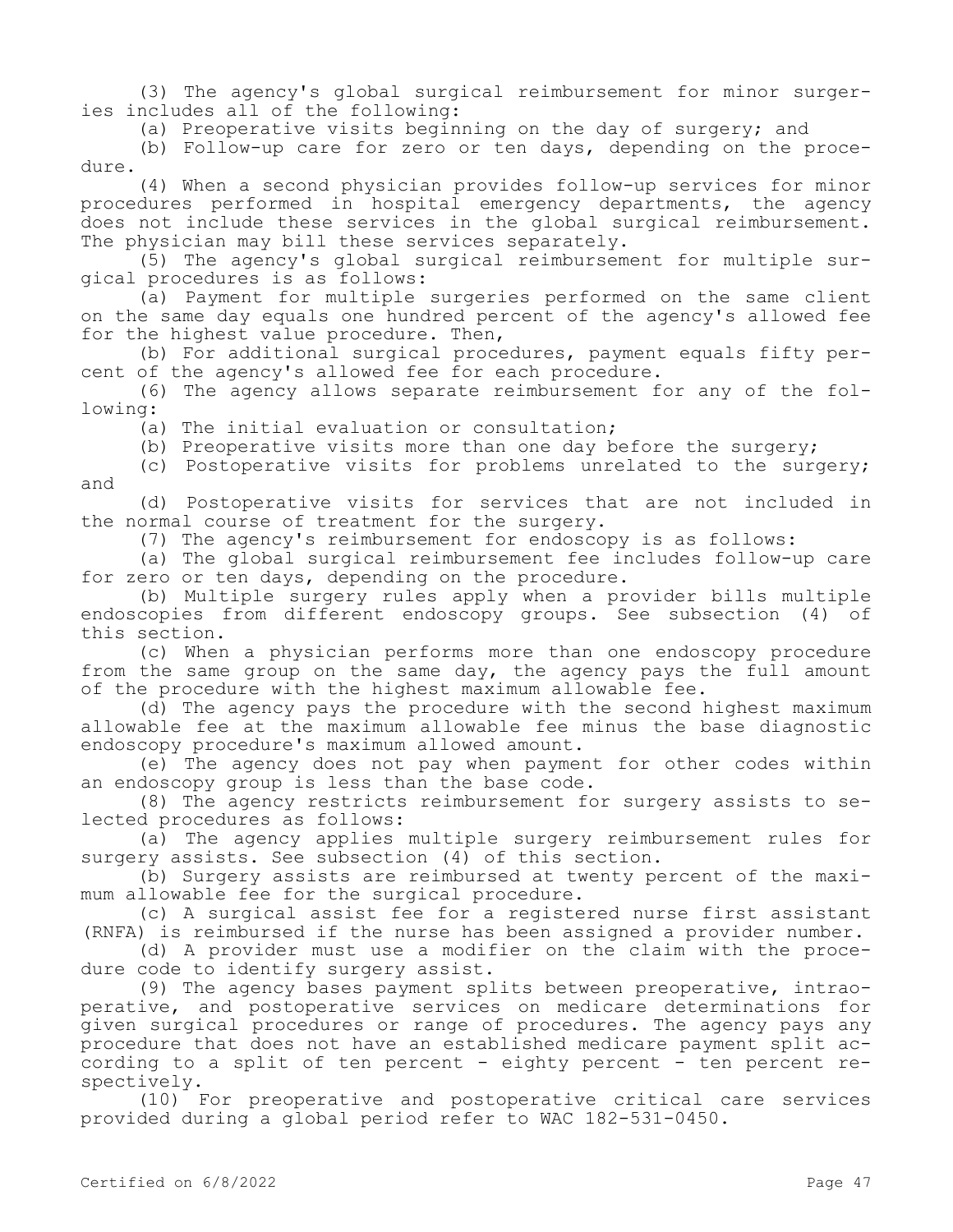[Statutory Authority: RCW 41.05.021 and 41.05.160. WSR 17-04-039, § 182-531-1700, filed 1/25/17, effective 2/25/17. WSR 11-14-075, recodified as § 182-531-1700, filed 6/30/11, effective 7/1/11. Statutory Authority: RCW 74.08.090. WSR 10-19-057, § 388-531-1700, filed 9/14/10, effective 10/15/10. Statutory Authority: RCW 74.08.090, 74.09.520. WSR 01-01-012, § 388-531-1700, filed 12/6/00, effective 1/6/01.]

**WAC 182-531-1710 Alcohol and substance misuse counseling.** (1) The medicaid agency covers alcohol and substance misuse counseling through screening, brief intervention, and referral to treatment (SBIRT) services when delivered by, or under the supervision of, a qualified licensed physician or other qualified licensed health care professional within the scope of their practice.

(2) SBIRT is a comprehensive, evidence-based public health practice designed to identify, reduce and prevent problematic use, abuse, and dependence on alcohol and illicit drugs. SBIRT can be used to identify people who are at risk for or have some level of substance use disorder which can lead to illness, injury, or other long-term morbidity or mortality. SBIRT services are provided in a wide variety of medical and community health care settings such as primary care centers, hospital emergency rooms, trauma centers, and dental offices.

(3) The following health care professionals are eligible to become qualified SBIRT providers to deliver SBIRT services or supervise qualified staff to deliver SBIRT services:

(a) Advanced registered nurse practitioners, in accordance with chapters 18.79 RCW and 246-840 WAC;

(b) Substance use disorder professionals (SUDP), in accordance with chapters 18.205 RCW and 246-811 WAC;

(c) Licensed practical nurses, in accordance with chapters 18.79 RCW and 246-840 WAC;

(d) Mental health counselors, in accordance with chapters 18.225 RCW and 246-809 WAC;

(e) Marriage and family therapists, in accordance with chapters 18.225 RCW and 246-809 WAC;

(f) Independent and advanced social workers, in accordance with chapters 18.225 RCW and 246-809 WAC;

(g) Physicians, in accordance with chapters 18.71 RCW and 246-919 WAC;

(h) Physician assistants, in accordance with chapters 18.71A RCW and 246-918 WAC;

(i) Psychologists, in accordance with chapters 18.83 RCW and 246-924 WAC;

(j) Registered nurses, in accordance with chapters 18.79 RCW and 246-840 WAC;

(k) Dentists, in accordance with chapters 18.260 and 246-817; and

(l) Dental hygienists, in accordance with chapters 18.29 and 246-815 WAC.

(4) To become a qualified SBIRT provider, eligible licensed health care professionals must:

(a) Complete agency-approved SBIRT training and mail or fax the SBIRT training certificate or other proof of this training completion to the agency; or

(b) Have an addiction specialist certification and mail or fax proof of this certification to the agency.

(5) The agency pays for SBIRT as follows: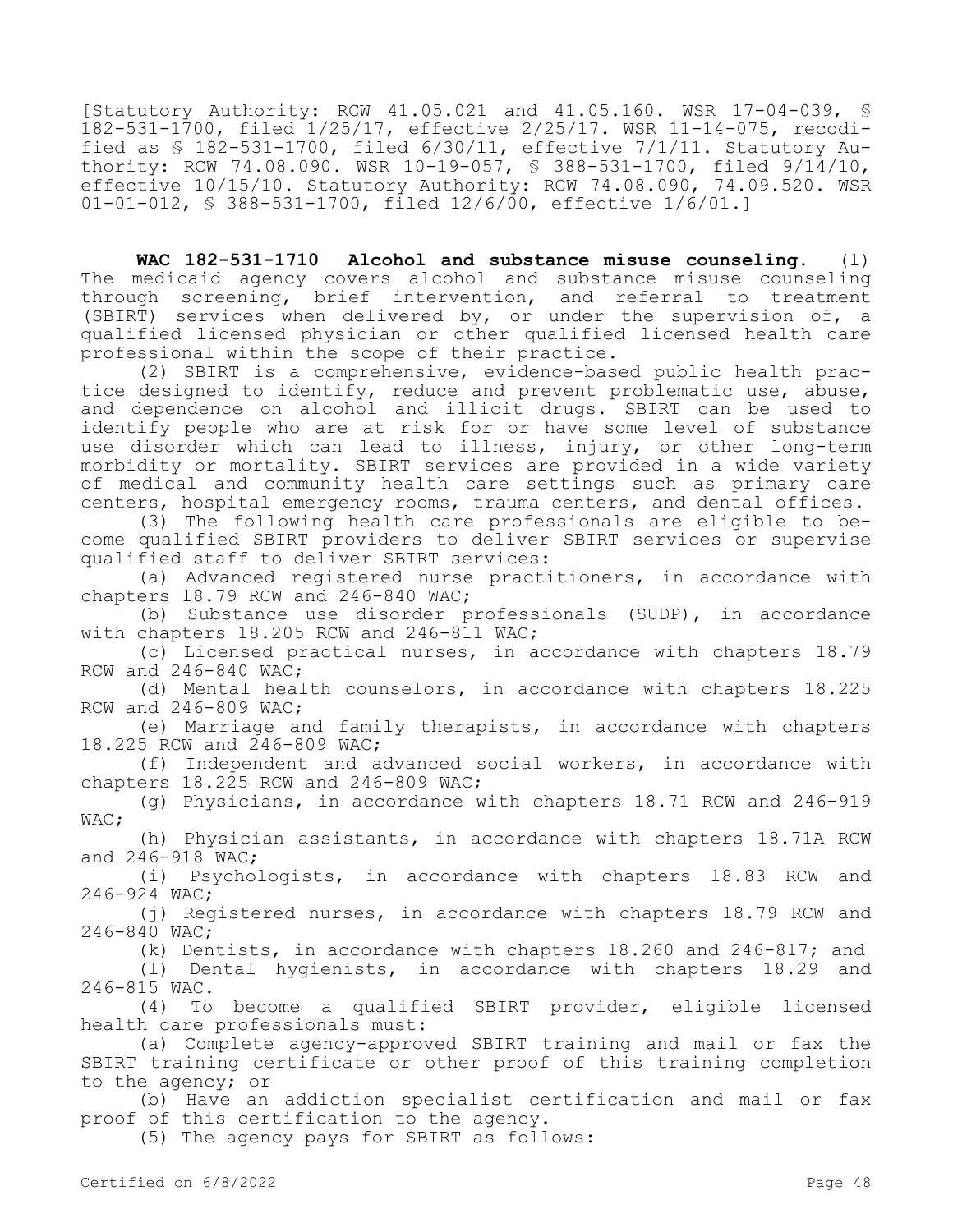(a) Screenings, which are included in the reimbursement for the evaluation and management code billed;

(b) Brief interventions, limited to four sessions per client, per provider, per calendar year; and

(c) When billed by one of the following qualified SBIRT health care professionals:

(i) Advanced registered nurse practitioners;

(ii) Mental health counselors;

(iii) Marriage and family therapists;

(iv) Independent and advanced social workers;

(v) Physicians;

(vi) Psychologists;

(vii) Dentists; and

(viii) Dental hygienists.

(6) The agency evaluates a request for additional sessions in excess of the limitations or restrictions according to WAC 182-501-0169.

(7) To be paid for providing alcohol and substance misuse counseling through SBIRT, providers must bill the agency using the agency's published billing instructions.

[Statutory Authority: RCW 41.05.021 and 41.05.160. WSR 21-20-132, § 182-531-1710, filed 10/6/21, effective 11/6/21; WSR 18-12-045, § 182-531-1710, filed 5/30/18, effective 7/1/18; WSR 15-03-041, § 182-531-1710, filed 1/12/15, effective 2/12/15.]

**WAC 182-531-1720 Tobacco/nicotine cessation counseling.** (1) The medicaid agency covers tobacco/nicotine cessation counseling when:

(a) Delivered by qualified providers through an agency-approved tobacco/nicotine cessation telephone counseling service;

(b) The client is pregnant or in the postpartum period as defined in 42 C.F.R. 435.170. The agency pays for face-to-face office visits for tobacco/nicotine cessation counseling for these clients with the following limits:

(i) Counseling must be provided by qualified physicians, advanced registered nurse practitioners (ARNPs), physician assistants-certified (PA-Cs), naturopathic physicians, pharmacists, certified nurse-midwives (CNM), licensed midwives (LM), psychologists, or dentists;

(ii) Two tobacco/nicotine cessation counseling attempts are allowed every twelve months. An attempt is defined as up to four tobacco/nicotine cessation counseling sessions; and

(iii) The agency does not cover more than one face-to-face tobacco/nicotine cessation counseling session per client, per day. The provider must keep written documentation in the client's record for each session.

(c) Provided through screening, brief intervention, and referral to treatment (SBIRT). To receive payment for tobacco/nicotine cessation counseling through SBIRT, providers must bill the agency using the agency's published billing instructions.

(2) A provider may prescribe pharmacotherapy for tobacco/nicotine cessation when the provider considers the treatment appropriate for the client. The agency covers certain pharmacotherapy for tobacco/ nicotine cessation, including prescription drugs and over-the-counter (OTC) nicotine replacement therapy (NRT), as described in chapter 182-530 WAC.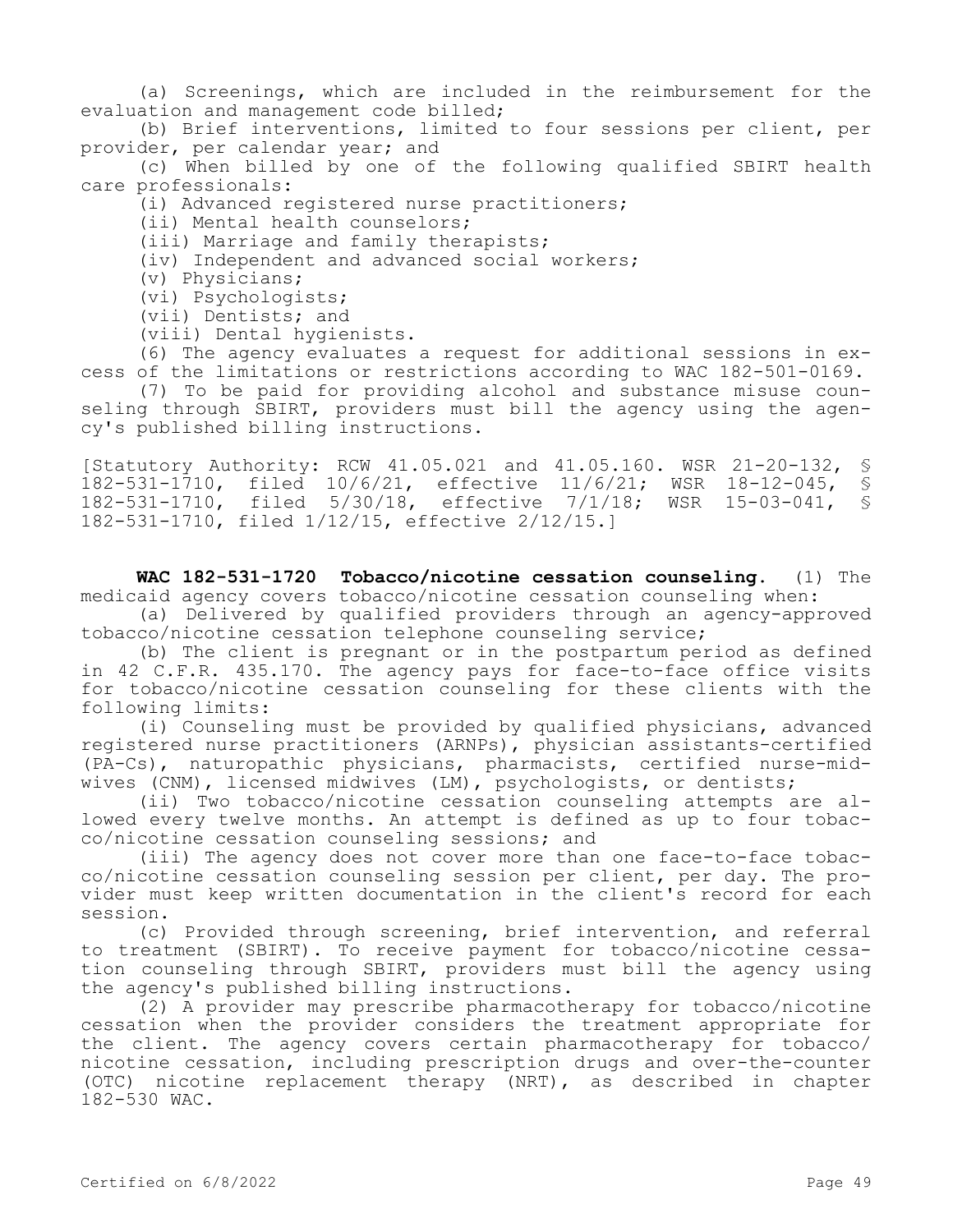[Statutory Authority: RCW 41.05.021 and 41.05.160. WSR 19-22-017, § 182-531-1720, filed 10/25/19, effective 11/25/19; WSR 15-03-041, § 182-531-1720, filed 1/12/15, effective 2/12/15.]

**WAC 182-531-1730 Telemedicine.** (1) Telemedicine is when a health care practitioner uses HIPAA-compliant, interactive, real-time audio and video telecommunications (including web-based applications) or store and forward technology to deliver covered services that are within his or her scope of practice to a client at a site other than the site where the provider is located. If the service is provided through store and forward technology, there must be an associated office visit between the client and the referring health care provider.

(2) The medicaid agency does not cover the following services as telemedicine:

(a) Email, audio only telephone, and facsimile transmissions;

(b) Installation or maintenance of any telecommunication devices or systems; and

(c) Purchase, rental, or repair of telemedicine equipment.

(3) **Originating site.** An originating site is the physical location of the client at the time the health care service is provided. Approved originating sites are:

(a) Clinics;

(b) Community mental health/chemical dependency settings;

(c) Dental offices;

(d) Federally qualified health centers;

(e) Home or any location determined appropriate by the individual receiving the service;

(f) Hospitals - Inpatient and outpatient;

(g) Neurodevelopmental centers;

(h) Physician or other health professional's office;

(i) Renal dialysis centers, except an independent renal dialysis center;

(j) Rural health clinics;

(k) Schools; and

(l) Skilled nursing facilities.

(4) **Distant site.** A distant site is the physical location of the health care professional providing the health care service.

(5) The agency pays an additional facility fee per completed transmission to either the originating site or the distant site, as specified in the agency's program-specific billing instructions.

(6) If a health care professional performs a separately identifiable service for the client on the same day as the telemedicine service, documentation for both services must be clearly and separately identified in the client's medical record.

(7) Billing procedures for telemedicine can be found in the agency's program-specific billing instructions.

[Statutory Authority: RCW 41.05.021 and 41.05.160, and 41.05.700. WSR 19-11-122, § 182-531-1730, filed 5/22/19, effective 6/22/19. Statutory Authority: RCW 41.05.021, 41.05.160. WSR 15-20-063, § 182-531-1730, filed 10/1/15, effective 11/1/15.]

**WAC 182-531-1740 Treat and refer services.** (1) The purpose of treat and refer services is to reduce the number of avoidable emergen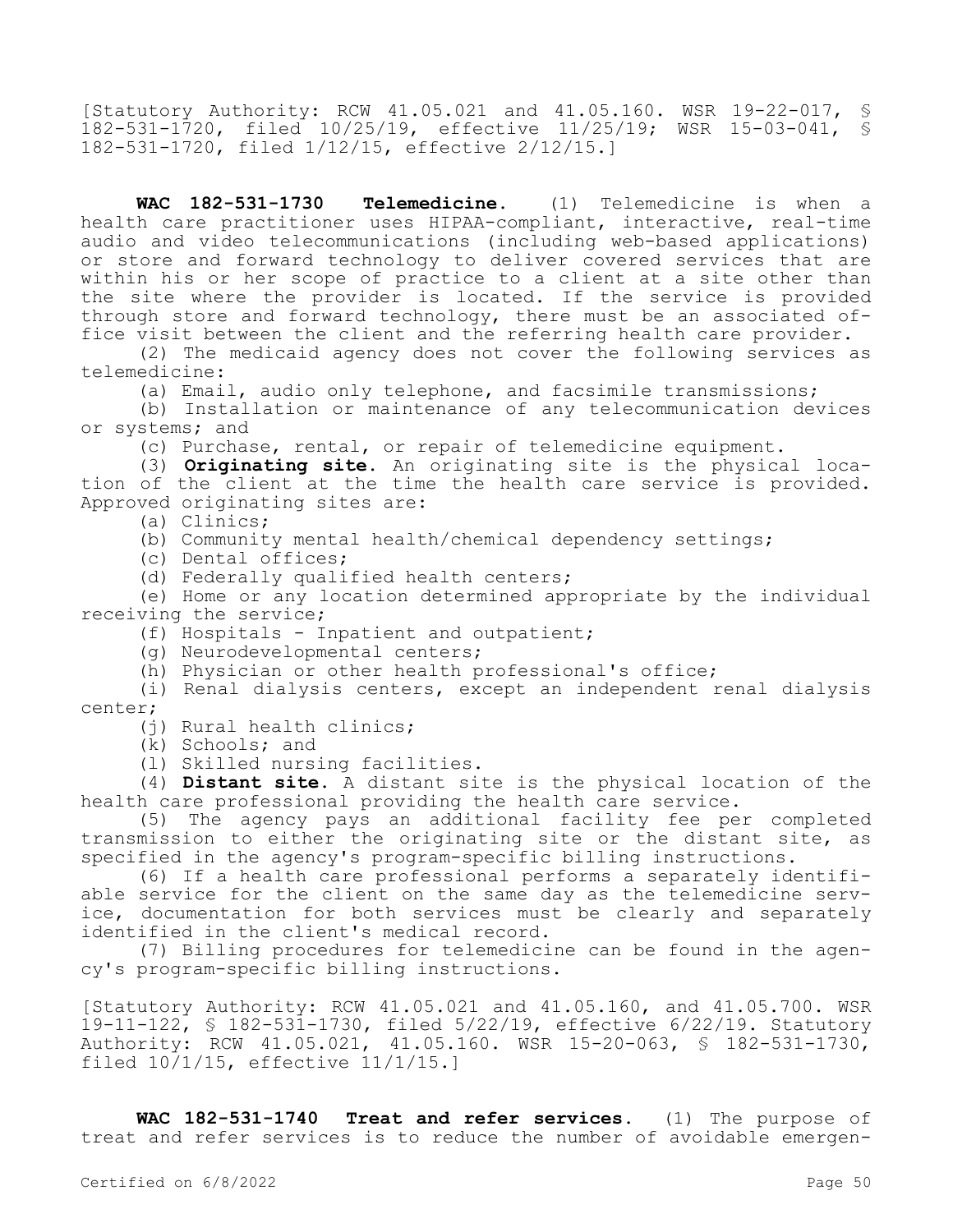cy room transports, i.e., transports that are nonemergency or nonurgent.

(2) Treat and refer services are covered health care services for a client who has accessed 911 or a similar public dispatch number, and whose condition does not require ambulance transport to an emergency department based on the clinical information available at the time of service.

(3) Treat and refer services can be provided by any city and town fire department, fire protection district organized under Title 52 RCW, regional fire protection service authority organized under chapter 52.26 RCW, provider of emergency medical services that levy a tax under RCW 84.52.069, and federally recognized Indian tribe.

(4) To receive payment for covered health care services provided to clients under this section, an entity that meets the criteria in subsection (3) of this section must be an enrolled medicaid provider with an active core provider agreement for the service period specified in the claim, and have an established community assistance referral and education services program under RCW 35.21.930.

(a) Prior to billing and receiving payment, participating providers must submit a participation agreement and attestation form to the agency certifying their compliance with RCW 35.21.930.

(b) Providers must immediately notify the agency if they no longer meet the requirements of RCW 35.21.930. Providers who no longer meet the requirements of the program and continue to bill and receive payment under the program must return any overpayment under RCW 41.05A.170.

(5) Treat and refer services must be documented in a standard medical incident report that includes a clinical or mental health assessment.

(6) The health care professionals providing treat and refer services must:

(a) Be state-certified emergency medical technicians, state-certified advanced emergency medical technicians, or state-certified paramedics under chapters 18.71 and 18.73 RCW;

(b) Be under the supervision and direction of an approved medical director according to RCW 35.21.930(1); and

(c) Not perform medical procedures they are not trained and certified to perform, according to RCW 35.21.930(1).

(7) Entities that meet the criteria in subsections (3) and (4) of this section must retain the standard medical incident report in subsection (5) of this section according to WAC 182-502-0020.

(8) Payments under this section are subject to review and audit under chapter 182-502A WAC.

[Statutory Authority: RCW 41.05.021, 41.05.160, and 2017 c 273. WSR 19-19-090, § 182-531-1740, filed 9/18/19, effective 10/19/19.]

**WAC 182-531-1750 Transplant coverage for physician-related services.** The medicaid agency covers transplants when performed in an agency-approved center of excellence. See WAC 182-550-1900 for information regarding transplant coverage.

[Statutory Authority: RCW 41.05.021 and 41.05.160. WSR 17-04-039, § 182-531-1750, filed 1/25/17, effective 2/25/17. WSR 11-14-075, recodified as § 182-531-1750, filed 6/30/11, effective 7/1/11. Statutory Authority: RCW 74.08.090. WSR 10-19-057, § 388-531-1750, filed 9/14/10,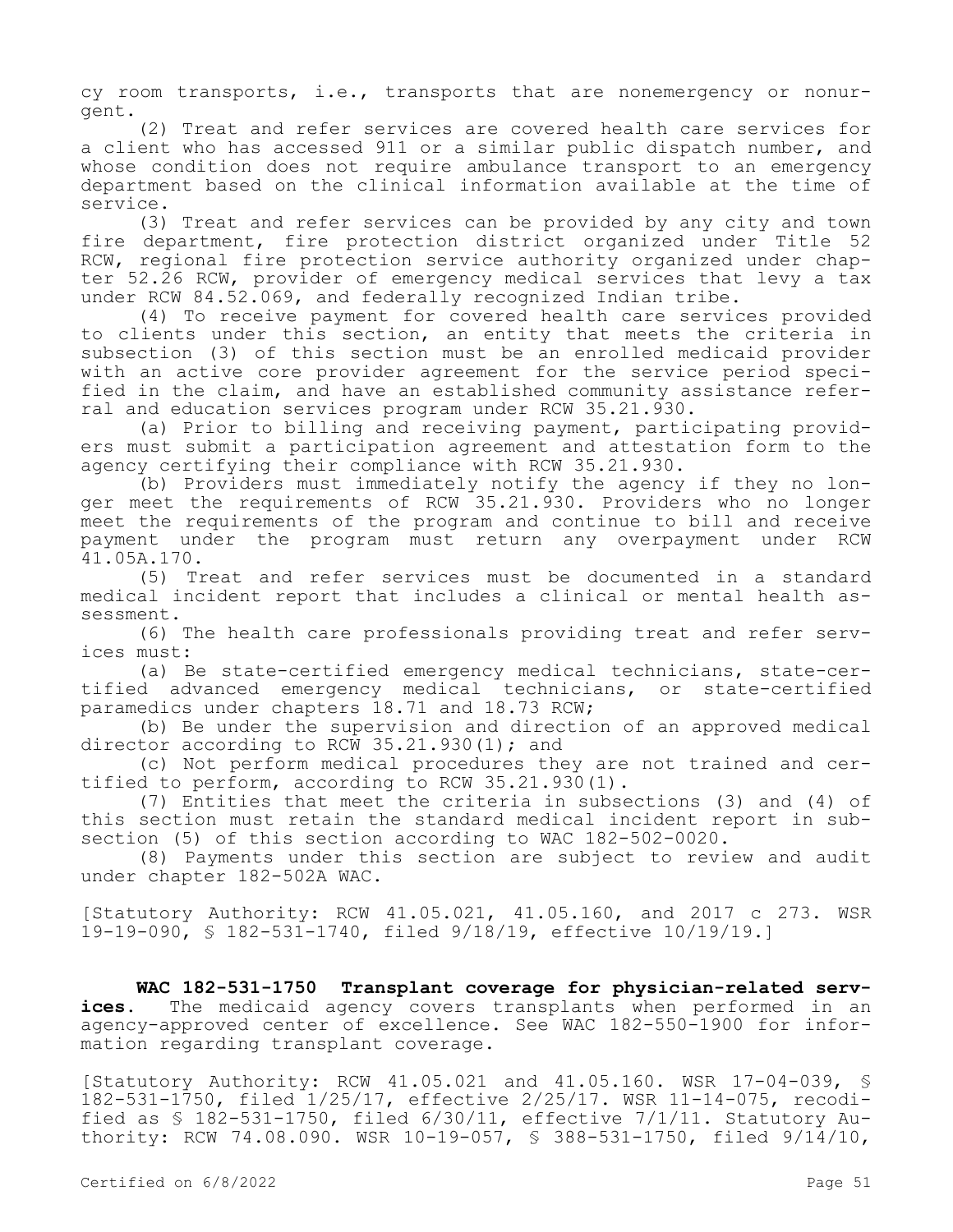effective 10/15/10. Statutory Authority: RCW 74.08.090, 74.09.520. WSR 01-01-012, § 388-531-1750, filed 12/6/00, effective 1/6/01.]

**WAC 182-531-1800 Transplant coverage—Medical criteria to receive transplants.** See WAC 182-550-2000 for information about medical criteria to receive transplants.

[Statutory Authority: RCW 41.05.021 and 41.05.160. WSR 17-04-039, § 182-531-1800, filed 1/25/17, effective 2/25/17. WSR 11-14-075, recodified as § 182-531-1800, filed 6/30/11, effective 7/1/11. Statutory Authority: RCW 74.08.090, 74.09.520. WSR 01-01-012, § 388-531-1800, filed 12/6/00, effective 1/6/01.]

## **WAC 182-531-1850 Payment methodology for physician-related services—General and billing modifiers.**

#### **GENERAL PAYMENT METHODOLOGY**

(l) The medicaid agency bases the payment methodology for most physician-related services on medicare's RBRVS. The agency obtains information used to update the agency's RBRVS from the MPFSPS.

(2) The agency updates and revises the following RBRVS areas each January prior to the agency's annual update.

(3) The agency determines a budget-neutral conversion factor (CF) for each RBRVS update, by:

(a) Determining the units of service and expenditures for a base period. Then,

(b) Applying the latest medicare RVU obtained from the MPFSDB, as published in the MPFSPS, and GCPI changes to obtain projected units of service for the new period. Then,

(c) Multiplying the projected units of service by conversion factors to obtain estimated expenditures. Then,

(d) Comparing expenditures obtained in (c) of this subsection with base period expenditure levels. Then,

(e) Adjusting the dollar amount for the conversion factor until the product of the conversion factor and the projected units of service at the new RVUs equals the base period amount.

(4) The agency calculates maximum allowable fees (MAFs) in the following ways:

(a) For procedure codes that have applicable medicare RVUs, the three components (practice, malpractice, and work) of the RVU are:

(i) Each multiplied by the statewide GPCI. Then,

(ii) The sum of these products is multiplied by the applicable conversion factor. The resulting RVUs are known as RBRVS RVUs.

(b) For procedure codes that have no applicable medicare RVUs, RSC RVUs are established in the following way:

(i) When there are three RSC RVU components (practice, malpractice, and work):

(A) Each component is multiplied by the statewide GPCI. Then,

(B) The sum of these products is multiplied by the applicable conversion factor.

(ii) When the RSC RVUs have just one component, the RVU is not GPCI adjusted and the RVU is multiplied by the applicable conversion factor.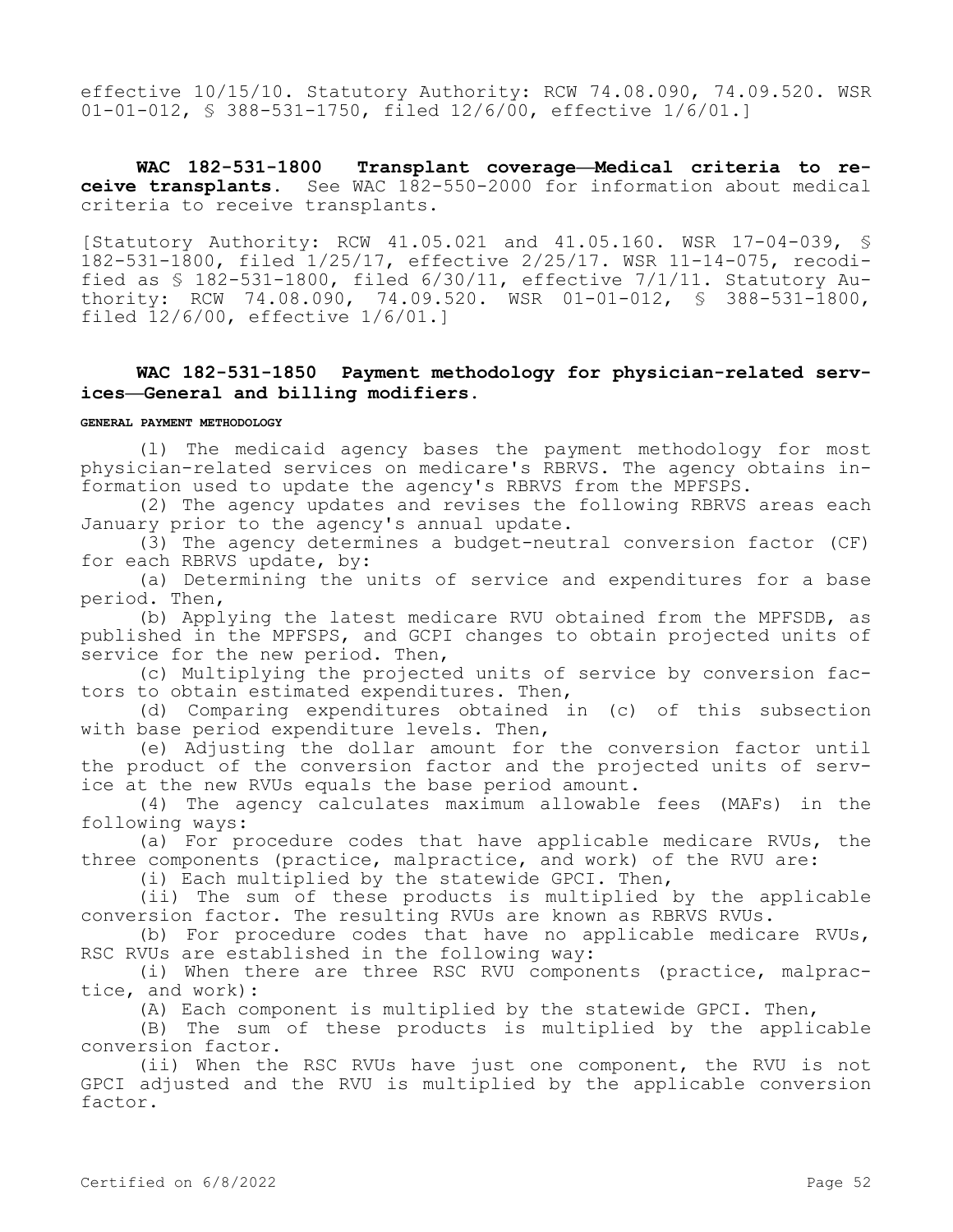(c) For procedure codes with no RBRVS or RSC RVUs, the agency establishes maximum allowable fees, also known as "flat" fees.

(i) The agency does not use the conversion factor for these codes.

(ii) The agency updates flat fee reimbursement only when the legislature authorizes a vendor rate increase, except for the following categories which are revised annually during the update:

(A) Immunization codes are reimbursed at the medicare Part B drug file price or POS AAC when there is no Part B rate. (See WAC 182-530-1050 for explanation of POS AAC.) When the provider receives immunization materials from the department of health, the agency pays only a flat fee for administering the immunization.

(B) A cast material maximum allowable fee is set using an average of wholesale or distributor prices for cast materials.

(iii) Other supplies are reimbursed at physicians' acquisition cost, based on manufacturers' price sheets. Reimbursement applies only to supplies that are not considered part of the routine cost of providing care (e.g., intrauterine devices (IUDs)).

(d) For procedure codes with no RVU or maximum allowable fee, the agency reimburses "by report." By report codes are reimbursed at a percentage of the amount billed for the service.

(e) For supplies that are dispensed in a physician's office and reimbursed separately, the provider's acquisition cost when flat fees are not established.

(f) The agency reimburses at acquisition cost those HCPCS J and Q codes that do not have flat fees established.

(5) The technical advisory group reviews RBRVS changes.

(6) The agency also makes fee schedule changes when the legislature grants a vendor rate increase and the effective date of that increase is not the same as the agency's annual update.

(7) If the legislatively authorized vendor rate increase, or other increase, becomes effective at the same time as the annual update, the agency applies the increase after calculating budget-neutral fees. The agency pays providers a higher reimbursement rate for primary health care E&M services that are provided to children age 20 and under.

(8) The agency may adjust rates to maintain or increase access to health care services as directed by the legislature.

(9) The agency does not allow separate reimbursement for bundled services. However, the agency allows separate reimbursement for items considered prosthetics when those items are used for a permanent condition and are furnished in a provider's office.

(10) Variations of payment methodology which are specific to particular services, and which differ from the general payment methodology described in this section, are included in the sections dealing with those particular services.

#### **CPT/HCFA MODIFIERS**

(11) A modifier is a code a provider uses on a claim in addition to a billing code for a standard procedure. Modifiers eliminate the need to list separate procedures that describe the circumstance that modified the standard procedure. A modifier may also be used for information purposes.

(12) Certain services and procedures require modifiers in order for the agency to reimburse the provider. This information is included in the sections dealing with those particular services and procedures, as well as the fee schedule.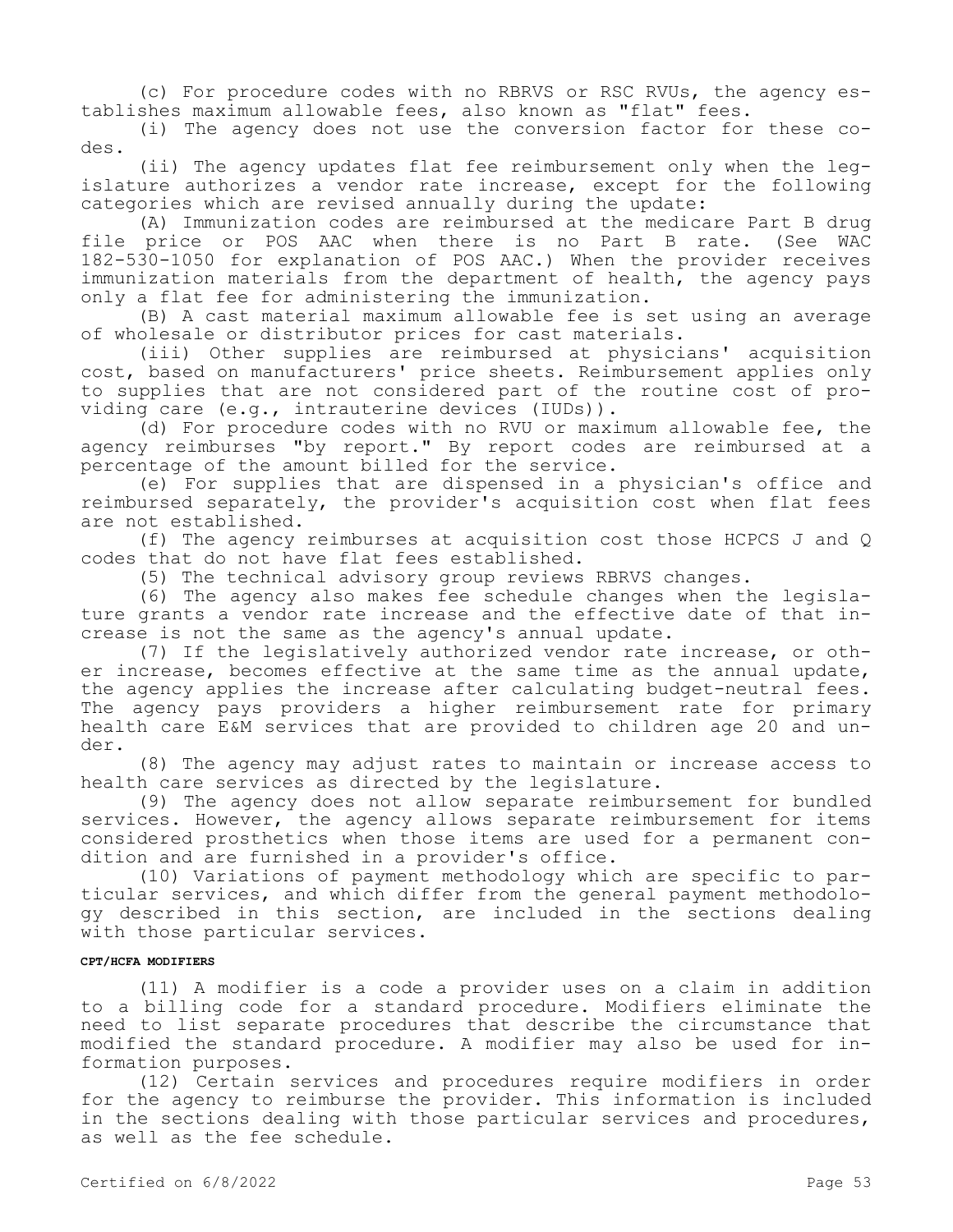[Statutory Authority: RCW 41.05.021 and 41.05.160. WSR 21-23-050, § 182-531-1850, filed 11/10/21, effective 12/11/21; WSR 17-21-040, § 182-531-1850, filed 10/12/17, effective 11/12/17; WSR 17-04-039, § 182-531-1850, filed 1/25/17, effective 2/25/17. WSR 11-14-075, recodified as § 182-531-1850, filed 6/30/11, effective 7/1/11. Statutory Authority: RCW 74.08.090. WSR 10-19-057, § 388-531-1850, filed 9/14/10, effective 10/15/10. Statutory Authority: RCW 74.08.090, 74.09.520. WSR 01-01-012, § 388-531-1850, filed 12/6/00, effective 1/6/01.]

**WAC 182-531-1900 Payment—General requirements for physician-related services.** (1) The medicaid agency pays physicians and related providers for covered services provided to eligible clients on a feefor-service basis, subject to the exceptions, restrictions, and other limitations listed in this chapter and other published issuances.

(2) To receive payment, physicians must bill the agency according to the conditions of payment under WAC 182-502-0100.

(3) The agency does not separately reimburse certain administrative costs or services. The agency considers these costs to be included in the payment. These costs and services include the following:

- (a) Delinquent payment fees;
- (b) Educational supplies;
- (c) Mileage;
- (d) Missed or canceled appointments;

(e) Reports, client charts, insurance forms, and copying expenses;

- (f) Service charges;
- (g) Take home drugs; and
- (h) Telephoning (e.g., for prescription refills).

(4) The agency does not routinely pay for procedure codes which have a "#" or "NC" indicator in the fee schedule. The agency reviews these codes for conformance to medicaid program policy only as an exception to policy or as a limitation extension. See WAC 182-501-0160 and 182-501-0165.

[Statutory Authority: RCW 41.05.021 and 41.05.160. WSR 15-17-066, § 182-531-1900, filed 8/14/15, effective 9/14/15. WSR 11-14-075, recodified as § 182-531-1900, filed 6/30/11, effective 7/1/11. Statutory Authority: RCW 74.08.090. WSR 10-19-057, § 388-531-1900, filed  $9/14/10$ , effective 10/15/10. Statutory Authority: RCW 74.08.090, 74.09.520. WSR 01-01-012, § 388-531-1900, filed 12/6/00, effective 1/6/01.]

**WAC 182-531-2000 Increased payments for physician-related services for qualified trauma cases.** (1) The health care authority's physician trauma care fund (TCF) is an amount that is legislatively appropriated to the medicaid agency each biennium for the purpose of increasing the agency's payment to physicians and other clinicians (those who are performing services within their licensed and credentialed scope of practice) providing qualified trauma care services to medical assistance clients covered under the agency's medical assistance programs.

(2) Trauma care services provided to clients in:

(a) Medicaid, disability lifeline (DL), incapacity-based medical care services (MCS), children's health insurance program (CHIP), and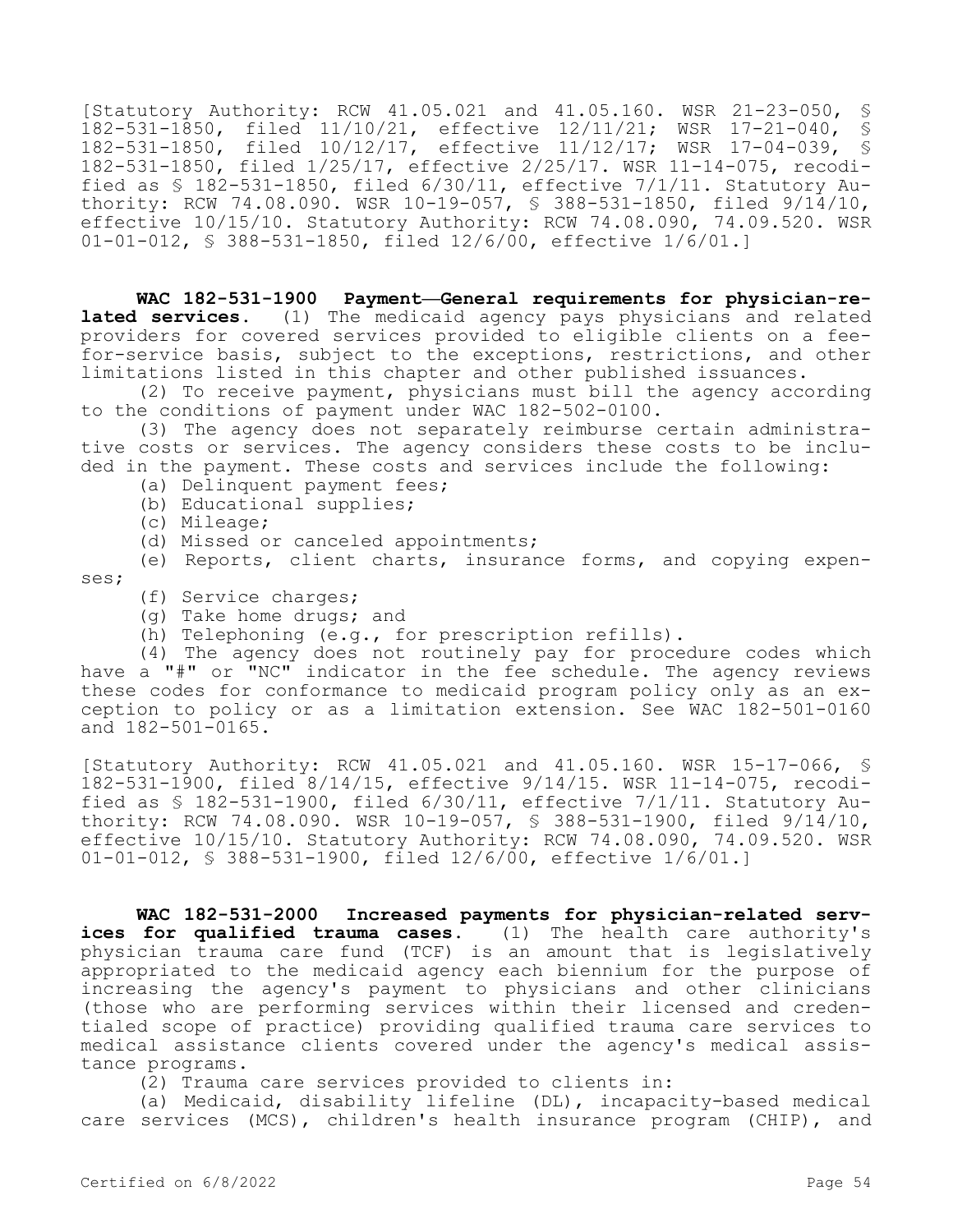apple health for kids, qualify for enhanced rate payments from the TCF. Trauma care services provided to a DL or MCS client qualify for enhanced rates only during the client's certification period. See WAC 182-504-0010;

(b) The alien emergency medical (AEM), refugee assistance, and alien medical programs do not qualify for enhanced rate payments from the TCF; and

(c) The agency's managed care programs qualify for enhanced rate payments from the TCF, effective with dates of service on and after July 1, 2012.

(3) To receive payments from the TCF, a physician or other clinician must:

(a) Be on the designated trauma services response team of any department of health (DOH)-designated or DOH-recognized trauma service center;

(b) Meet the provider requirements in this section and other applicable rules;

(c) Meet the billing requirements in this section and other applicable rules; and

(d) Submit all information the agency requires to monitor the trauma program.

(4) Except as described in subsection (5) of this section and subject to the limitations listed, the agency makes payments from the TCF to physicians and other clinicians:

(a) For only those trauma services that are designated by the agency as "qualified." Qualified trauma care services include:

(i) Follow-up surgical services provided within six months of the date of the injury. These surgical procedures must have been planned during the initial acute episode of injury; and

(ii) Physiatrist services provided during an inpatient stay immediately following, and within six months of, the qualifying traumatic injury.

(b) For hospital-based professional services-only, and for follow-up surgeries performed in a medicare-certified ambulatory surgery center (ASC). The follow-up surgery must have been performed within six months of the initial traumatic injury.

(c) Only for trauma cases that meet the injury severity score (ISS) (a summary rating system for traumatic anatomic injuries) criteria specified by the agency. The current qualifying ISS are:

(i) Thirteen or greater for an adult trauma patient (a client age fifteen or older); and

(ii) Nine or greater for a pediatric trauma patient (a client younger than age fifteen).

(d) On a per-client basis in any DOH-designated or DOH-recognized trauma service center.

(e) At a rate of two and one-half times the agency's current feefor-service rate for qualified trauma services, or other payment enhancement percentage the agency deems appropriate.

(i) The agency monitors the payments from the TCF during each state fiscal year (SFY) and makes necessary adjustments to the rate to ensure that total payments from the TCF for the SFY will not exceed the legislative appropriation for that SFY.

(ii) Laboratory and pathology charges are not eligible for payments from the TCF. (See subsection (6)(b) of this section.)

(5) When a trauma case is transferred from one hospital to another, the agency makes payments from the TCF to physicians and clinicians, according to the ISS score as follows: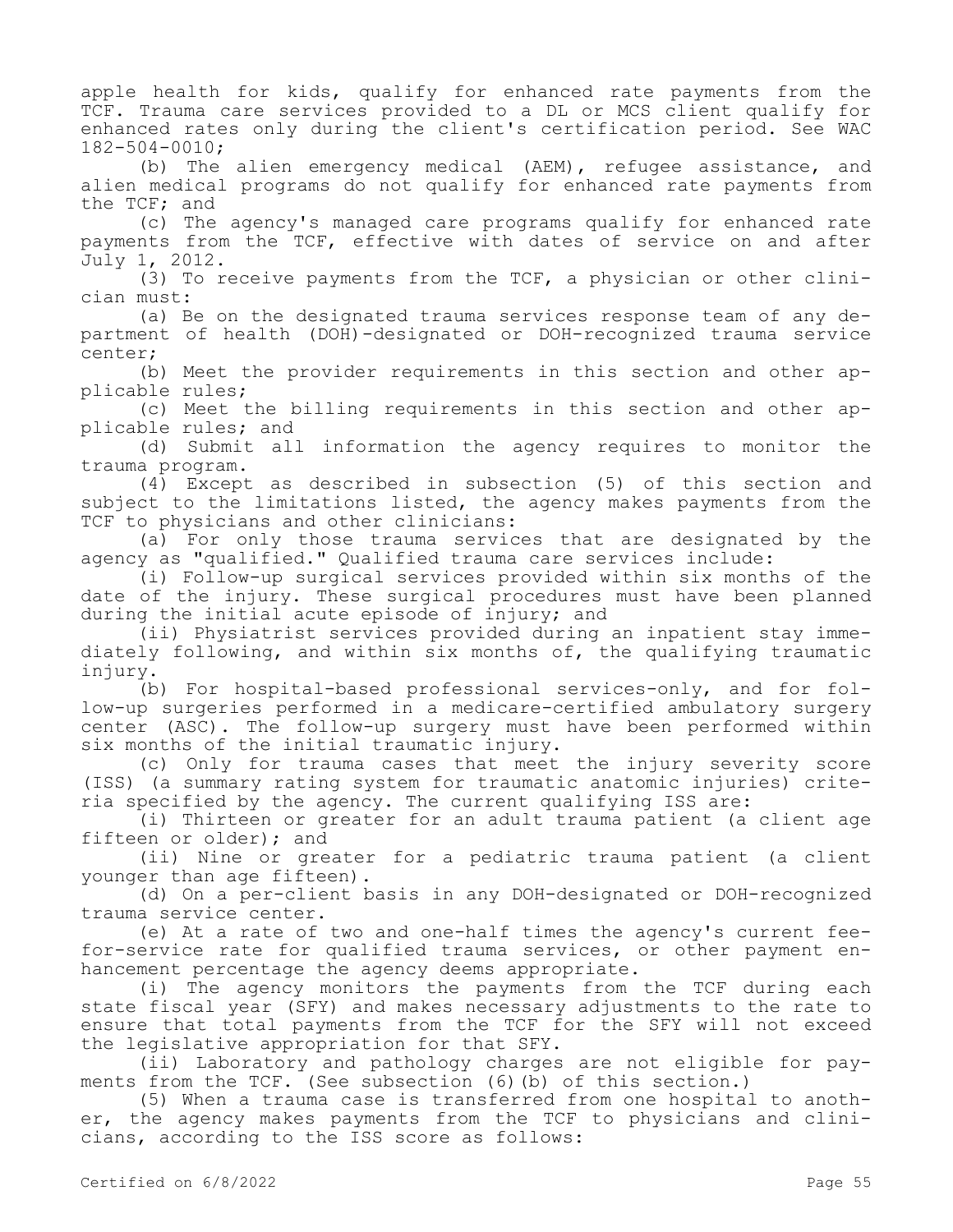(a) If the transferred case meets or exceeds the appropriate ISS threshold described in subsection (4)(c) of this section, providers who furnish qualified trauma services, whether in the transferring or receiving facility, are eligible for payments from the TCF.

(b) If the transferred case is below the ISS threshold described in subsection (4)(c) of this section, only providers who furnish qualified trauma services in the receiving hospital are eligible for payments from the TCF.

(6) The agency makes a TCF payment to a physician or clinician:

(a) Only when the provider submits an eligible trauma claim with the appropriate trauma indicator within the time frames specified by the agency; and

(b) On a per-claim basis. Each qualifying trauma service and/or procedure on the provider's claim is paid at the agency's current feefor-service rate, multiplied by the appropriate payment enhancement percentage described in subsection (4)(e) of this section. Laboratory and pathology services and/or procedures are not eligible for payments from the TCF and are paid at the agency's current fee-for-service rate.

(7) For purposes of the payments from the TCF to physicians and other clinicians, all of the following apply:

(a) The agency considers a request for a claim adjustment submitted by a provider only if the agency receives the adjustment request within three hundred sixty-five days from the date of the initial trauma service. At its discretion, and with sufficient public notice, the agency may adjust the deadline for submission and/or adjustment of trauma claims in response to budgetary or other program needs;

(b) Except as provided in subsection (7)(a) of this section, the deadline for making adjustments to a trauma claim is the same as the deadline for submitting the initial claim to the agency as specified in WAC 182-502-0150(3). See WAC 182-502-0150 (11) and (12) for other time limits applicable to trauma claims;

(c) All claims and claim adjustments are subject to federal and state audit and review requirements; and

(d) The total payments from the TCF disbursed to providers by the agency in an SFY cannot exceed the amount appropriated by the legislature for that SFY. The agency has the authority to take whatever actions are needed to ensure the agency stays within its TCF appropriation (see subsection (4)(e)(i) of this section).

[Statutory Authority: RCW 41.05.021. WSR 12-14-041, § 182-531-2000, filed  $6/27/12$ , effective  $7/28/12$ . WSR 11-14-075, recodified as § 182-531-2000, filed 6/30/11, effective 7/1/11. Statutory Authority:<br>RCW 70.168.040, 74.08.090, and 74.09.500. WSR 10-12-013, \$ RCW 70.168.040, 74.08.090, and 74.09.500. WSR 10-12-013, § 388-531-2000, filed 5/21/10, effective 6/21/10. Statutory Authority: RCW 74.08.090, 74.09.500, and chapter 43.20A RCW. WSR 08-18-029, § 388-531-2000, filed 8/27/08, effective 9/27/08. Statutory Authority: RCW 74.08.090, 74.09.500. WSR 05-20-050, § 388-531-2000, filed 9/30/05, effective 10/31/05; WSR 04-19-113, § 388-531-2000, filed 9/21/04, effective 10/22/04.]

**WAC 182-531-2010 Enhanced reimbursement—Independent advanced registered nurse practitioners (ARNPs).** (1) Effective for dates of service July 1, 2013, through December 31, 2014, the agency is authorized by the legislature to increase reimbursement rates to medicare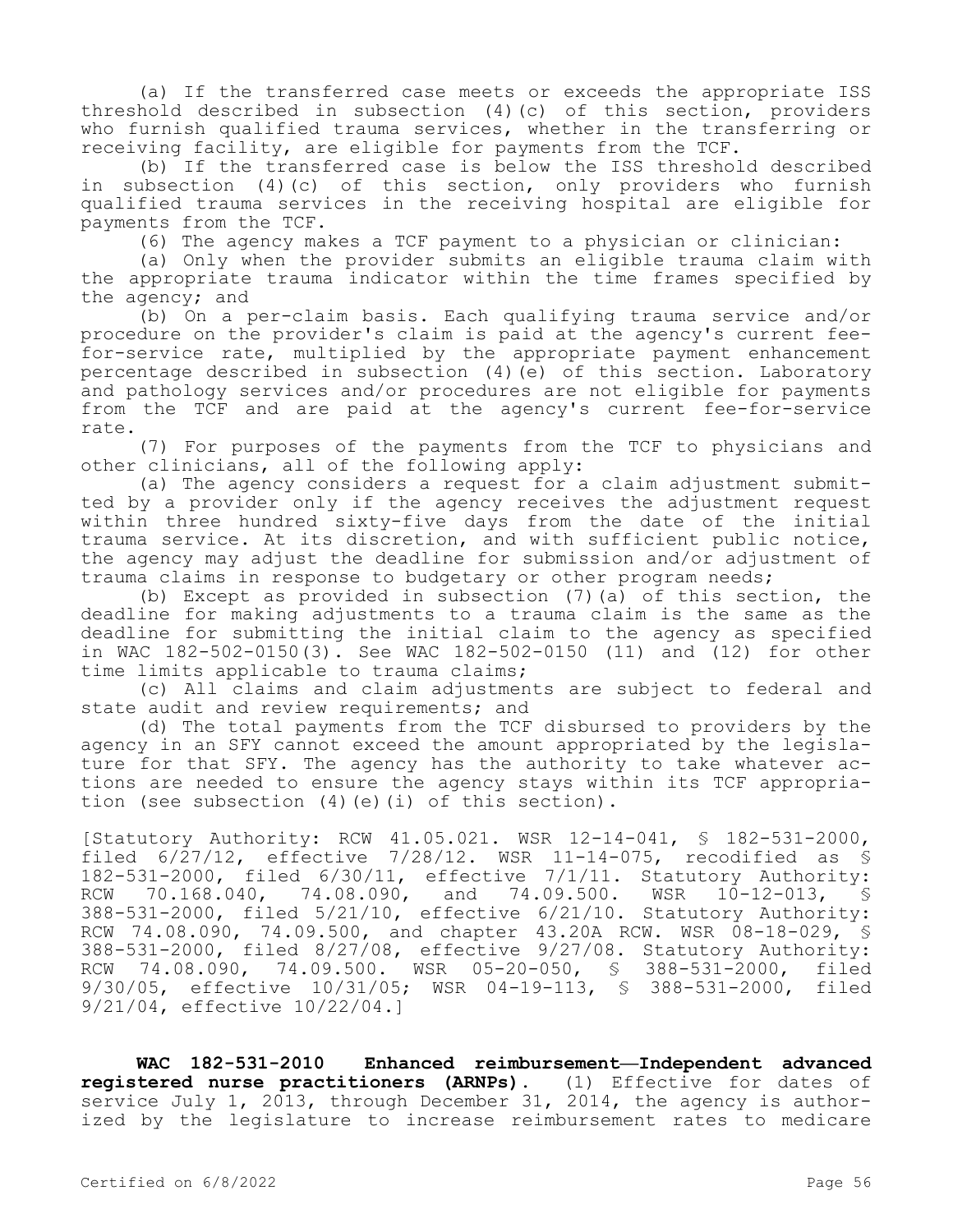levels for independent ARNPs who provide qualified primary care services to eligible medicaid clients.

(2) For the purpose of this section, the following definitions apply:

(a) Independent ARNP – Means a health care practitioner who is not supervised by an eligible primary care physician and not already receiving increased rates for evaluation and management services and vaccine administration services as provided under the Affordable Care Act, section 1202.

(b) Qualified primary care services – Means evaluation and management services and vaccine administration services provided to eligible medicaid clients.

(3) The agency calculates the enhanced rate for independent ARNPs using medicare's payment methodology.

(a) ARNP services are paid at eighty percent of the lesser of the actual charge or eighty-five percent of what a physician is paid under the medicare physician fee schedule.

(b) For the purpose of this enhanced rate calculation, the amount payable to a physician is determined by the Centers for Medicare and Medicaid Services (CMS) as authorized by C.F.R. 447.405 for qualified services in calendar years 2013 and 2014.

(4) If the enhanced rate is less than the agency's published fee schedule rate, the agency's payment will equal the published rate.

(5) This rate increase does not apply to either of the following:

(a) Federally qualified health center services and rural health clinic services reimbursed as part of the encounter rate.

(b) Services provided under state-only funded programs.

(c) Services paid at an enhanced or supplemental rate through a separate provision or regulation.

[Statutory Authority: RCW 41.05.021 and 2013 2nd sp.s. c 4 § 213(26). WSR 14-06-049, § 182-531-2010, filed 2/26/14, effective 3/29/14.]

**WAC 182-531-2020 Enhanced reimbursement—Long-acting reversible contraception (LARC).** (1) Effective for dates of service on or after September 1, 2015, the medicaid agency pays enhanced rates for physician procedure codes directly related to insertion or implant of longacting reversible contraceptives (LARC).

(2) The agency pays the enhanced rate as a set amount above the standard resource based relative value scale (RBRVS) rate calculation described in WAC 182-531-1850.

(3) The agency will pay the enhanced rate to all providers eligible to bill for these services.

[Statutory Authority: RCW 41.05.021 and 41.05.160. WSR 16-01-039, § 182-531-2020, filed 12/9/15, effective 1/9/16.]

**WAC 182-531-2030 Enhanced rates for pediatric care services and administration of vaccines.** (1) Subject to available funds, the agency pays an enhanced rate for covered pediatric care services and the administration of vaccines provided to clients age eighteen and younger.

(2) For the purposes of this section, pediatric care services are defined as covered evaluation and management services.